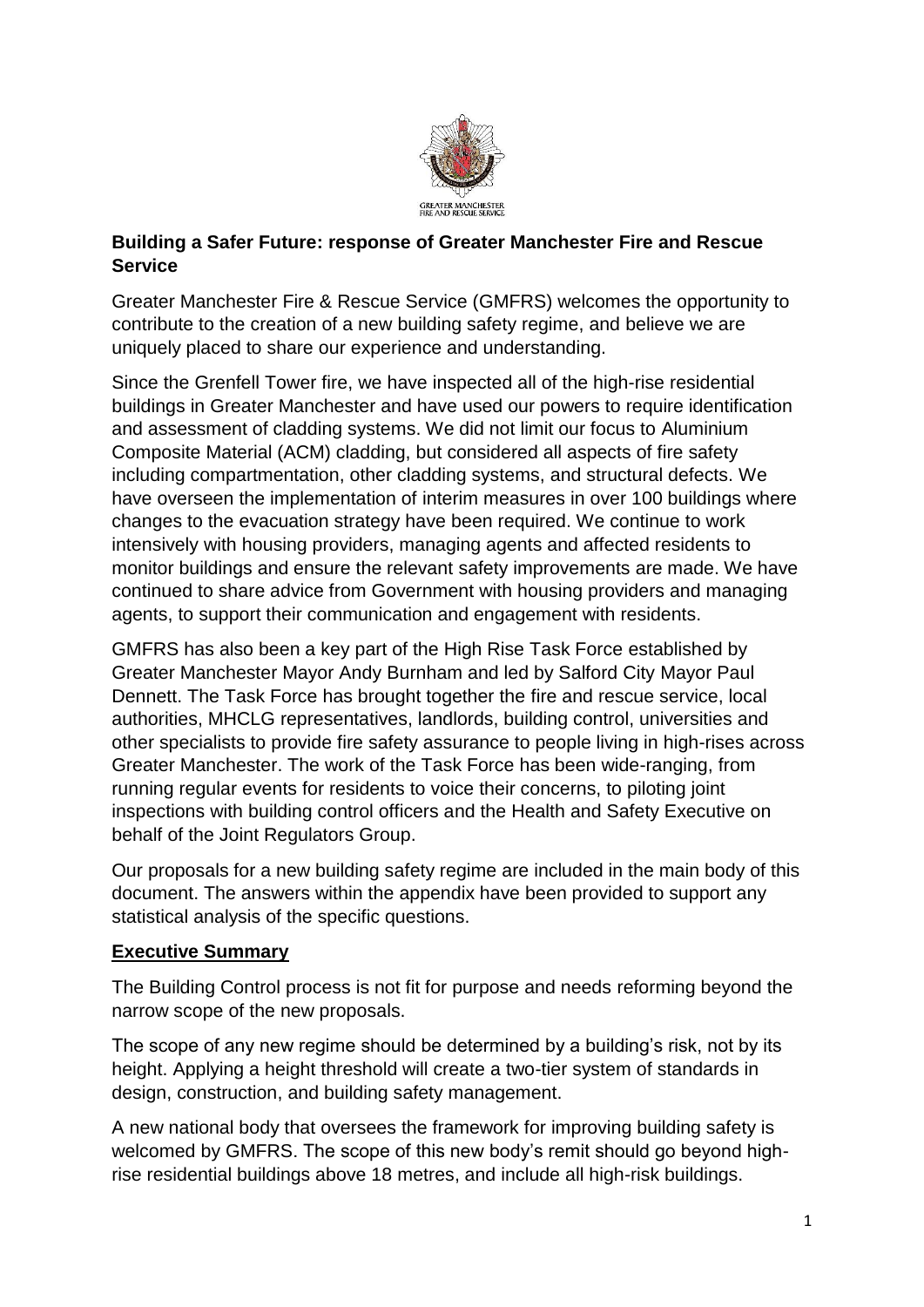However, this new national body should not be responsible for inspections and enforcement. These activities should be the responsibility of newly created Joint Competent Authorities (JCAs) in line with Dame Judith Hackitt's recommendations. JCAs would consist of fire and rescue authorities, local authority buildings standards, and the Health and Safety Executive. As part of the JCA, fire and rescue authorities should be statutory consultees for all new developments, regarding the requirements for fire service access and water supply. It is essential that fire and rescue authorities are funded appropriately for any new work, or that it is delivered on a full cost recovery basis.

The fire at Grenfell Tower demonstrates the importance of a knowledge and understanding of the features of a building, and how it should perform in a fire. Any disapplication of the Fire safety Order to the common parts of multi-occupied residential buildings would remove an essential link between a fire and rescue service's protection activity and its response functions, putting firefighters and residents at increased risk.

GMFRS welcomes the principle that ongoing fire safety responsibilities throughout the life cycle of a building should be clear to dutyholders, with sanctions for those who fail to fulfil them. However, the current proposals for an 'accountable person' will not address the significant problem of financial liability for essential safety improvements. The effective management of fire safety in buildings requires all involved to have an appropriate degree of knowledge and understanding of key fire safety provisions relevant to their role.

Improvements are required sooner than new legislation would facilitate, and can be made through regulations utilising the existing legislative framework.

### **An alternative interim approach**

It is unclear how the proposals contained within the consultation document will be introduced and how the existing legislation will be affected. It is apparent that for many of the proposals, primary legislation will be required. However, the consultation document is vague as to whether there will be a new mechanism under the Building Act and Regulations, Fire Safety Order (FSO), CDM Regulations and Housing Act 2004, or entirely new legislation for in-scope buildings. The creation of a new national body will be complex and time-consuming.

GMFRS believes that improvements are required sooner than new legislation would facilitate, and can be made through regulations utilising the existing legislative framework. Whilst this approach would not deliver all of the reforms proposed by the Independent Review of Building Regulations and Fire Safety, we believe it would deliver some immediate benefits across the industry and for a wider scope of buildings. It would start the process of driving culture change and ensuring greater compliance, and afford Government adequate time to develop new proposals.

GMFRS is therefore calling for changes to be made to the Building Control system and the requirements of the FSO.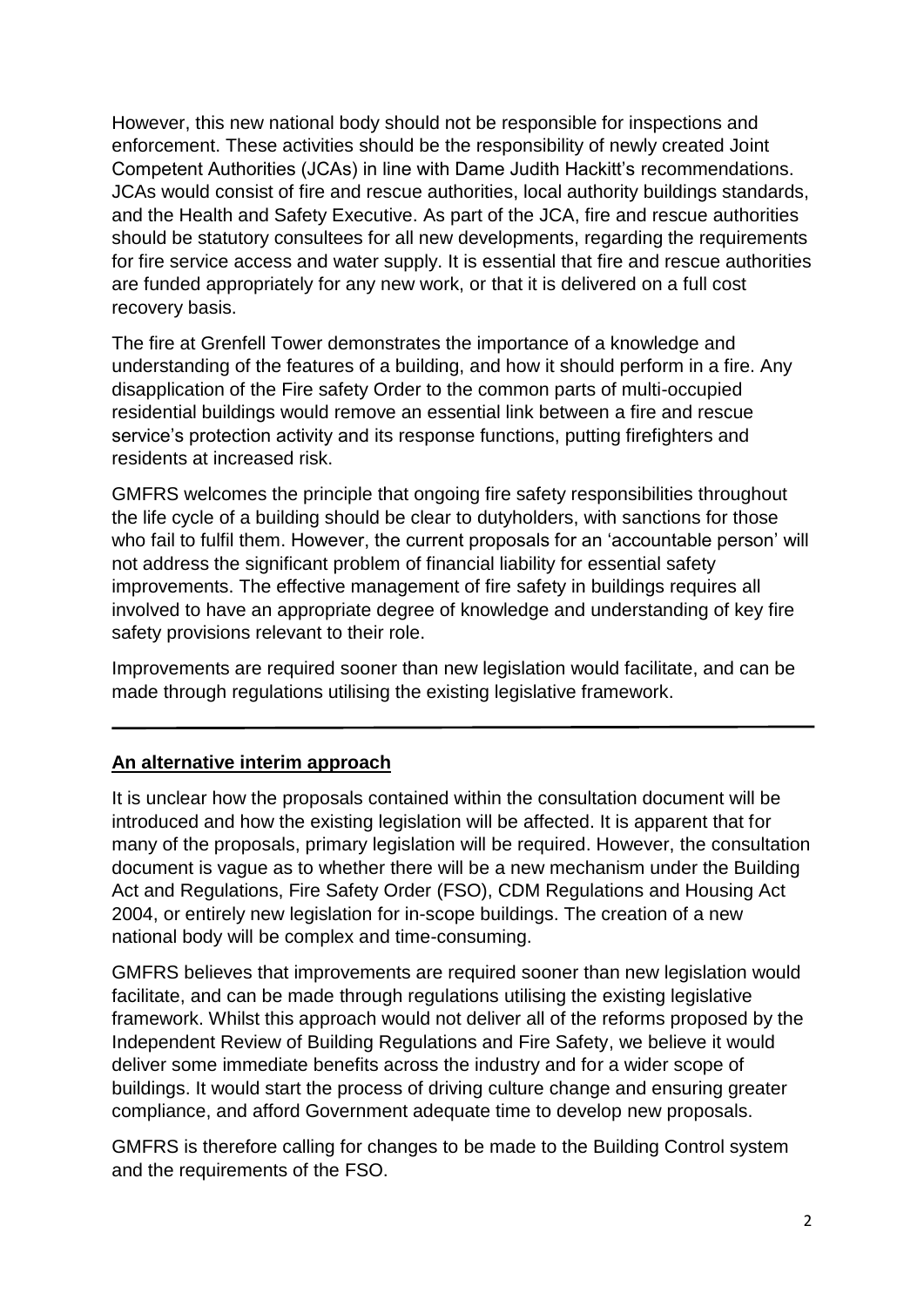The Government should introduce Regulations under the Building Act 1984 to deliver the following improvements to the Building Control system for all new developments:

- A requirement for full plans on all new developments.
- A requirement for all major changes to be documented and reported to the Building Control body.
- The introduction of 'stop' powers for all Building Control bodies.
- The removal of provisions that suspend local authority enforcement powers on developments where an initial notice has been served.
- An improved sanctions regime, including the ability to prohibit further work or serve improvement notices.
- The removal of limitation periods for enforcement action by local authorities including prosecutions.
- An enhanced requirement to record, store and provide information under Regulation 38. This will provide a golden thread for all developments.

This approach will improve the current Building Control system to ensure safer buildings across a wider scope and mitigate the effects of a developer being able to choose their own regulator.

The Government should introduce regulations under the FSO for all multi-occupied residential buildings. These regulations will require:

- The responsible person to be identified along with all other persons with responsibility (in accordance with Article 5) and the extent of their responsibilities. This should be displayed in the premises with contact details.
- The Evacuation Strategy for the building to be published and displayed.
- The development of a Resident Engagement Strategy and ensure that specified information is available to residents.
- a suite of information as part of a fire safety case including
	- o The Fire Risk Assessment
	- o Any Fire Engineering Strategy
	- o The Fire Safety Arrangements
	- o The details of all fire safety features, their location and maintenance **requirements**
	- o Testing and maintenance arrangements including testing records
	- o A record of all works undertaken at the premises with the potential to impact on the passive fire safety measures
- An obligation on residents to co-operate and co-ordinate with the responsible person/s for the building, and an obligation not to interfere with the fire safety measures in the premises.

This approach would benefit existing buildings across a wider scope in advance of wider legislative reform. It would not impose a significant or disproportionate cost impact as it would enhance and formalise existing requirements and good practice, and drive compliance through culture change.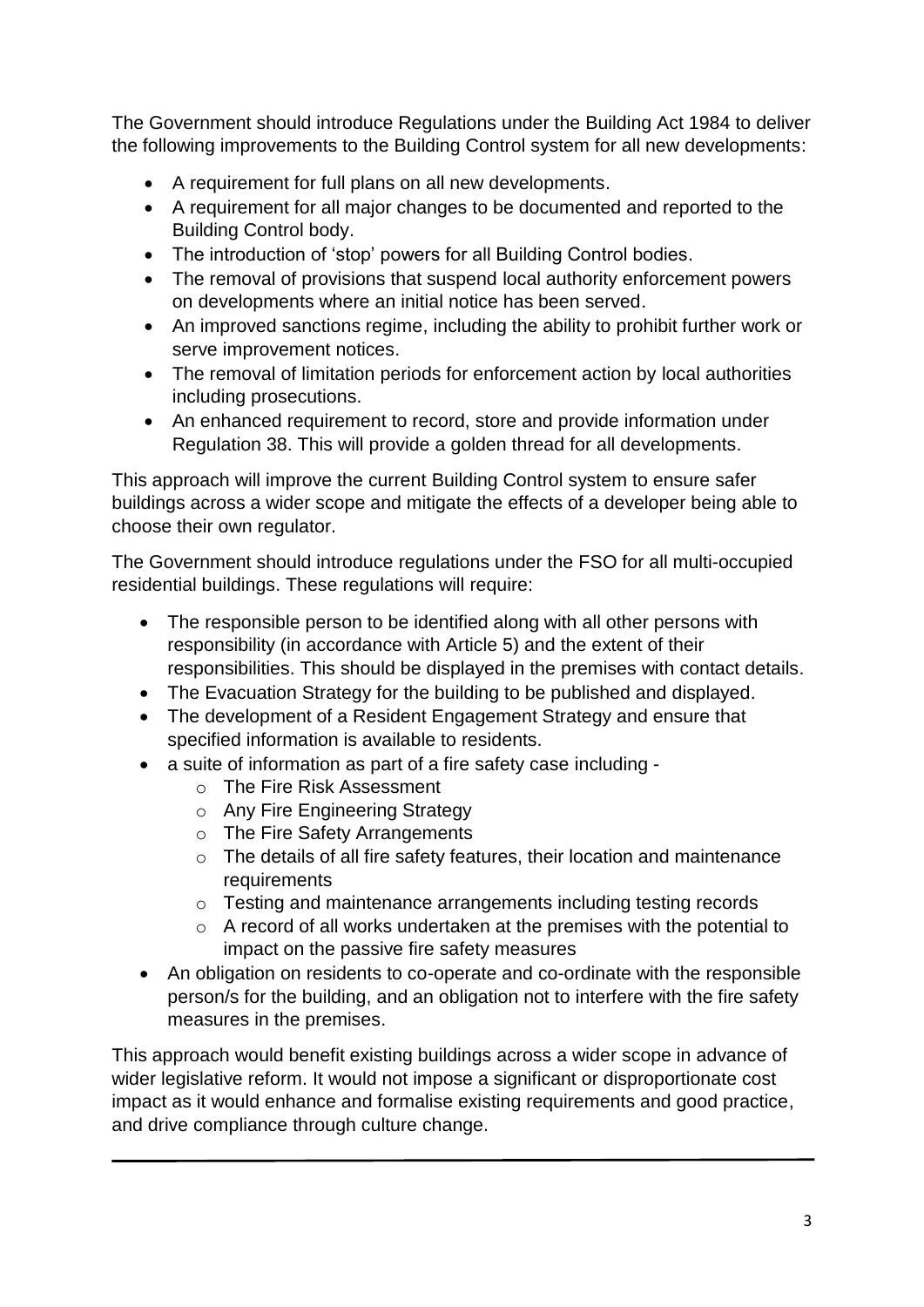### **Summary of our recommendations and findings**

- **1. Improvements are required sooner than new legislation would facilitate, and can be made through regulations utilising the existing legislative framework. They would deliver some immediate benefits across the industry and for a wider scope of buildings. They would help drive culture change, ensure greater compliance, and afford Government adequate time to develop new proposals.**
- **2. The Building Control process is not fit for purpose and needs to be reformed as a whole, beyond the narrow scope of the proposed new regime.**
- **3. The scope of any new regime should be determined by a building's risk, not by its height.**
- **4. Even if the scope of the new regime were expanded, the proposals would not adequately address the risks in specialised housing and care homes.**
- **5. If the Government does not wish to consider building safety in the whole, but limit the scope to the regulation of high-rise residential buildings, then the height threshold should be reduced to 11m.**
- **6. The Fire Safety Order (FSO) provides an adequate framework for managing fire safety in high-rise buildings, where it is complied with, and those responsible for the building understand their obligations and have the requisite competency to meet those obligations.**
- **7. The FSO and the Housing Act 2004 complement each other to ensure the safety of relevant persons in multi-occupied buildings. The mechanism for ensuring this is through adequate guidance and effective partnership working.**
- **8. If the FSO were to be disapplied to the common parts of multi-occupied buildings, members of the public living in these buildings would be at increased risk.**
- **9. The disapplication of the FSO would leave short-term lettings inadequately regulated and remove the statutory requirement for persons with responsibility to co-operate and co-ordinate. This would potentially create significant risks about the management of fire safety arrangements for the building.**
- **10.The fire at Grenfell Tower demonstrates the importance of a knowledge and understanding of the features of a building, and how it should perform in a fire. Any disapplication of the FSO to the common parts of multi-occupied residential buildings would remove an essential link between fire and rescue service's protection activity and response functions. This will reduce our ability to monitor and understand conditions within a building, negatively affecting our response to a fire and placing the public and firefighters at greater risk.**
- **11.The definitions within the FSO should be revised and updated, including a statutory definition of 'common parts'.**
- **12.The Government should produce an HM Government Guide for Fire Safety in multi-occupied residential buildings. The guidance should**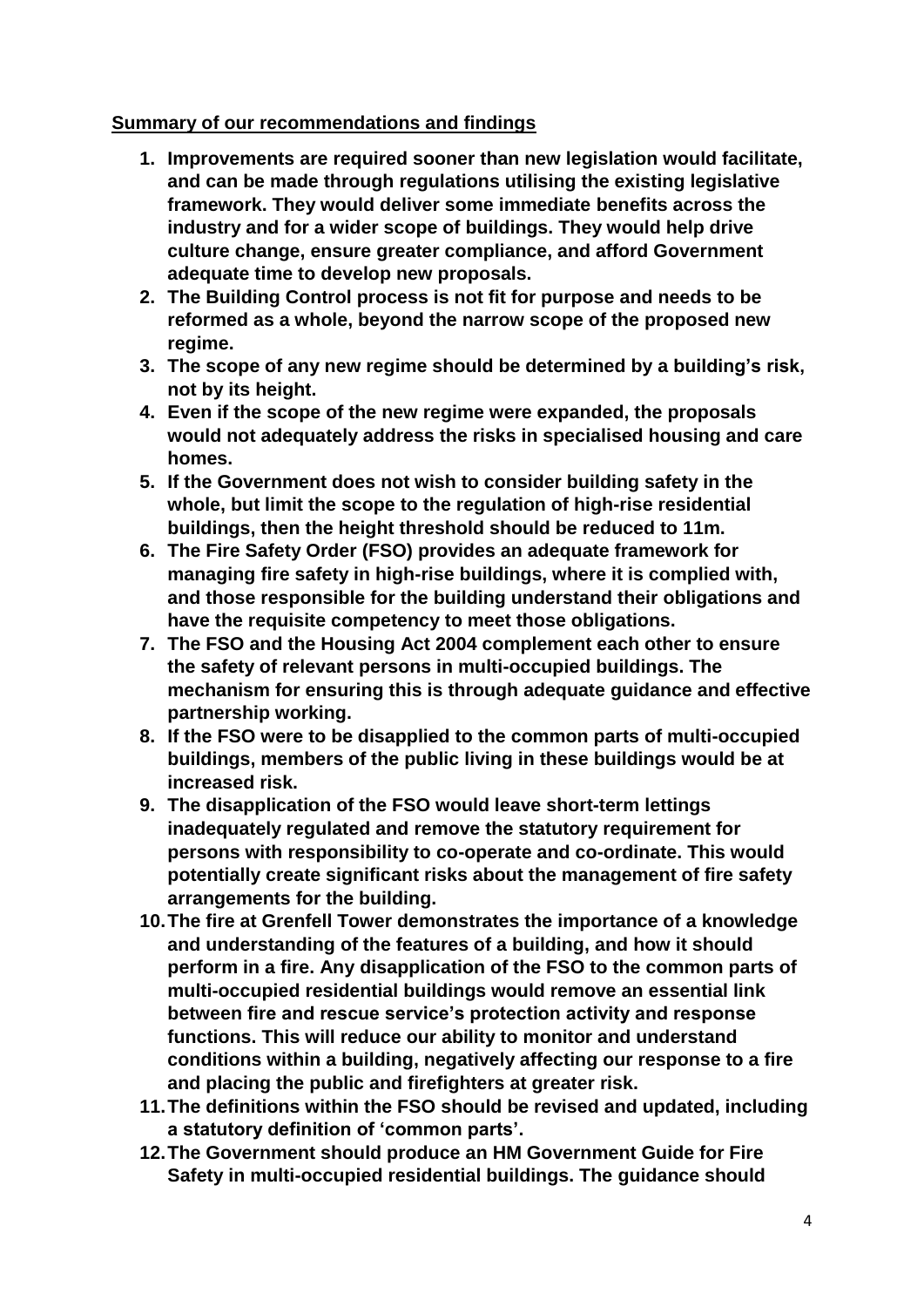**include, as a minimum, all flats, irrespective of height and tenure, and should specifically address all uses including serviced apartments and short-term lettings, where these form part of the use of the building.**

- **13.There should be a requirement in all multi-occupied buildings for the responsible person to be clearly identified and for this to be recorded and published alongside the identity of all other parties with responsibility for fire safety within the building.**
- **14.A new national body that oversees the framework for improving building safety is welcomed. The scope of this new body's remit should go beyond high-rise residential buildings above 18m, and include all highrisk buildings.**
- **15.This new national body should not be responsible for inspections and enforcement.**
- **16.Inspection and enforcement should be the responsibility of newly created Joint Competent Authorities (JCAs), consisting of fire and rescue authorities (FRAs), local authority buildings standards, and the Health and Safety Executive. Where there are serious concerns about fire safety, the legislation should also allow the JCA to classify a building as a 'high risk residential building' to bring it within scope of the regime.**
- **17.The new national body should:**
	- **a. Oversee and where necessary prescribe guidance, and ensure guidance is reviewed on a regular basis.**
	- **b. Oversee and regulate testing and certification regimes.**
	- **c. Oversee competency across industry and investigate competency-related complaints.**
	- **d. Operate a 'licensing' regime for Building Safety Managers.**
	- **e. Act as the relevant body for whistleblowing concerns.**
	- **f. Host and maintain a national digital platform for storage of safety case information and the golden thread (with local management).**
	- **g. Provide a dispute resolution mechanism aligned to a similar process contained within Article 36 of the FSO.**
	- **h. Monitor the effectiveness of the JCA**
	- **i. Have the authority to intervene in management and direct enforcement in the event of serious concerns.**
	- **j. Have oversight of the regulatory system and be required to carry out periodic reviews that are reported to Parliament.**
	- **k. Be required to keep regulations and guidance under regular review.**
- **18.Many of the principles within the proposals can be delivered at an early stage through effective partnership arrangements as a precursor to a JCA with guidance from the Joint Regulators Group.**
- **19.The proposal to introduce specified duty holders with clear legal accountabilities at stages of the buildings life cycle is welcomed. However, this should be applied wider than buildings above 18m.**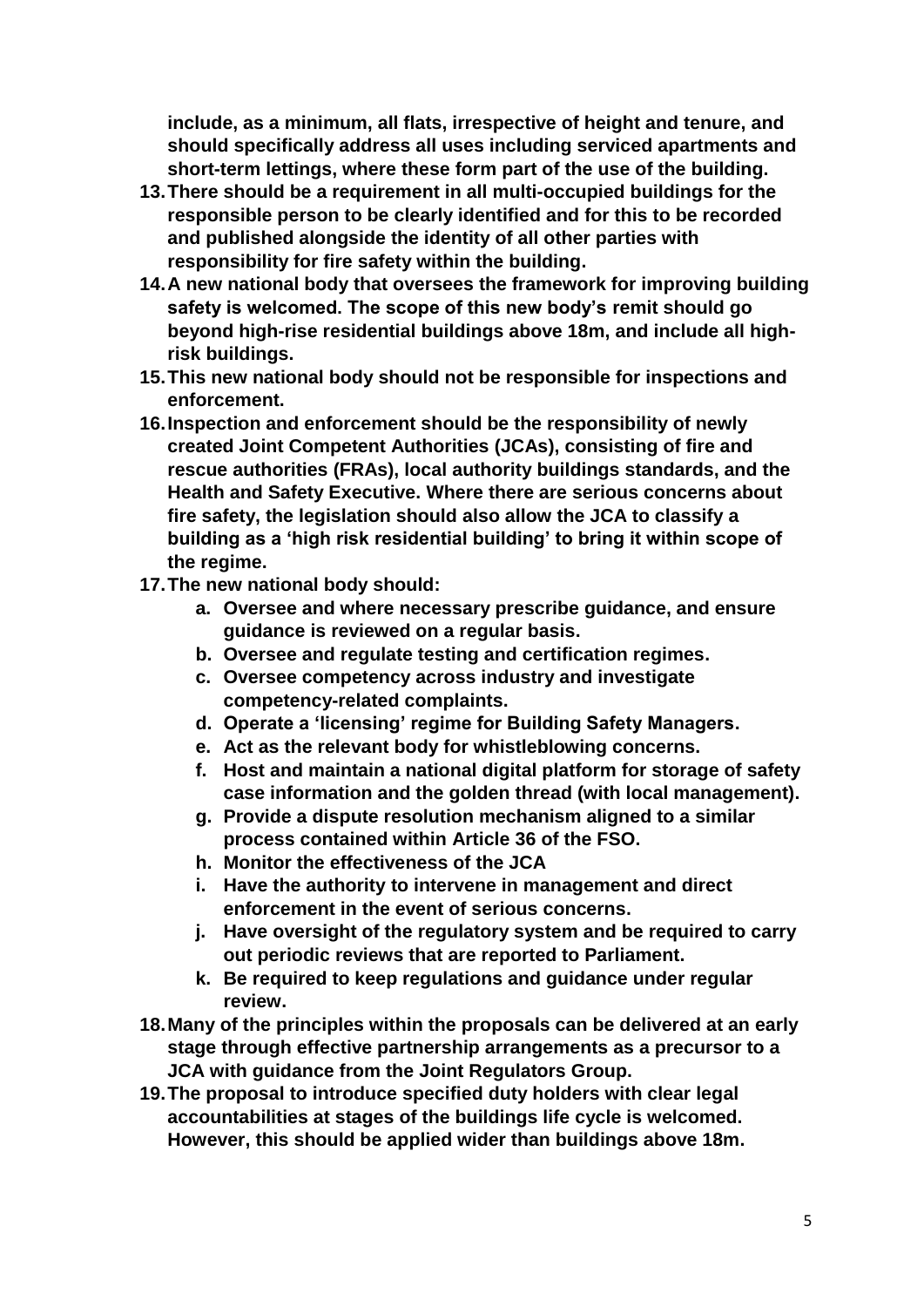- **20.The proposals for named individuals to be accountable where the dutyholder is a legal entity, may not be the most appropriate mechanism for embedding accountability, and it is not clear how this would work within all structures. The current mechanisms available within the Health and Safety at Work Act (s.37) and the FSO (Art. 32(8)) might be more appropriate.**
- **21.The principle that ongoing fire safety responsibilities throughout the life cycle of a building should be clear to dutyholders is welcomed, as are the sanctions for those who fail to fulfil these responsibilities.**
- **22.The concept of an 'accountable person' for buildings in occupation is logical and would assist in ensuring clearly defined responsibilities. However, the proposals do not identify how they differ from the current responsibilities imposed by the FSO.**
- **23.The current proposals for an 'accountable person' will not address the significant problem of liability to meet the cost of works.**
- **24.If the dutyholder regime is only applied to a limited number of buildings, it will create a two-tier system of management of occupied buildings.**
- **25.This issue could be addressed across all multi-occupied residential buildings via regulations introduced under the FSO requiring the identity of all responsible persons to be displayed in the common parts of complex properties (including multi-occupied residential and mixeduse high-rise building), and the extent of their responsibilities.**
- **26.There is an important distinction between responsibility and liability. If it is found that a building has been constructed incorrectly, the liability for meeting the costs of the remediation work is legally complex and timeconsuming. Simplifying and making consistent the governance and responsibilities of buildings, both in scope and other residential buildings, would enable a clear understanding for all stakeholders. However, without wider reform of the leasehold system, this will not prevent difficulties related to funding the work.**
- **27.A Building Safety Manager (BSM) should be required to demonstrate competency in relation to fire safety management.**
- **28.The proposals do not make clear whether the BSM role is envisaged to be undertaken by a legal entity, an individual, or either. It is not clear, therefore, how the registration process would work, and how this would impact on existing arrangements and contracts for the management of buildings**
- 29.**A scheme of 'licensing' or 'registration' of BSMs based on competency, would offer a more proportionate and effective approach than assessing this on a building-by-building basis. There should be a requirement imposed on accountable persons to only employ a registered or licensed BSM**.
- **30.If a regulator is to have the ability to appoint a BSM, this should be a measure of last resort. In the first instance, there should be a mechanism whereby a direction can be issued to the accountable person to appoint a licensed BSM within a specified time frame.**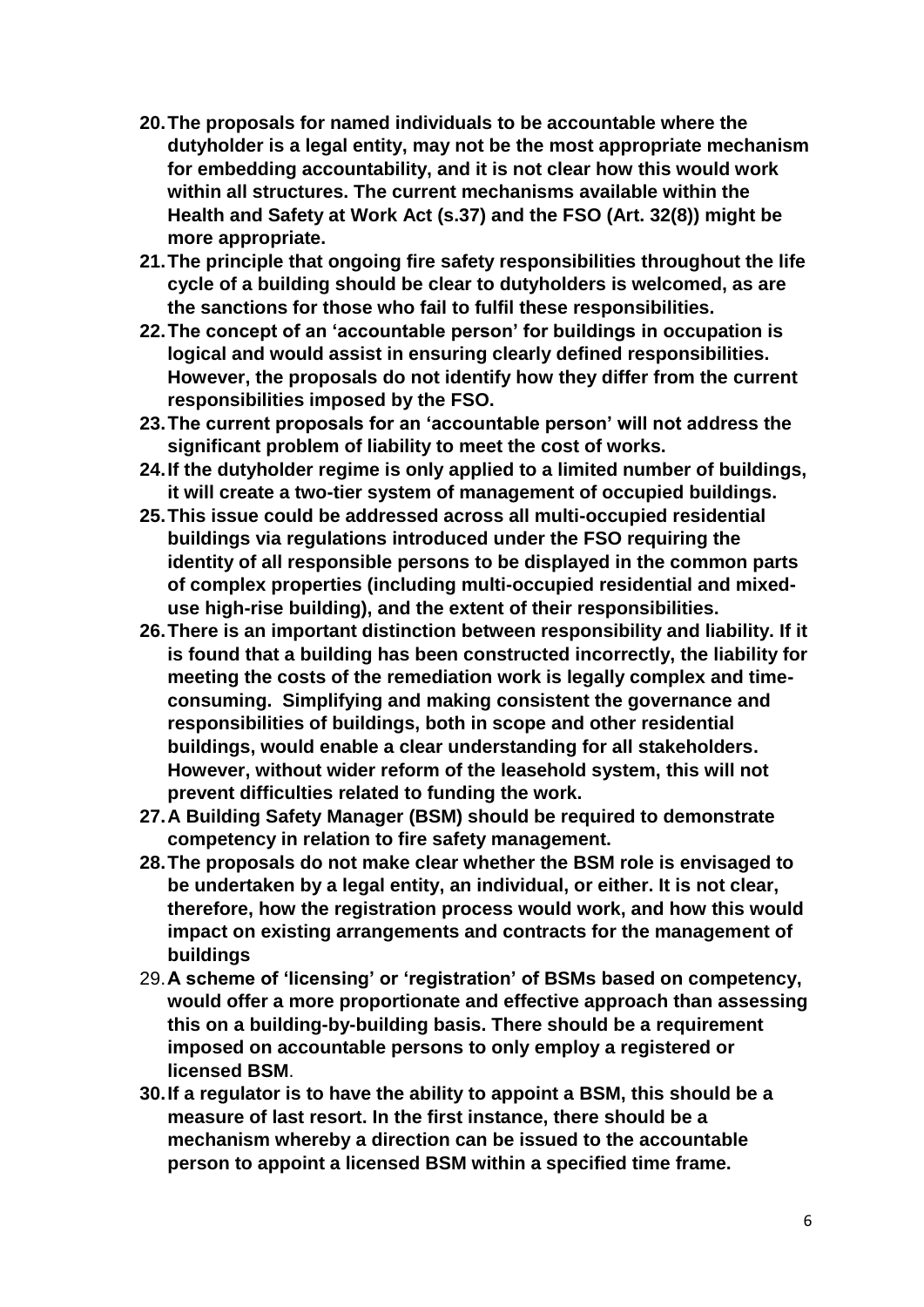- **31.More consideration needs to be given as to how any appointment of a BSM by a regulator would work in relation to the other management functions in multi-occupied residential buildings.**
- **32.The effective management of fire safety in buildings requires all involved to have an appropriate degree of knowledge and understanding of key fire safety provisions relevant to their role. Further competency requirements for roles below the BSM must be considered and implemented.**
- **33.The introduction of the Gateways and the designation of fire and rescue authorities (FRAs) as statutory consultees for planning purposes is welcomed and this should go beyond the narrow scope of the current proposals.**
- **34.At the planning stage, FRAs should be statutory consultees as part of the Joint Competent Authority (JCA) for all new developments (residential and non-residential) regarding the requirements for fire service access and water supply.**
- **35.As a minimum, GMFRS supports the proposals for FRAs to be statutory consultees for buildings in scope and within a vicinity of 150 metres of buildings in scope.**
- **36.FRAs should be funded appropriately for this new work or the work should involve full cost recovery as it does in relation to other planning related issues.**
- **37.The Fire Statement should consider not only fire response requirements for the proposed development but also how this will impact nearby buildings / infrastructure. This would help develop a focus on the resilience of buildings, not just the ability of occupants to evacuate / be rescued should a fire occur.**
- **38.The principles of enhanced regulatory oversight at the design stage and a 'hard stop' prior to construction starting are welcomed. However, this should not be restricted to buildings over 18m, but form part of wider reform of the Building Control system.**
- **39.A requirement to submit full plans for any new development should be introduced as part of reform of the Building Control System.**
- **40.The co-ordination of this information is key. The person responsible for this can be determined on a development-by-development basis, providing the role is clearly identified, allocated to one dutyholder and documented.**
- **41.For certain developments, a staged approach to construction would be appropriate. It should be incumbent on the Client / Principal Designer to set out at an early stage, in discussions with the regulator (the JCA), that an application for a staged approach will be made. A staged approached must be agreed by the JCA prior to any work commencing.**
- **42.Any new regulatory regime must provide effective sanctions and a disincentive to non-compliance. Any work carried out without, or not in accordance with, the relevant approvals should be pulled down or removed, where this is necessary and proportionate. The regulator (the**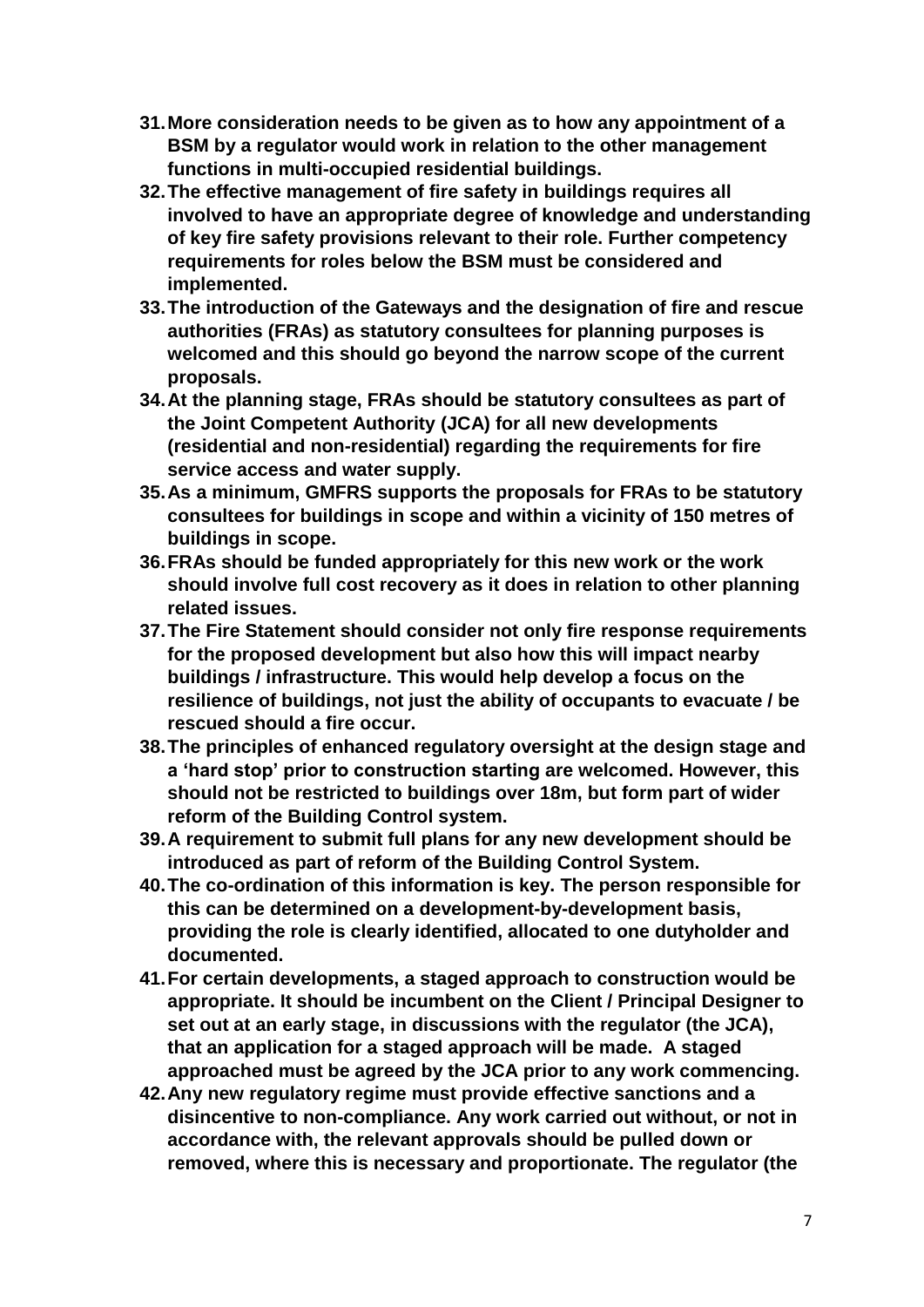**JCA) should have the power to prohibit further work being undertaken until non-compliant work has been rectified, where this necessary and proportionate.**

- **43.The regulator (the JCA) should be required to respond to Gateway 2 applications within a prescribed timescale, but any timescales should reflect the complexity and resourcing requirements, and should be variable dependent on the size of the development.**
- **44.Once construction has commenced, changes should not be made by the Principal Contractor without consultation with, and agreement by, the Client and Principal Designer. This should be documented.**
- **45.Any major changes should be reported to and approved by the JCA as the regulator, before the work is carried out. Any application for approval of a variation should be countersigned by the Principal Contractor and Principal Designer with a statement as to what impact it has on the original design specifications.**
- **46.A provisional registration should be granted following approval at Gateway 2 that would set out the key conditions to be met through the design and construction phase, and specify the relevant dutyholders.**
- **47.The idea that a failure to register a building should be a criminal offence is supported, but this needs to align to key safety requirements.**
- **48.Partial occupation should be allowed where there are adequate fire safety provisions and management of the arrangements. This could be effectively managed through an approach of provisional registration and a 'certificate to occupy', as the register could be updated with the parts of the building that can be occupied. This approach should also incentivise additional safety provisions such as sprinklers**.
- **49.Consideration should be given to a requirement for any premises that has not been through Gateway 2 to provide full plans and enhanced information at Gateway 3.**
- **50.The proposals for a further gateway prior to occupation and the principles of registering a building with the regulator (the JCA) and specifying the dutyholder are welcomed.**
- **51.A clearer process for the transfer of accountability, and declarations that construction has been undertaken in accordance with the plans, will assist in driving compliance across the sector. However, this should form part of reform of the Building Control process and not be restricted to a narrow scope of buildings based on height thresholds.**
- **52.Further embedding safety requirements in the management of buildings is welcomed. However, the implementation of a safety case approach to a narrow scope of buildings will create a two-tier system of safety and management. These proposals could instead be brought forward as regulations made under the FSO.**
- **53.It is appropriate for the new national body to hold and maintain a register, but regulation should be undertaken locally by a JCA.**
- **54.The principle of scrutiny by regulators is sound, but it is unclear how the proposal that the Safety Case must be scrutinised before a**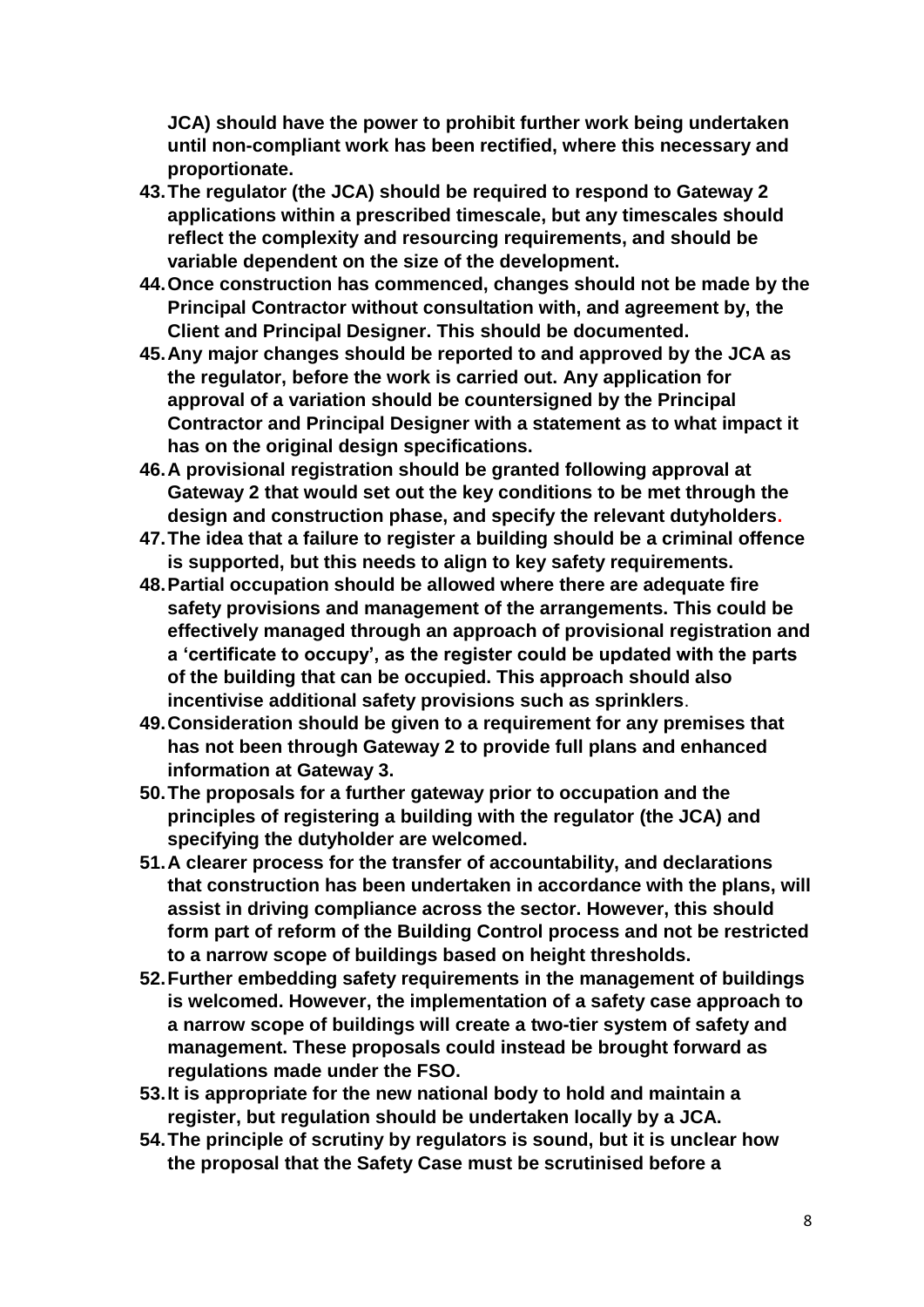**certificate is issued will work where partial occupation may be allowed. The Safety Case should not be seen as separate to the other requirements, but should be a document that evolves through all stages of the process.** 

- **55.The proposed content of the safety case is generally sound but many elements would not be available prior to occupation. The initial Safety Case should set out the management arrangements for the building and the key safety features, and this could form part of provisional registration.**
- **56.Care should be taken to ensure that other key and safety critical elements of building management are not neglected and that a holistic approach is taken.**
- **57.The registration scheme should be structured to allow the JCA as the regulator to determine the length of the certificate using a risk-based approach. This approach would incentivise enhanced safety systems such as the use of sprinklers.**
- **58.The scheme should allow for periodic reviews where this is considered necessary, and the JCA, as the regulator, should have the ability to direct a full review of the safety case at any point during the registration period.**
- **59.The principle of applying conditions is supported, but the content of the conditions requires more detailed analysis and wider consultation. The current proposals appear to cover a number of areas where other regulations apply and this is potentially problematic from a regulatory enforcement perspective. Licence conditions should not duplicate existing statutory requirements.**
- **60.To mitigate the cost of crucial safety work, the Government should consider a statutory mechanism to require freeholders to provide funding for safety critical works and recover these over an extended period.**
- **61.It is disappointing that the Government is still ignoring the evidence regarding the effectiveness of sprinklers. Gateway 3 is an opportunity to promote the benefits of sprinklers.**
- **62.The transfer of a building safety certificate from one person to another should be via the new national body, through the JCA. The JCA should have the opportunity to vary the conditions of the registration where necessary.**
- **63.The registration scheme for issuing of a building safety certificate provides a clear and transparent route for compliance. The scheme will provide both residents and the accountable person with clear guidance on their obligations in relation to keeping the building safe and a clear and transparent route for compliance by both parties.**
- **64.The proposal to have a "Golden Thread" of information is welcomed. The government should mandate Business Information Modelling (BIM) standards for new buildings, from the design stage, through construction, to occupation, for the life of the building.**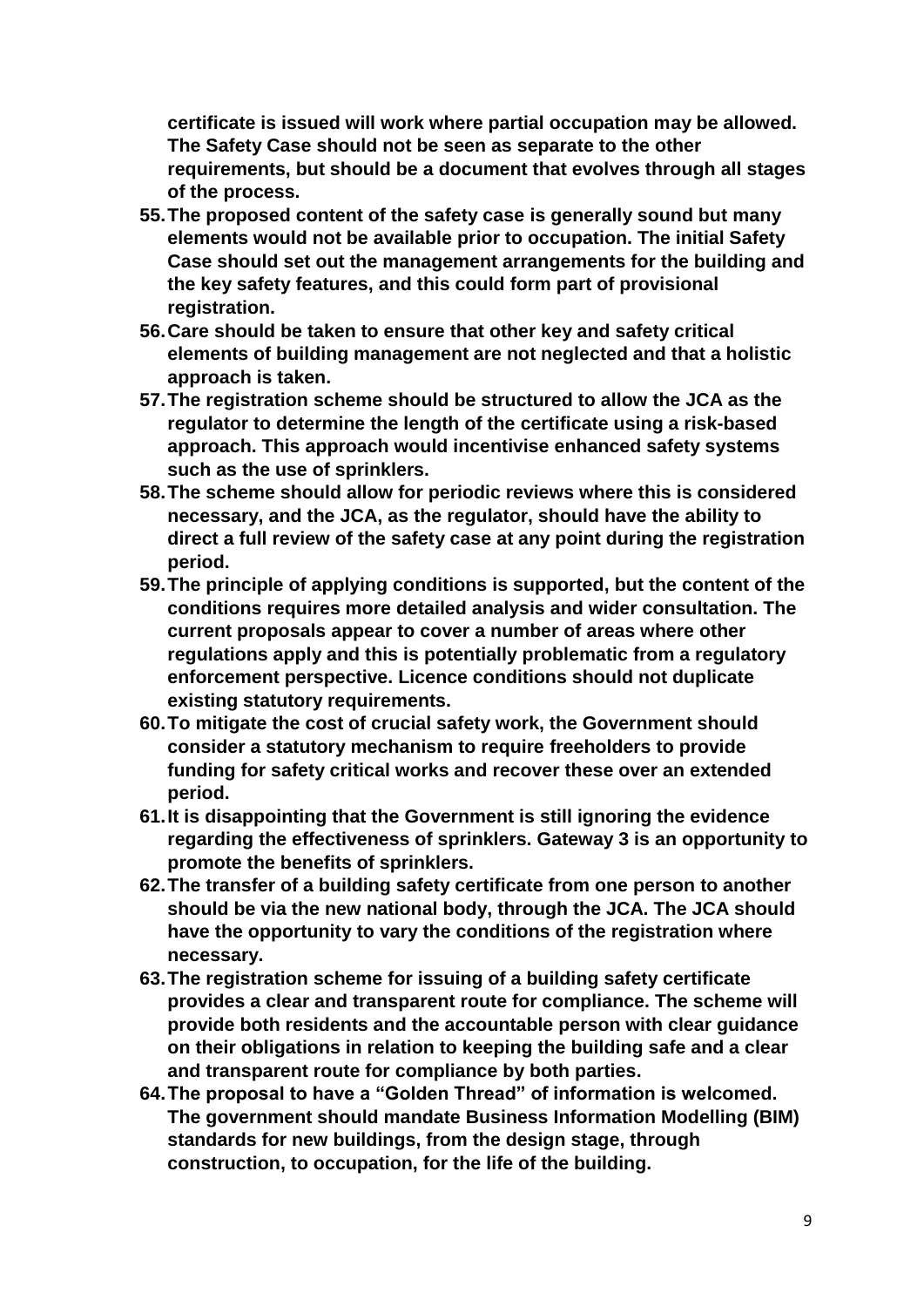- **65.To mandate this for existing buildings may be too onerous and the information required should be determined by the JCA on a case-bycase basis using a risk based approach.**
- **66.The principles of a key dataset are welcomed. However, not all of the information proposed should be publicly available as this will raise issues in relation to commercial confidentiality, privacy (particularly where the accountable person is a leasehold management company and / or a named individual is required) and security.**
- **67.Providing only 'minimal information' on safety related features within the key dataset is not welcomed. Information on fire safety features should be comprehensive.**
- **68.A new robust system to ensure that relevant building safety information remains easy to attain and understand for a building's whole life is welcomed.**
- **69.To mandate this for existing buildings may be too onerous. The requirement for this information should be determined by the JCA on a risk basis.**
- **70.Mandatory occurrence reporting is welcomed. Non-reporting should be regarded as non-compliance and sanctions applied appropriately.**
- **71.Protection for whistleblowing is welcomed.**
- **72.GMFRS supports proposals to ensure that information is available to and accessible by residents.**
- **73.The provision of information to residents should be introduced through regulations made under the FSO and introduced at an early stage for all multi-occupied residential buildings.**
- **74.The principle of a resident engagement strategy is sound but requires further consideration to ensure it as appropriate for all tenures, models of ownership and occupation of buildings.**
- **75.GMFRS supports the proposals for statutory requirements for residents and this should include a general obligation to co-operate and coordinate, and specific obligations not to interfere with fire safety features.**
- **76.Residents' responsibilities should be created through regulations made under the FSO and introduced at an early stage for all multi-occupied residential buildings.**
- **77.The requirements for resident engagement and responsibility should be enforced through the JCA and the FRA for buildings out of scope.**
- **78.Robust sanctions and enforcement options are necessary to drive compliance and act as a deterrent to non-compliance.**
- **79.The appropriate enforcement action should be determined in relation to the gravity of the non-compliance**
- **80.The proposed criminal offences are appropriate but consideration needs to be given to the potential sentences.**
- **81.Civil Penalties are appropriate for Dutyholders involved at the Design and Construction phase, as these are generally commercial and profitmaking.**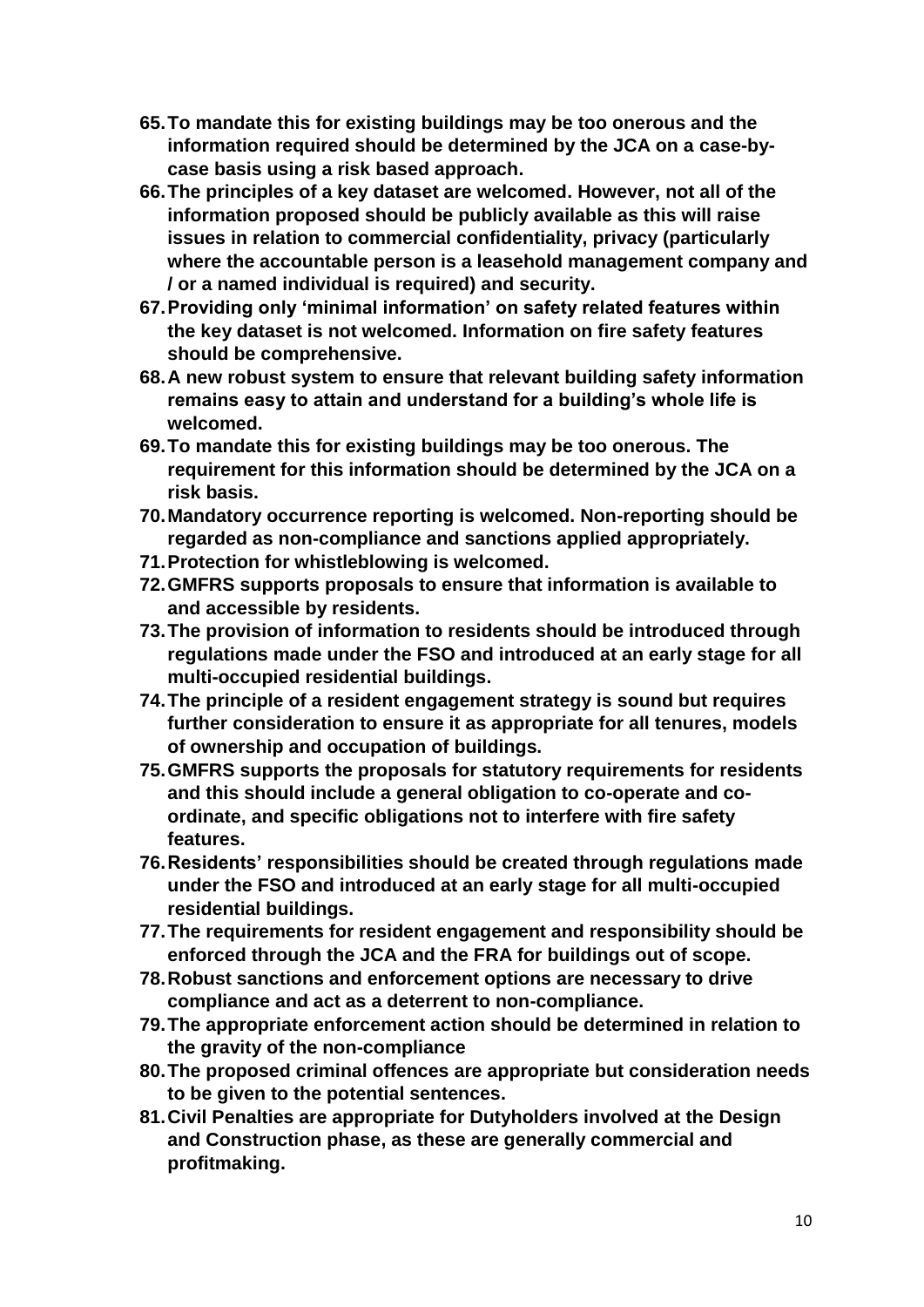- **82.Civil Penalties are unlikely to be appropriate at the occupation phase, as this would ultimately affect residents.**
- **83.Any limitation period required for enforcement under the Building Act should run from discovery.**
- **84.The limitation period for prosecutions under the Building Act should be removed entirely.**

### **Stronger requirements for multi-occupied high-rise residential buildings**

### **Chapter 2, Questions 1.1 – 1.8**

### **Scope**

GMFRS supports many of the principles contained in the proposals. They would enhance the safety of buildings, the public and firefighters. However, creating an entirely new regulatory system for a narrow category of buildings, without addressing the cause of failure within the current system, is short-sighted. The focus of the proposals, and the focus of the Independent Review of Building Regulations and Fire Safety, was on high-rise residential buildings because Grenfell Tower fell into this category. Had there been an equally devastating fire in a different building type, the focus would be there, and many thousands of residents would continue to live unaware in unsafe buildings. The recent fires in Barking and the Premier Inn in Bristol demonstrate that the potential for catastrophic building failure is not restricted to high-rise residential buildings.

In our submission to the Independent Review of Building Regulations and Fire Safety, GMFRS highlighted the disconnect between the transfer of responsibilities in relation to fire safety following the completion of a building and accountability for any failures. If a building complies with the building regulations, it should have adequate physical fire precautions. However, a failure to comply with the building regulations which has not been identified as part of the building regulation approval process may not easily be identified under other regulatory regimes, and in some cases may only become evident following a significant event during occupation.

The Building Control process, through regular inspections during works, should be sufficient to drive compliance. However, this is not done in a consistent manner and the opening up of the market to competition has resulted in a disincentive to building control inspectors to carry out adequate numbers of inspections, as it is not commercially viable to do so. Where the Approved Inspector route is taken, the suspension of the local authority building control LABC enforcement powers means there is little remedy available. Even where there is evidence that work may not comply with the regulations there is no effective enforcement.

It is arguably the Building Control process that is not fit for purpose and needs to be reformed. Problems caused by the failures in the current Building Control system are affecting multiple building types, not just high-rise. Within Greater Manchester, we have prohibited three residential developments that are low-rise flats, all built or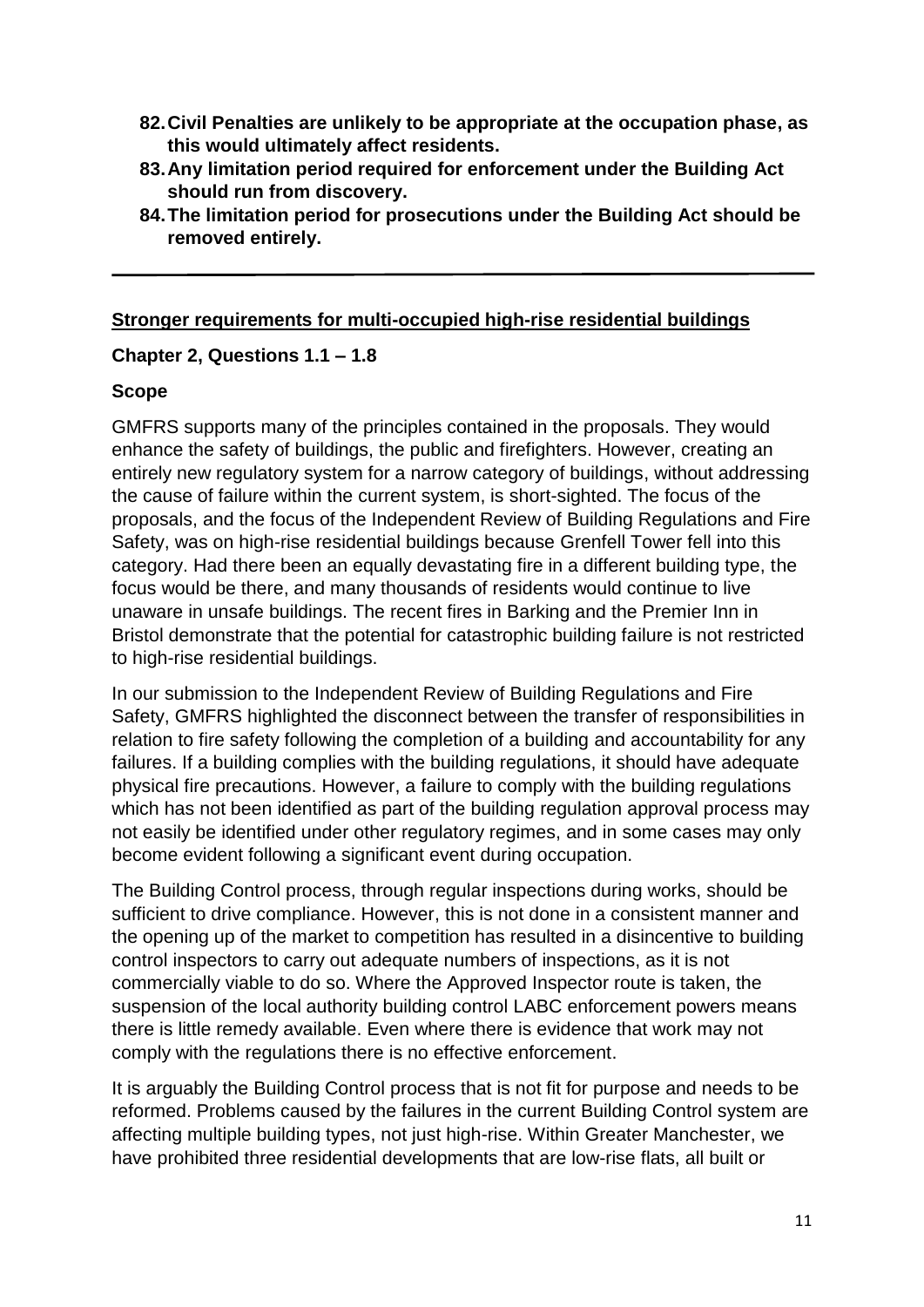converted in the last ten years. Had a fire occurred in any of those developments there was the potential for multiple casualties or fatalities.

The scope of any new regime on buildings 18m+ is far too narrow. It will make worse the problems that already exist for buildings outside of this scope by creating a twotier system for design and construction, building control, and the management of fire safety following occupation. Without wider reform of the building control process, the new regime will not address these issues for the majority of residential buildings.

The use of a height threshold, rather than the risk posed by intended use and occupancy, is unlikely to have any significant impact on reducing fires and fire fatalities. The scope of any new regime should be determined by the building's risk, not by its height. GMFRS believes that British Standard 9999, *Fire safety in the design, management and use of buildings,* is an effective way of profiling fire risk as it establishes the risk based upon occupancy, before determining appropriate design features for life safety. GMFRS recommends that as a minimum, the government should use this methodology or similar, when identifying in-scope buildings, where mass casualties or fatalities may occur in the event of fire. GMFRS recommends that all occupancy C and D buildings (defined by BS9999) should fall into scope. The consultation's categorisation of these premises as 'higher risk workplaces' is unhelpful, as the risk does not relate to employees but the use of the premises for sleeping.

Our own case studies and data suggest that the highest risk buildings in Greater Manchester are predominately found where occupants are sleeping on the premises. In the last three years, 70% of all primary fires have been in dwellings and dwelling fires account for 89% of injuries and 93% of fatalities. Although many dwelling fires do not occur in regulated premises, these statistics clearly support the categorisation of premises where people sleep as posing a higher risk. This risk is further compounded where occupants are unable to self-evacuate or rely on both active and passive fire safety features to protect them from fire due to the fire strategy of the building.

GMFRS also recognises that people are living longer but in deteriorating health. Trends indicate that people will remain in their own homes longer receiving care, or move to more specialised housing or residential care facilities. As such, the demand for this type of housing has increased. GMFRS has had some significant incidents in these types of premises and believe that the risk posed in this occupancy type is arguably greater than in residential high-rise buildings.

High-risk buildings extend to prisons, hospitals, residential care homes and all forms of specialised housing. In our experience, the fire safety issues in these types of premises, and the problems encountered in relation to the management of fire safety, arise from different causes to purpose built blocks of flats, and require a greater on focus on management. The failures within the Building Control system may also impact on these premises types.

It is our view that the proposals within the consultation are not the most appropriate means to better regulate this type of premises, particularly for existing buildings, and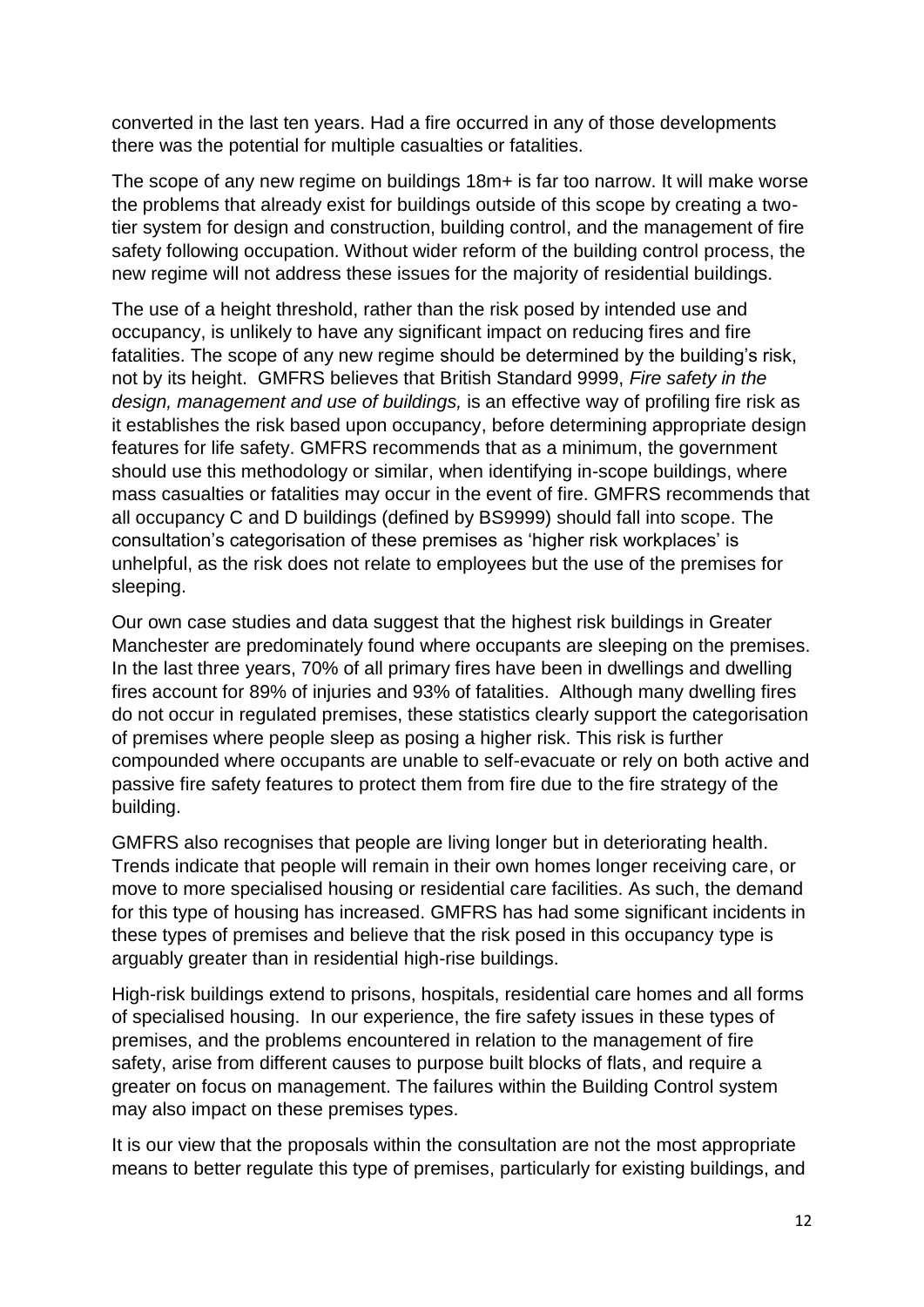would not deliver the improvements required. It is important to differentiate between calling for better regulation and expanding the scope of a proposed regime with a narrow focus. The current proposals relate to structural and fire safety issues rather than the management of fire safety arrangements, which is more relevant to care homes, and specialised housing.

All buildings that are not constructed in accordance with the relevant Building Regulations pose a significant risk that cannot be easily ascertained post occupation without significant invasive surveys. In some cases, the failure to build to an appropriate standard can have significant implications.

# *CASE STUDY*

*At New Lawrence House in Manchester, extensive structural and fire safety defects were identified some seven years after occupation and resulted in the closure of the building. In this case there are a significant number of leaseholders who have been left with a valueless property that cannot be occupied but for which they are liable to pay mortgages and ground rent (and for a period Council Tax) and have spent considerable time and funds on litigation which is still subject to appeal<sup>1</sup> .* 

A new regime that does not address the building control process for non-high-rise residential buildings will not address the intrinsic structural elements of fire safety at the design and construction phase. This will result in a two-tier system of regulation that places the public at risk and provides no adequate form of redress for leaseholders.

### **Recommendations and findings**

- **The Building Control process is not fit for purpose and needs to be reformed as a whole, beyond the narrow scope of the proposed new regime.**
- **The scope of any new regime should be determined by a building's risk, not by its height.**
- **Even if the scope of the new regime were expanded, the proposals would not adequately address the risks in specialised housing and care homes.**

### **High-rise buildings**

**.** 

If the Government does not wish to consider building safety in the whole, but limit the scope to the regulation of high-rise residential buildings, then the height threshold should be reduced to 11m. The 18m threshold is based on outdated criteria and flawed fire incident analysis.

The 11m threshold is the point at which GMFRS could access and effect a rescue from a window, due to the maximum reach of the ladder on our front line appliances. The figure of 18m is based on an old fire and rescue service (FRS) ladder that is no

<sup>1</sup> **Zagora** Management Ltd & Ors**v Zurich** Insurance Plc.& Ors [2019] EWHC 140 (TCC).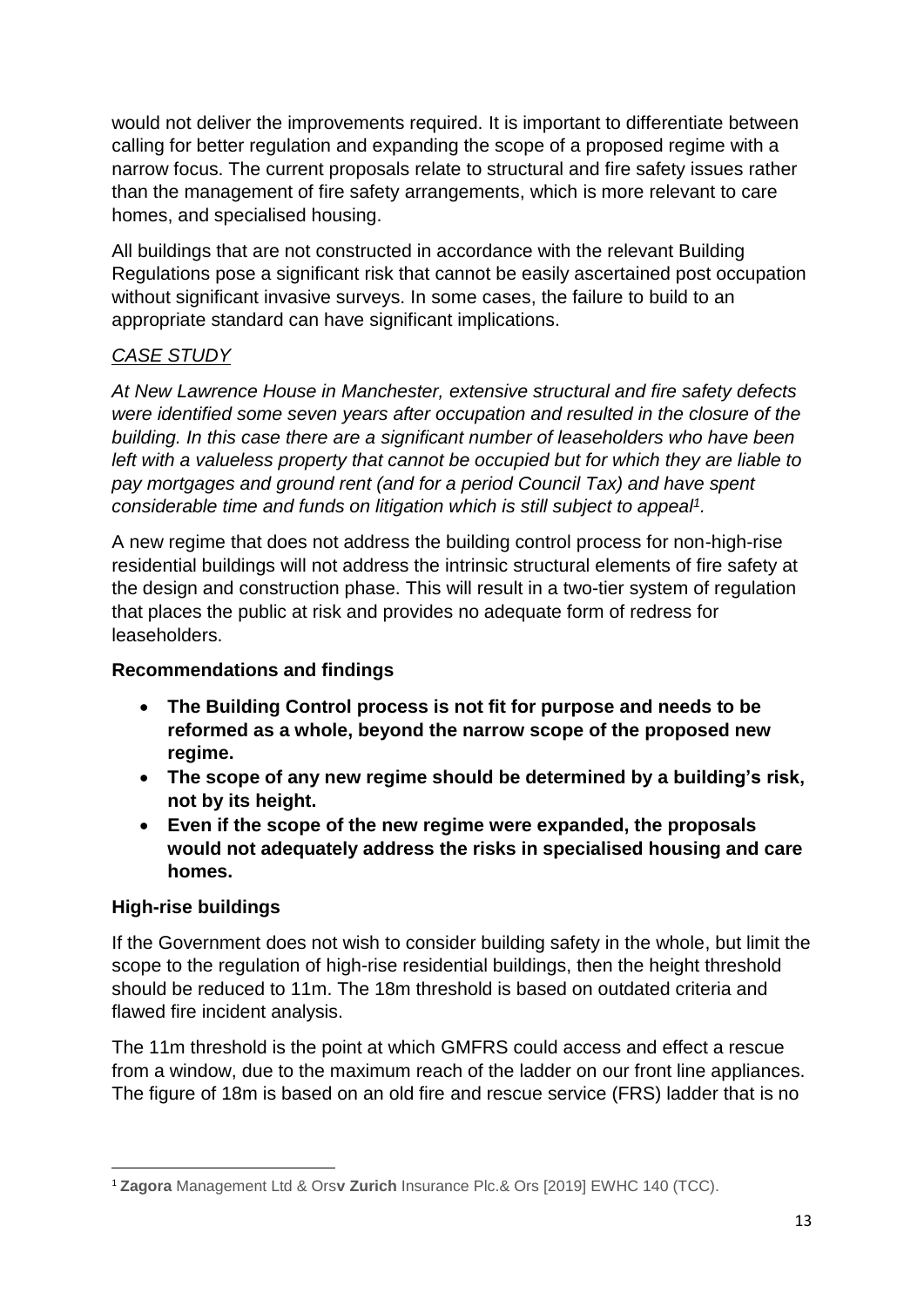longer in existence. Some FRSs use shorter ladders than GMFRS and so even 11m would be too high for them to perform a window rescue.

Mandatory sprinkler installation for new buildings 30m+ means that these buildings are arguably some of the safest in Greater Manchester. Similarly, the cladding ban makes specific reference to being relevant to buildings above 18m. Therefore, those buildings below 18m are in theory covered by neither the cladding ban, the requirements of any new regime, nor mandatory sprinkler installation. This is especially high risk for those buildings between 11m and 18m, as most FRSs would be unable to perform a window rescue.

Our inspections of residential accommodation have identified significant fire safety failings within premises below 18m. In the main, the issues identified have been poor compartmentation and fire stopping; risk from external fire spread; and poor fire resistance, all of which could equate to mass casualties or fatalities in the event of fire.

If a height threshold is to be used, it must be adequate to ensure the safety of the public and prevent any 'gaming' of the system – for example reducing the height to just below the threshold. GMFRS is of the view that 11m is the maximum height threshold that should be considered to ensure safety and make any attempts to avoid the regulatory threshold not commercially viable.

### *CASE STUDY*

*During the inspection of one block of flats, the Managing Agent was requested to identify and assess the external wall system. This required a survey and assessment of the various cladding systems by a competent person. Concerns were also identified in relation to the compartmentation and a compartmentation survey was required. A small proportion of the cladding was identified as ACM and therefore MHCLG has been monitoring this and requiring updates on interim measures and remediation plans. The majority of the building utilised other systems of which two were not compliant with the requirements of the building regulations and posed a more significant risk than the minimal amount of ACM. Following dialogue with the Managing Agent GMFRS served an enforcement notice in relation to Article 8 of the Fire Safety Order that required remediation of the cladding and works to address the compartmentation failures. Following the commissioning of appropriate professionals in order to draw up technical specifications for the remediation works the building has been identified as falling just below the 18m threshold. It is the position of GMFRS that the work is still required to ensure the safety of the residents, however this building would now fall out of scope of the new regime and it is unclear what the position will be in relation to accessing the remediation fund.* 

The legislation should allow a Joint Competent Authority (JCA) to classify other buildings as a 'high risk residential building' to bring it within scope of the regime where there are serious concerns about the safety. This could follow a similar mechanism to the 'HMO Declaration' provisions within the Housing Act 2004 and would require a notification period and an appeal process.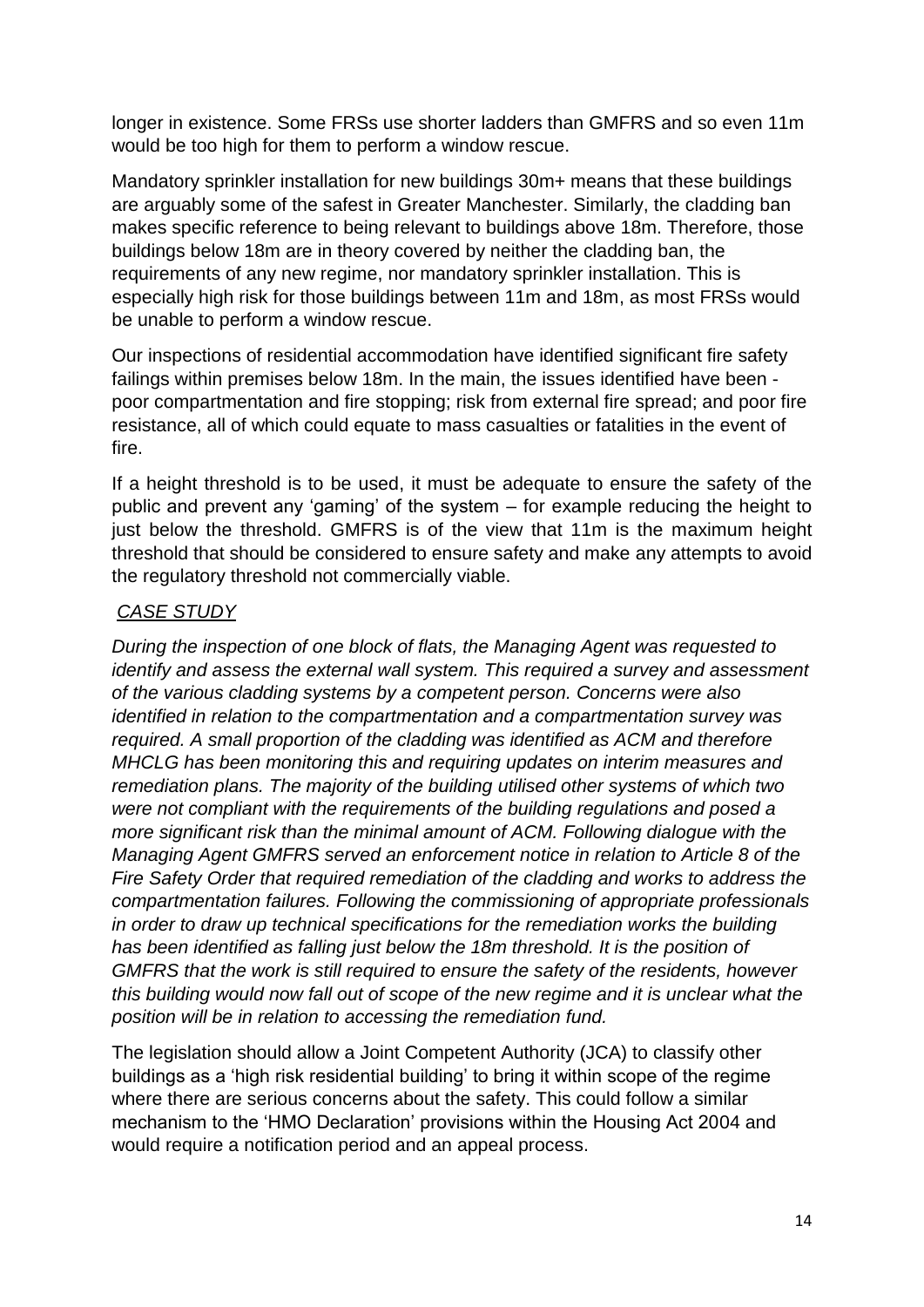### **Recommendations and findings**

 **If the Government does not wish to consider building safety in the whole, but limit the scope to the regulation of high-rise residential buildings, then the height threshold should be reduced to 11m.**

### **Managing risks holistically**

#### **Questions 1.2-1.3**

Following our comprehensive and detailed inspection programme of all high residential buildings in Greater Manchester, the fundamental failings identified relate to defects at the construction stage and a failure to comply with fundamental requirements of the Building Regulations. This extends far beyond the type of cladding used and includes compartmentation within the building, and the measures to prevent spread of fire in the external wall system with cavity barriers missing or incorrectly installed in a number of buildings.

In our opinion, the Fire Safety Order (FSO) provides an adequate framework for managing fire safety in high-rise buildings, where it is complied with, and those responsible for the building understand their obligations and have the requisite competency to meet those obligations. The FSO, in principle, also provides an effective mechanism for enforcement. Difficulties arise where the fire safety failings are due to non-compliance with the Building Regulations and therefore require extensive and costly work to be undertaken. This is demonstrated by the number of high-rise residential buildings which have, since Grenfell, needed to change their evacuation strategy and required extensive and costly remediation work. In Greater Manchester, this is over 100 buildings to date and includes both external wall systems and compartmentation issues, which are failings of the Building Control process. Given the lack of any effective enforcement or sanctions for Building Control failures, the regulatory burden in relation to these premises has fallen to GMFRS to utilise the provisions of the FSO in relation to both interim measures and remediation. This is not restricted to high-rise buildings and but also affects other purpose built flats and conversions. There are three such developments in Greater Manchester that are currently prohibited and many others where work is ongoing, through either dialogue and constructive working, or enforcement action. The costs in all cases of privately owned flats will most likely fall on leaseholders.

GMFRS does not consider that the application of both the FSO and the Housing Act 2004 (HA2004) to multi-occupied premises poses a barrier to the effective enforcement of fire safety management in multi-occupied residential buildings. Both pieces of legislation apply to many types of multi-occupied residential accommodation including purpose built blocks of flats, houses in multiple occupation (HMOs), sheltered housing schemes and many other forms of specialised housing. It is the experience of GMFRS that both pieces of legislation have been largely effective since they came into force. The issues caused by the perceived overlap between the two regimes are primarily caused by the existing guidance.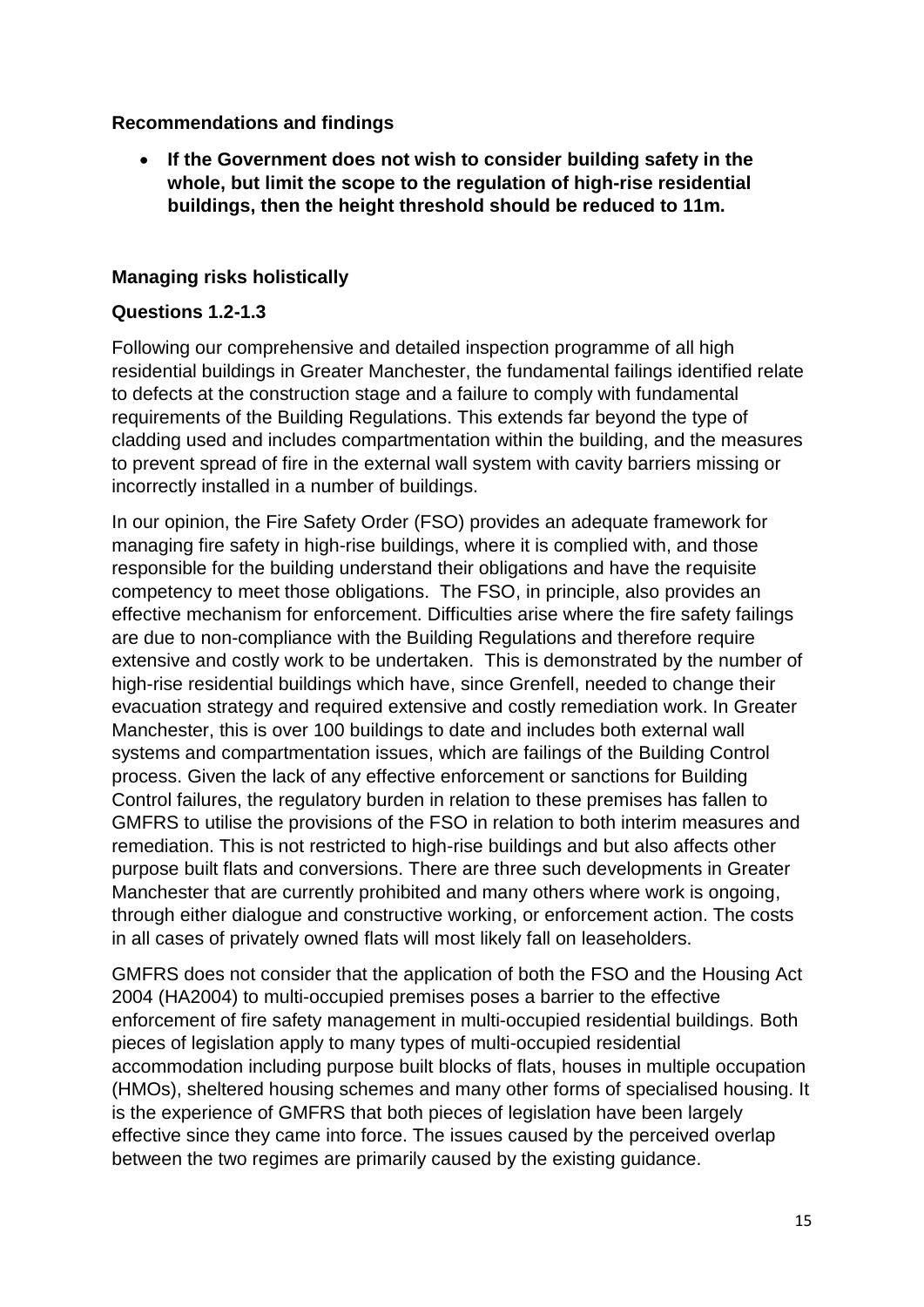The GMFRS submission to the Independent Review of Building Regulations and Fire Safety set out our view on this issue in relation to high-rise residential buildings. The FSO applies to the common parts of flats and HMOs, but the extent of this is not made clear in guidance. In relation to the FSO, there is a range of Government Guides (which have not been reviewed or updated in 10 years) of which the *Sleeping Guide* is the most appropriate, as well as the *Fire Safety in Purpose Built Blocks of Flats Guide* (PBBFG) produced by the LGA. Although the PPFG was supported by DCLG, it is not given the same credence on the Government's websites – being referred to as 'advice' rather than a guide. It is arguable that despite being intended to cover all forms of purpose built flats, the PPBFG is less accessible and may appear less relevant to those concerned in property management in the private sector.

It is primarily from the PPBFG that confusion arises over the interrelationship between the FSO and the HA2004. This guide repeatedly talks about the FSO only applying to the common parts of a building but does not adequately define this.

We were pleased to see the Hackitt Report acknowledge the application of the Fire Safety Order (FSO) to all common parts of the premises including the external structure. Further GMFRS concurs with the suggestions within the Hackitt report that the FSO should be the primary legislation for ensuring fire safety across the building and the Housing Act as appropriate for regulating individual dwellings. It is disappointing that this is not clearly addressed in the new proposals.

In our view 'common parts' are adequately described in the Health and Safety (Enforcing Authority) Regulations 1998 as "those parts of premises used in common by, or for providing common services to or common facilities for, the occupiers of the premises". This is usually set out in a building's lease agreements.

It is our view that in a purpose built block of flats 'common parts' includes any part of the structure, facilities or services which serves more than one flat and / or the freeholder retains some control over. Thus 'common parts' includes the communal areas, any services which run through the building, the structural walls (including those within flats) and the front door to a flat. The powers of inspectors under the FSO allow access to any premises at any reasonable time in order to ascertain whether the provisions of the FSO apply and are being complied with. Therefore, inspections under the FSO within a flat are possible, to determine whether there are breaches in compartmentation. We have utilised these powers effectively. However, the PBBFG contradicts this and states that the FSO does not apply beyond the front door of a flat and there is no power of inspection.

Clearly, the purpose of inspecting areas within a flat is restricted to elements of the structure that could affect occupiers elsewhere in the building. It is not suggested that the scope of the FSO extends to the risk of fire within the flat for the occupier of that flat – that is a matter better addressed under the Housing Health and Safety Rating System (HHSRS).

Further, the PBBFG states that the HA2004 applies to both the common parts and the individual flats, yet this contradicts the Government Guidance for the HHSRS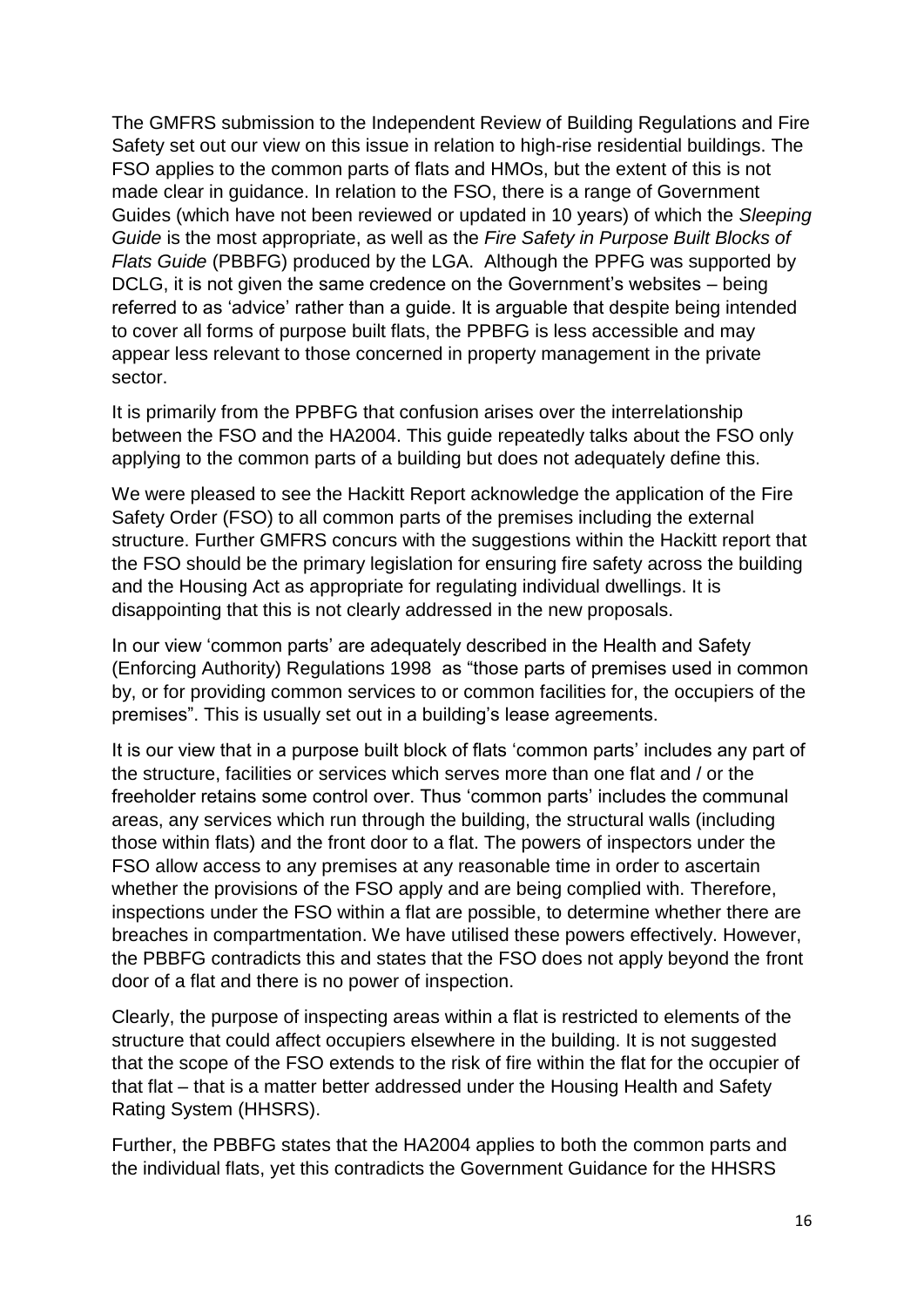which pays scant attention to purpose built blocks of flats. In the HHSRS Guidance for Landlords and Property Professionals at p13, flats are included under the heading of Houses of Multiple Occupation (HMOs) - "HMOs – buildings which contain a number of flats or similar dwellings…..The HHSRS is applied to any form of dwelling whether it is self-contained or not, in a large building or not. The local authority officer only has to examine the dwelling and the parts and areas, shared or not, which form part of that dwelling."

This suggests that the focus of Environmental Health Officers enforcing the HHSRS is on individual dwellings rather than the common parts except in so far as they affect the occupier of the dwelling.

There is no specific mention of high-rise premises in relation to 'Fire' as a hazard. Prior to last year, there were no worked examples readily available to assess the extent of the hazard in a purpose built block of flats. Specific guidance has now been issued in relation to ACM cladding, but not other fire risks such as compartmentation. On the basis that to score a hazard, consideration must be given to the likelihood of a fire occurring, the HHSRS is not the most appropriate mechanism for considering the risks arising from a fire affecting all of the occupiers of a block of flats*.*

Many of the provisions of the FSO mirror that of the Health and Safety at Work Act and regulations made under it. The Health and Safety (Enforcing Authority) Regulations 1998 (HHRS) define 'common parts' as "those parts of premises used in common by, or for providing common services to or common facilities for, the occupiers of the premises". Clearly, the external structure and insulation for a building is a common facility affecting more than one dwelling within the flat. GMFRS considers that the FSO and HHSRS complement each other to ensure the safety of relevant persons in multi-occupied buildings and the mechanism for ensuring this is through adequate guidance and effective partnership working.

In relation to purpose built blocks of flats, the local housing authority would generally lead on issues within flats, and GMFRS would lead on issues affecting the common parts, including compartmentation. The powers of entry under the FSO allow entry to flats to determine whether the requirements of the FSO are being complied with, and we have utilised this to inspect for compartmentation issues. In our view clearer guidance as to which authority should lead would address the perceived issues of any overlap.

If the FSO were to be disapplied to the common parts of multi-occupied buildings, it is the view of GMFRS that members of the public living in these buildings would be at increased risk. The FSO imposes an obligation to carry out a fire risk assessment in order to identify the preventive and protective measures and implement, monitor and control these through fire safety arrangements. No such corresponding obligations arise under HA2004, which is focussed on the reduction or removal of potential hazards and not on ongoing management and control. There are many examples where GMFRS has taken action to enforce in purpose built blocks of flats including prohibiting the use of buildings where the local housing authority was unable to take effective action.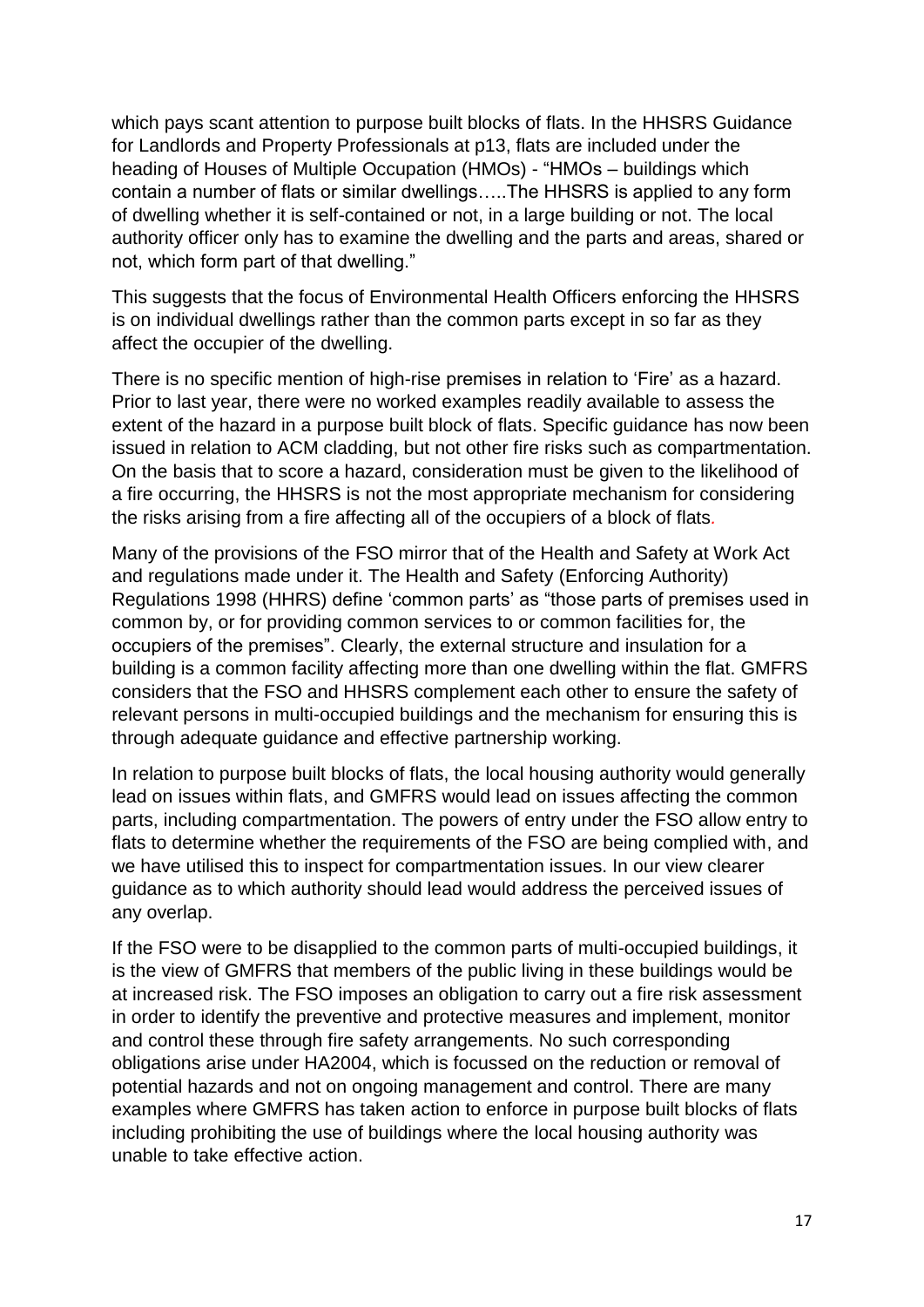It is clear following the fire at Grenfell Tower that many of the fire safety risks in purpose built blocks of flats relate to defects in the original construction. This is not restricted to external wall systems; there are also extensive problems with compartmentation. The FSO allows for this to be addressed through the requirement to make a suitable and sufficient fire risk assessment to identify the risks and for works to be carried out. Significantly, the requirement to make and give effect to effective fire safety arrangements also allows a FRS to require the implementation of 'interim measures' to support a change in evacuation strategies. We have used this extensively where either the external wall system, or deficiencies in the compartmentation, have posed such a risk that a stay put policy cannot be supported. In some cases, enforcement notices have been served to require appropriate measures to be put in place. There is no corresponding power under the HA2004.

Since April 2018, GMFRS has served 31 enforcement notices on purpose built blocks of flats requiring either a suitable and sufficient fire risk assessment to be undertaken, or work to be carried out to the common parts. It is our view that if the FSO is disapplied to this type of property, then work that is essential for ensuring the safety of those who live there will not be undertaken, and there will be no effective mechanism to ensure that fire safety arrangements are managed.

Even if the FSO is to be disapplied to the common parts of multi-occupied buildings, this will not remove all premises within multi-occupied residential dwellings from its jurisdiction, as the HA2004 does not apply to short-term lettings. Increasingly, flats are being utilised to provide short-term lettings and it is common for there to be a significant number of flats within a residential block used for this purpose, in some cases whole floors of a building. This would lead to a situation where the local housing authority had enforcement powers in relation to residential dwellings and the common parts, and the FRS has enforcement powers in relation to those flats being utilised as short-term accommodation. Any disapplication of the FSO would remove the statutory requirement for persons with responsibility to co-operate and coordinate, and would potentially create significant risks about the management of fire safety arrangements for the building.

GMFRS is also concerned that any disapplication of the FSO to the common parts of multi-occupied residential buildings would remove an essential link between our protection activity and response functions. Firefighting in flats, particularly high-rise flats, poses specific challenges for firefighting operations and there have been firefighter fatalities at high-rise incidents. The fire at Grenfell Tower demonstrates the importance of a knowledge and understanding of the features of a building, and how it should perform in a fire. In GMFRS all high-rise buildings were inspected by operational crews supported by Fire Safety Officers following the fires at both Lakanal House and Grenfell Tower, and the effectiveness of this was predicated in the knowledge and understanding of Fire Safety Officers. To remove this element of the work from the enforcement functions of FRSs will reduce our ability to monitor and understand conditions within a building that could affect performance in a fire and potentially place not only the public, but also firefighters at great risk. This would be contradictory to the proposals to consult FRSs at the planning stage in relation to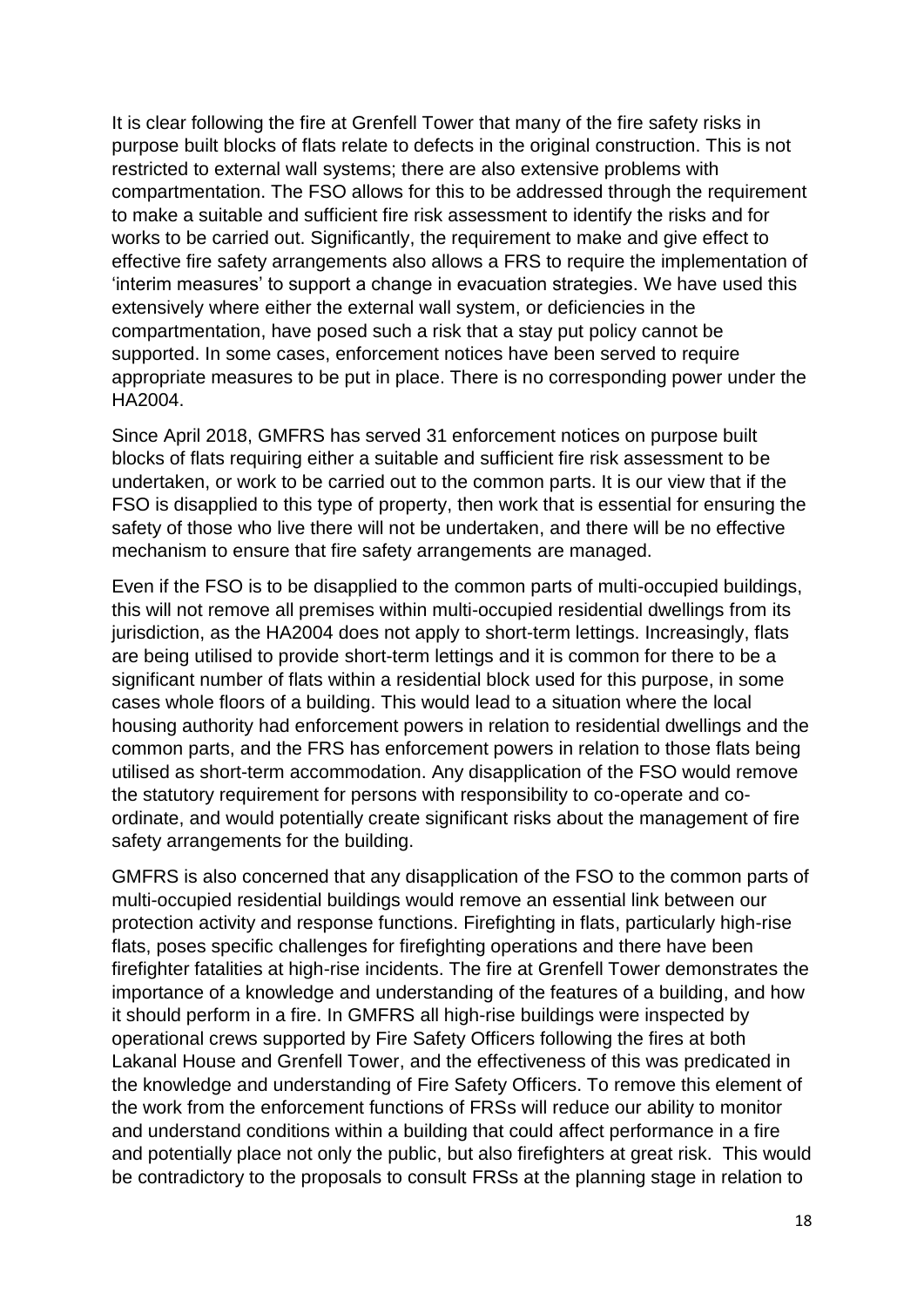access and water (which we welcome as an essential part of ensuring and embedding safety requirements).

It would be beneficial for the definitions within the FSO to be revised and updated and for there to be a statutory definition of 'common parts'. The definition of the common parts in the Health and Safety (Enforcing Authority) Regulations 1998 as "those parts of premises used in common by, or for providing common services to or common facilities for, the occupiers of the premises" should be the starting point. It is our view that both the external structure and internal structure of a building is a common facility affecting more than one dwelling within the flat, and in our experience this is reflected within lease agreements.

The Government should produce a HM Government Guide for Fire Safety in multioccupied residential buildings. The Guidance should include, as a minimum, all flats, irrespective of height and tenure, and should specifically address all uses including serviced apartments and short-term lettings, where these form part of the use of the building.

In addition, there should be a requirement in all multi-occupied buildings for the responsible person to be clearly identified and for this to be recorded and published alongside the identity of all other parties with responsibility for fire safety within the building. This would address many of the practical difficulties with enforcement. This would also ensure that those with responsibility for buildings properly considered the extent of their responsibilities and obligations. This would help promote a culture of transparency and accountability. It is our view that this requirement could be introduced with relative ease through Regulations made under Article 24 of the FSO, or alternatively through an amendment to the FSO.

### **Recommendations and findings**

- **The FSO provides an adequate framework for managing fire safety in high-rise buildings, where it is complied with, and those responsible for the building understand their obligations and have the requisite competency to meet those obligations.**
- **The FSO and the HA2004 complement each other to ensure the safety of relevant persons in multi-occupied buildings. The mechanism for ensuring this is through adequate guidance and effective partnership working.**
- **If the FSO were to be disapplied to the common parts of multi-occupied buildings, members of the public living in these buildings would be at increased risk.**
- **Regarding short-term lettings, any disapplication of the FSO would remove the statutory requirement for persons with responsibility to cooperate and co-ordinate. This would potentially create significant risks about the management of fire safety arrangements for the building.**
- **The fire at Grenfell Tower demonstrates the importance of a knowledge and understanding of the features of a building, and how it should**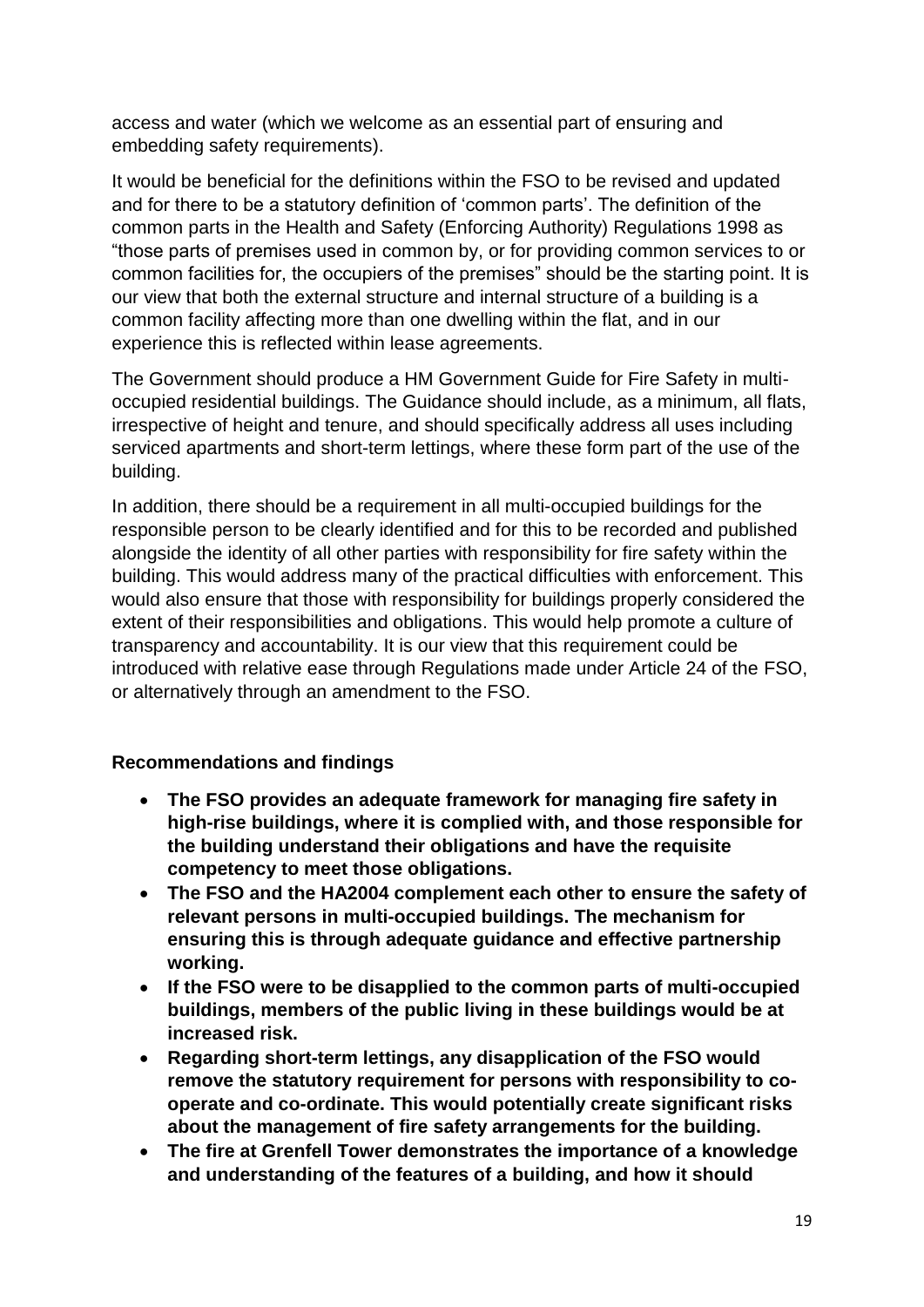**perform in a fire. Any disapplication of the FSO to the common parts of multi-occupied residential buildings would remove an essential link between an FRSs's protection activity and response functions. This will reduce our ability to monitor and understand conditions within a building, negatively affecting our response to a fire and placing the public and firefighters at greater risk.**

- **The definitions within the FSO need to be revised and updated, including a statutory definition of 'common parts'.**
- **The Government should produce an HM Government Guide for Fire Safety in multi-occupied residential buildings. The Guidance should include, as a minimum, all flats, irrespective of height and tenure, and should specifically address all uses including serviced apartments and short-term lettings, where these form part of the use of the building.**
- **There should be a requirement in all multi-occupied buildings for the responsible person to be clearly identified and for this to be recorded and published alongside the identity of all other parties with responsibility for fire safety within the building.**

### **A more effective regulatory and accountability framework for buildings**

# **Chapter 5, Questions 6.1 – 8.15**

The consultation is vague on the proposals for a new regulator. GMFRS is supportive of creating a new national body that oversees the framework for improving building safety. GMFRS believes that the scope of this new body's remit should go beyond high-rise residential buildings above 18m, and include all high-risk buildings as discussed in the section on "Scope" above. However, GMFRS does not believe this new national body should be responsible for undertaking enforcement and inspection processes. Instead, GMFRS supports Dame Judith Hackitt's recommendation to create a local Joint Competent Authority (JCA). This would comprise of Local Authority Building Standards, fire and rescue authorities (FRAs) and the Health and Safety Executive (HSE). The JCA would oversee management of safety risks across the entire life cycle of buildings in scope.

The creation of an entirely new single regulator with inspection and enforcement powers would draw building safety expertise away from three pre-existing organisations who would still have safety critical work to take forward. This will exacerbate a potential two-tier system, especially if a height threshold of 18m is applied to determine buildings in scope. Those buildings below 18m will not only have less robust safety standards, but they will be regulated locally by organisations whose expertise and experience has been taken away by a national regulator. They will also be designed, constructed and managed by those not subject to the same competency requirements.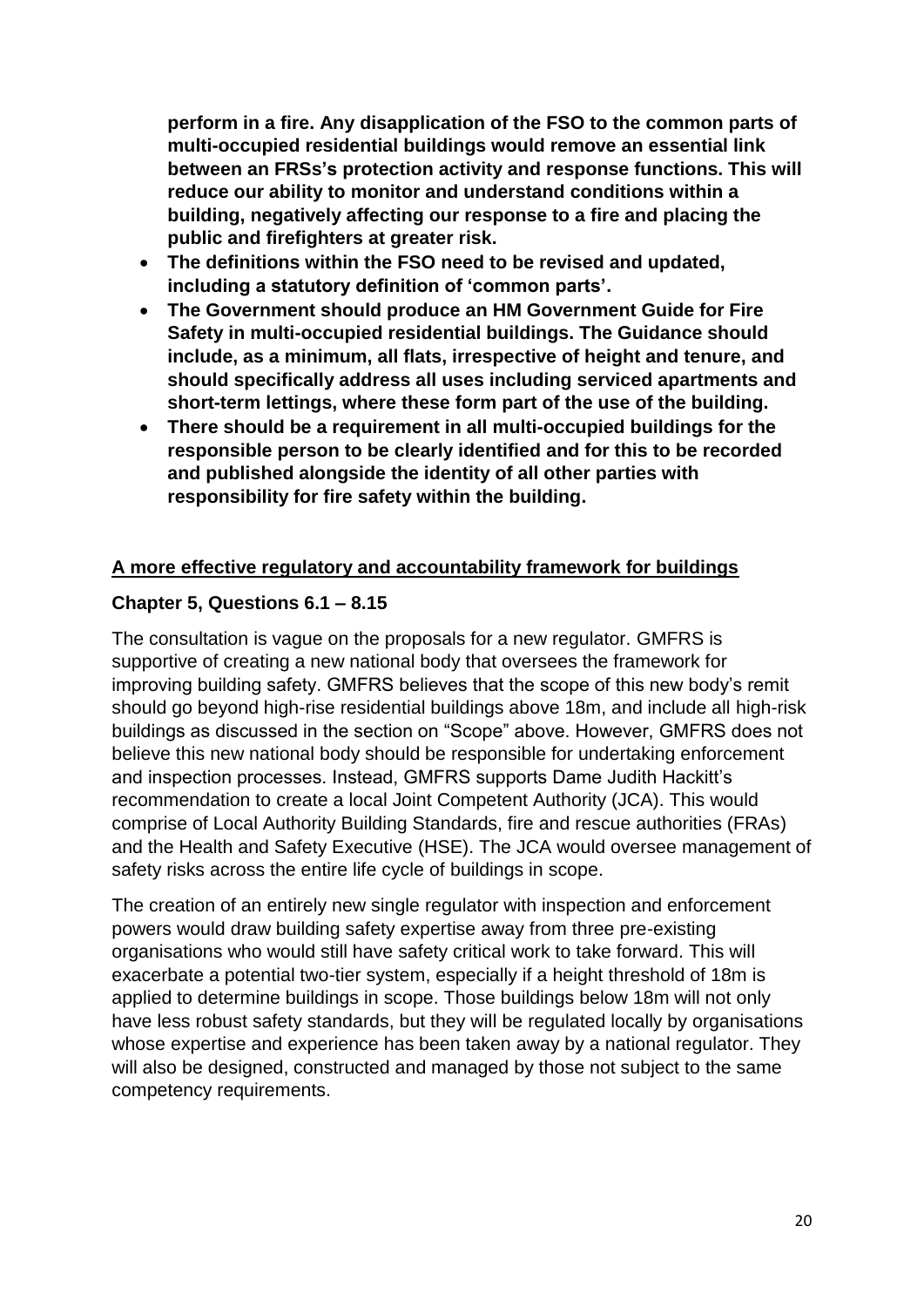Whilst GMFRS maintains that inspection and enforcement should be undertaken locally by the JCA, there is still a potentially large remit for a new national body. It could:

- a) Oversee and where necessary prescribe guidance, and ensure guidance is reviewed on a regular basis
- b) Oversee and regulate testing and certification regimes
- c) Oversee competency across industry and investigate competency-related complaints
- d) Create and oversee a national register of licensed / accredited Building Safety **Managers**
- e) Act as the relevant body for whistleblowing concerns
- f) Hold and maintain a national digital platform for storage of safety case information and the golden thread (with local management)
- g) Provide a dispute resolution mechanism aligned to a similar process contained within Article 36 of the Fire Safety Order
- h) Monitor the effectiveness of the JCA
- i) Intervene in management and direct enforcement in the event of serious concerns
- j) Have oversight of the regulatory system and be required to carry out periodic reviews that are reported to Parliament.
- k) Be required to keep regulations and guidance under regular review.

The new national body should have oversight of all areas of competency and this would create a conflict of interest if it were to have a direct role in regulation and enforcement of buildings.

There should be a periodic review of the regulatory system and the role of the new national body, and this should be carried out every five years and reported to Parliament.

GMFRS considers that many of the ideas within the proposals can be carried out by existing regulators working in partnership through a JCA, if changes are made to the Building Control system and regulations are introduced under the Fire Safety Order. In the short term, this would not require the creation of a new national body, but support from the Joint Regulators Group (JRG), with the JRG producing guidance. GMFRS is concerned that the current model of the JRG is not transparent and this would need to be addressed before it was provided with a formal role.

The relationship between the new national body and the JCA should operate as per the diagram below. The relationship between the Local Authority will clearly be determined based on the legislation. The potential scope for involvement of Housing Standards teams is shown with a dotted line as the proposals in this regard are unclear but if changes are made to the existing legislation this would affect the operation of the proposed JCA.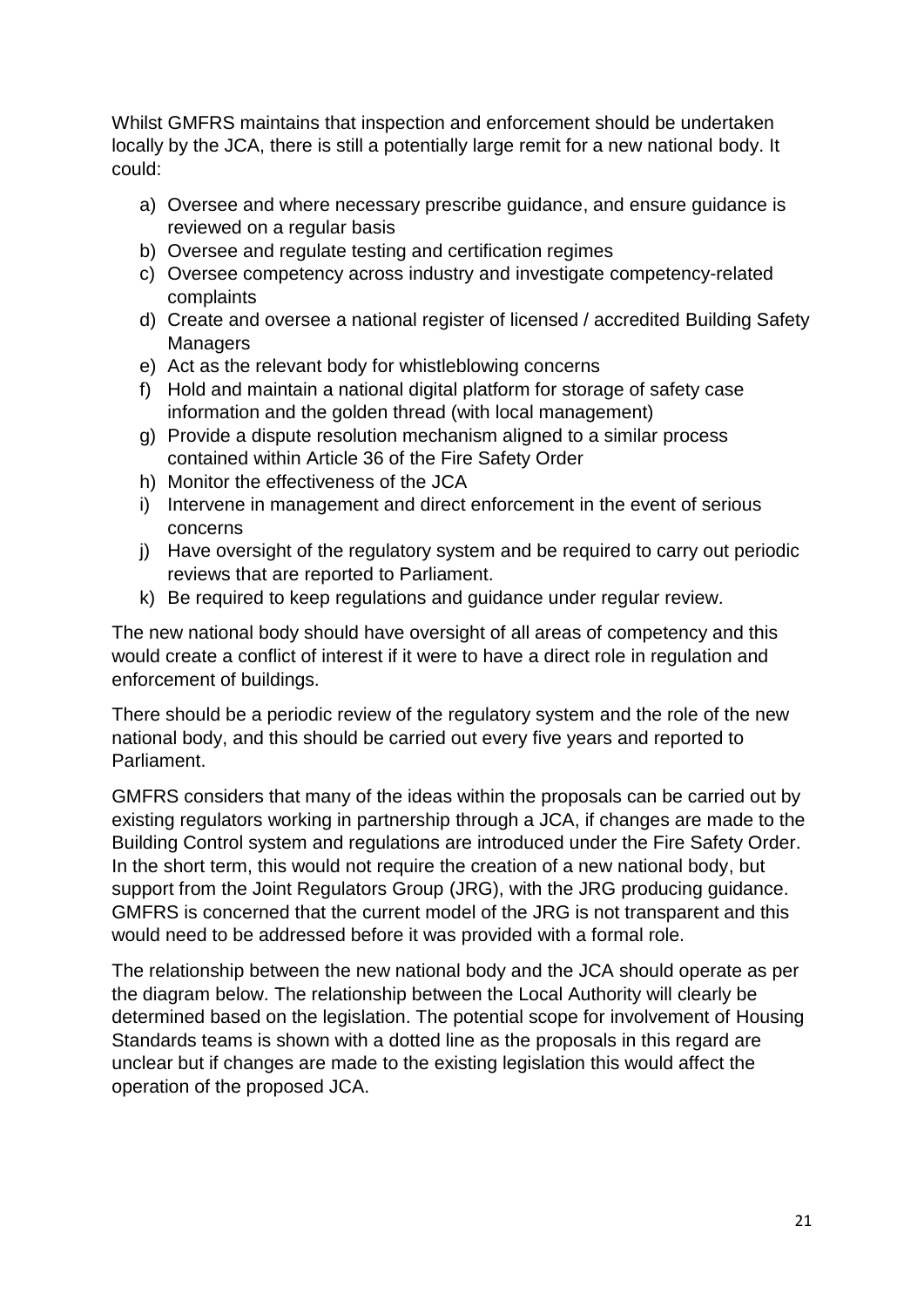# Diagram 1: Proposed operation of regulation



The risks outlined in the diagram above for those buildings not in scope, and the risk of a two-tier system are self-evident. This why GMFRS considers that the proposed scope of a new regulatory regime is not adequate and wider reform of the Building Control regime is necessary.

# **Oversight of Competence**

GMFRS is supportive of an increased focus and formal requirements in relation to competence. The current scope covered by the Working Groups will not be adequate to ensure a culture change across all relevant industries and further work will be required in this area.

GMFRS is supportive of the principles of an Industry Led Steering Group but considers this should report and be accountable to the new national body, which should also address concerns and complaints about competence.

# **Construction Products**

GMFRS supports the recommendations for a clearer, more transparent and more effective regime for oversight of products and testing.

GMFRS is supportive of the inventory list approach. However, this should not be restricted in scope, but form part of the wider reform of the Building Control system. Where Modern Methods of Construction (MMC) are used, the inventory should include specific reference to the test data that has been used in approving the products, particularly with regard to an MMC's fire performance and intended application.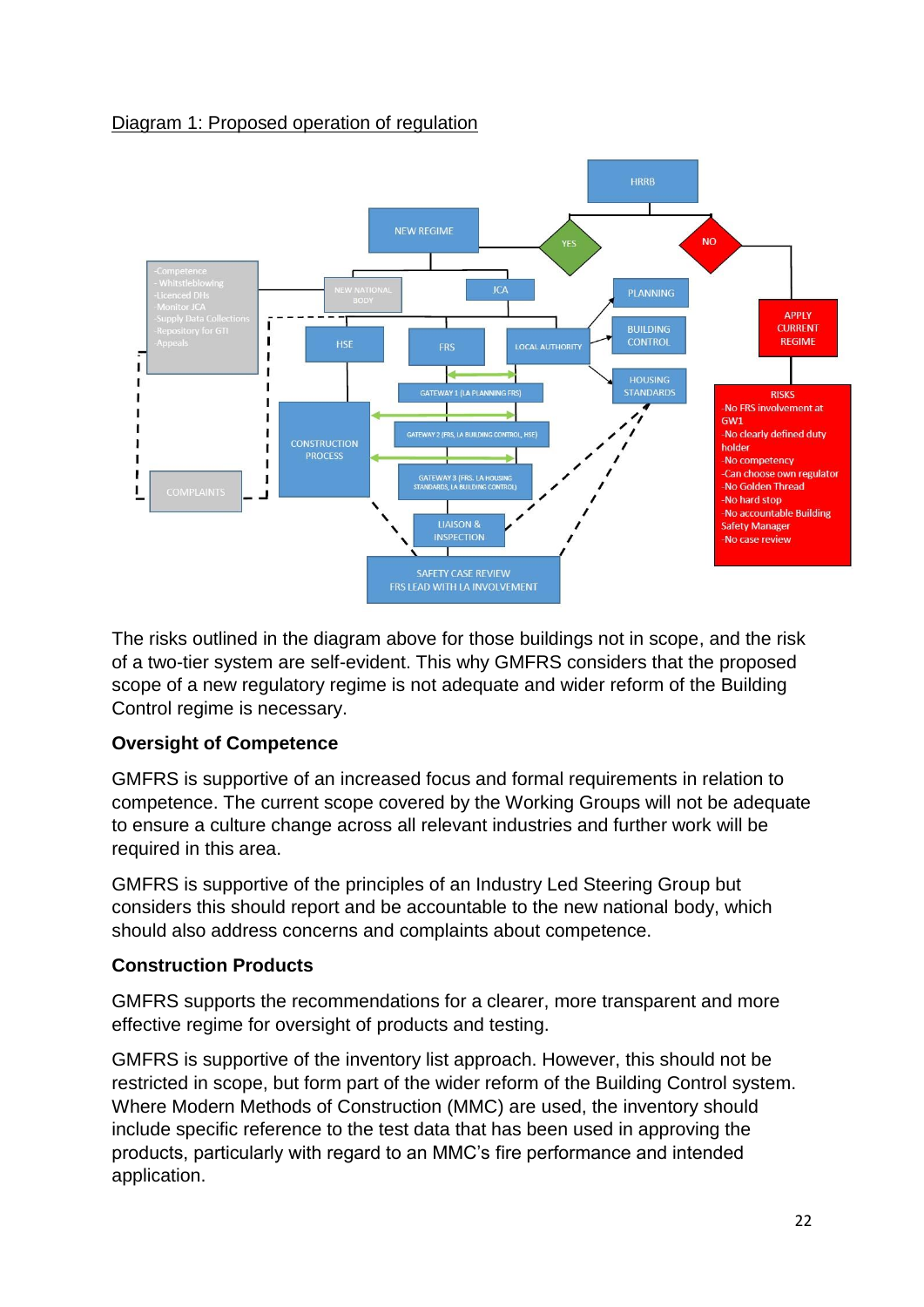GMFRS considers that the oversight and enforcement of construction products is a function that could be delivered by the new national body working with existing organisations to share and develop expertise.

GMFRS is supportive of the proposals for an umbrella standard, but believes that in addition to the outlined requirements, consideration should also be given to:

- a register of reported near misses and dangerous occurrence involving products;
- making data available for products that have been tested and failed; and
- an extension of the 'whistle-blowing' process into the manufacturing of products for independent assurance of product testing

# **Recommendations and findings**

- **A new national body that oversees the framework for improving building safety is welcomed. The scope of this new body's remit should go beyond high-rise residential buildings above 18m, and include all highrisk buildings.**
- **This new national body should not be responsible for inspections and enforcement.**
- **Inspection and enforcement should be the responsibility of the JCA, consisting of FRAs, local authority buildings standards, and the HSE. Where there are serious concerns about fire safety, the legislation should also allow the JCA to classify a building as a 'high risk residential building' to bring it within scope of the regime.**
- **The new national body should:**
- **The new national body should:**
	- o **Oversee and where necessary prescribe guidance, and ensure guidance is reviewed on a regular basis.**
	- o **Oversee and regulate testing and certification regimes.**
	- o **Oversee competency across industry and investigate competency-related complaints.**
	- o **Operate a 'licensing' regime for Building Safety Managers.**
	- o **Act as the relevant body for whistleblowing concerns.**
	- o **Host and maintain a national digital platform for storage of safety case information and the golden thread (with local management).**
	- o **Provide a dispute resolution mechanism aligned to a similar process contained within Article 36 of the FSO.**
	- o **Monitor the effectiveness of the JCA**
	- o **Have the authority to intervene in management and direct enforcement in the event of serious concerns.**
	- o **Have oversight of the regulatory system and be required to carry out periodic reviews that are reported to Parliament.**
	- o **Be required to keep regulations and guidance under regular review.**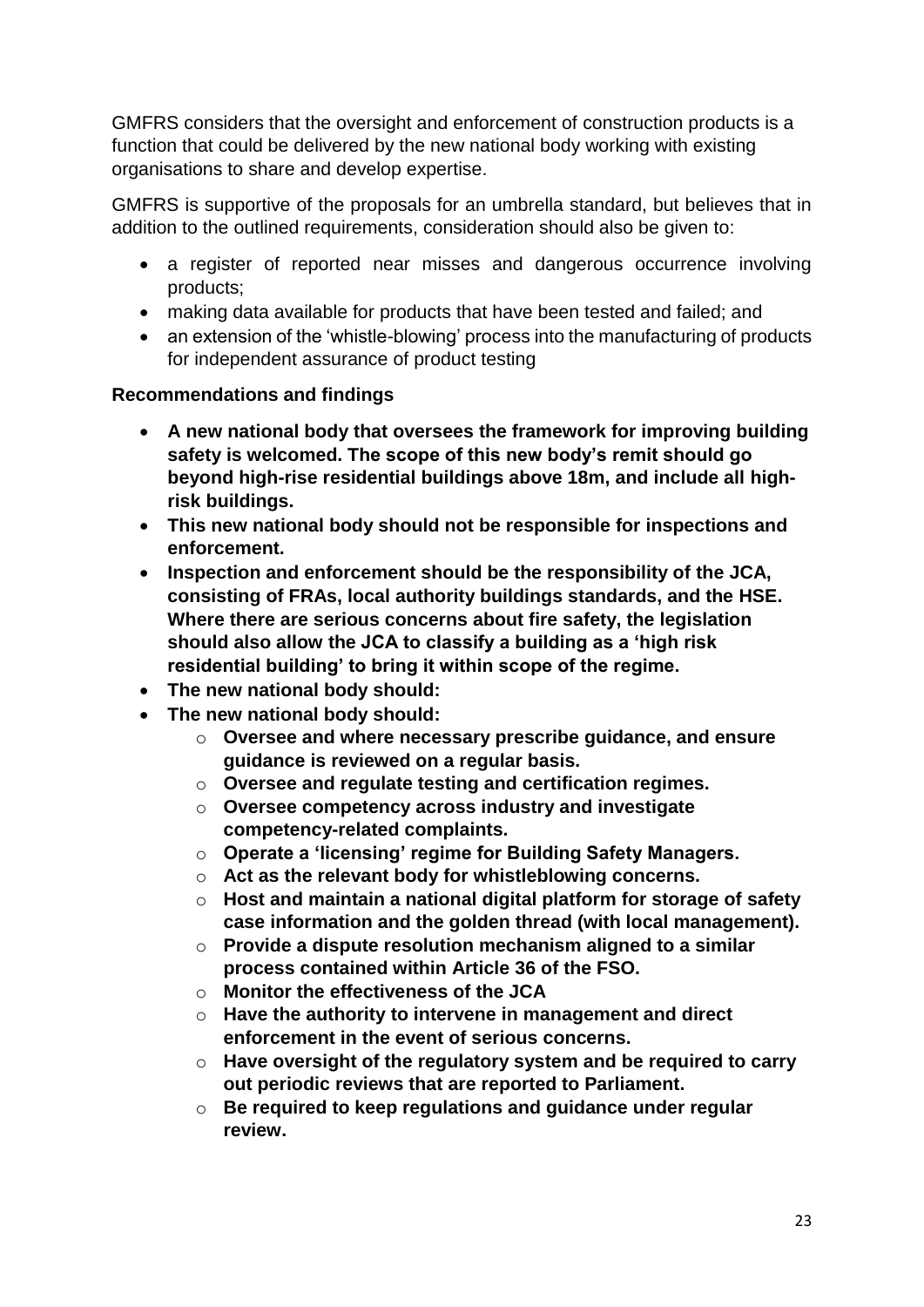**Many of the principles within the proposals can be delivered at an early stage through effective partnership arrangements as a precursor to a JCA with guidance from the Joint Regulators Group.** 

### **A new dutyholder regime**

## **Chapter 3, Questions 2.1 – 4.19**

The proposal to introduce specified dutyholders with clear legal accountabilities at stages of the buildings life cycle is welcomed. However, it is hard to see how this can be justified only for buildings over 18 metres.

# **Dutyholders and responsibilities in design and construction**

There are already 'dutyholders' within the existing system of Planning, Building Regulations, Construction and Occupation. In the main, the proposals simplify the regime. GMFRS currently has little involvement during the Planning and Construction phases. In our experience, the current system of Building Control may mean that comments made by fire and rescue services (FRSs) are not passed on to, or considered, by the Designer and Client. There have been occasions where comments made by GMFRS as part of the building regulation consultation process have not been acted upon, causing problems following occupation, and costly rectification work.

The failures within the current regime to consider the end user requirements and occupancy, have led to buildings that do not meet the end user's needs, or require management and maintenance regimes that are unsustainable for the occupiers.

Although the principles of the new proposals are sound, further work is likely to be required. The proposed dutyholder roles are based on those contained within the current CDM Regulations that only relate to safety during the construction phase. It is not clear to what extent the current obligations are consistently met under the CDM Regulations.

The government should undertake a review to ensure they are practical and align to the construction industry to maximise compliance. GMFRS is concerned that the focus of CDM Regulations is fundamentally different to the principles of the new regime and to expand the scope and responsibilities of these dutyholders for a small proportion of buildings may cause confusion unless it forms part of wider reform of the Building Control system.

As discussed above, the scope of the new regime should be widened, and the principle of clear dutyholders and responsibilities should be applied to all new developments.

In respect of the proposals for named individuals to be accountable where the dutyholder is a legal entity, GMFRS has concerns that this may not be the most appropriate mechanism for embedding accountability, and it is not clear how this would work within all structures. The current mechanisms available within the Health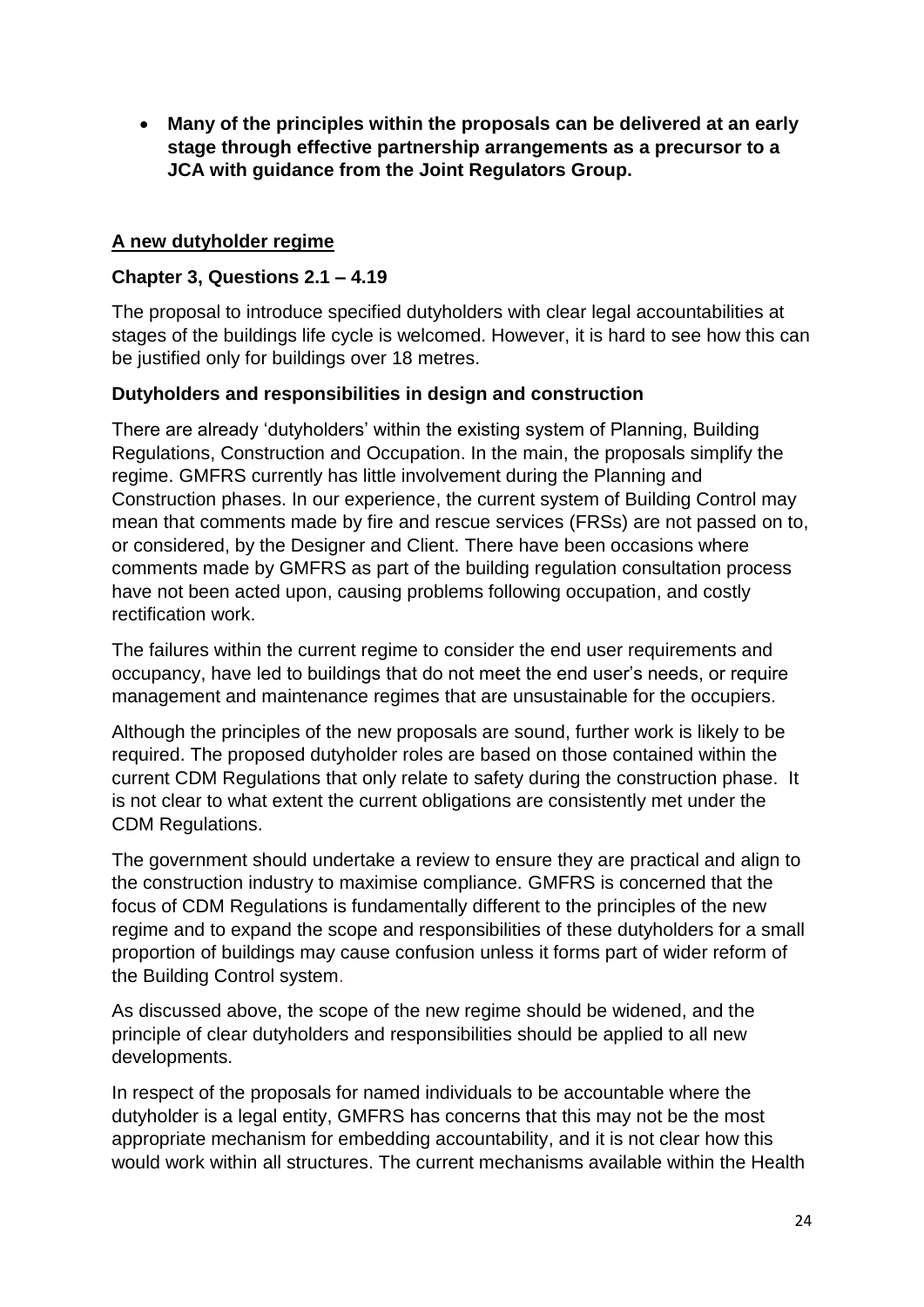and Safety at Work Act (s.37) and the Fire Safety Order (Art. 32(8) allow for individuals who are Directors or Officers of corporate bodies to be held criminally accountable where an offence has been committed with their consent, connivance, or as a result of neglect. These mechanisms have been successfully used in prosecutions. This principle could also be applied for other enforcement mechanisms, including civil sanctions if introduced, and to ensure general compliance.

## **The Accountable Person**

GMFRS supports the principle that ongoing fire safety responsibilities throughout the life cycle of a building should be clear to dutyholders, as should the sanctions for those who fail to fulfil these responsibilities. The concept of an 'accountable person' for buildings in occupation is logical and would assist in ensuring clearly defined responsibilities. However, the proposals do not identify how they differ from the current responsibilities imposed by the Fire Safety Order (FSO).

The FSO provides for there to be "the responsible person" for fire safety. For highrise residential buildings, this will generally be the person in control of the premises, or, where no one has control, the owner. Although this may vary between tenures, it is ordinarily defined through the contractual obligations relating to repair and maintenance of the building. In multi-occupied residential buildings, identifying the responsible person is often very complicated, as the extent of responsibilities for the building cannot easily be established and may change on a regular basis. Although the FSO makes adequate provisions for establishing legal responsibilities, in practice the arrangements vary from premises to premises, are not always immediately apparent, and may require detailed consideration of both lease agreements and contractual management arrangements between different parties. This is not adequately reflected in guidance and creates practical difficulties for occupiers wishing to raise concerns, and for enforcing authorities. In social housing, it is generally relatively straightforward identifying the responsible person. However in private blocks, the complex nature of leasehold ownership means that there may be a number of responsible persons.

Although the principle of establishing an entity or individual with overall responsibility is sound, the proposals contain no detail on how this will be defined or determined, and therefore does not adequately address the existing difficulties. It is not obvious how the proposal to create an 'accountable person' offers any advantages over the existing legislation. Further, if this is only applied to a limited number of buildings it will create a two-tier system of management of occupied buildings. For example, one housing provider in Greater Manchester has five blocks of flats within a cluster, two of which are just over 18 metres and three are just under 18 metres. The same housing provider would be required to identify and publish the details of an accountable person for only two of the blocks and not the responsible person for the other three.

This issue could be addressed across all multi-occupied residential buildings via regulations introduced under the FSO, requiring the identity of all responsible person/s to be displayed in the common parts of complex properties (including multi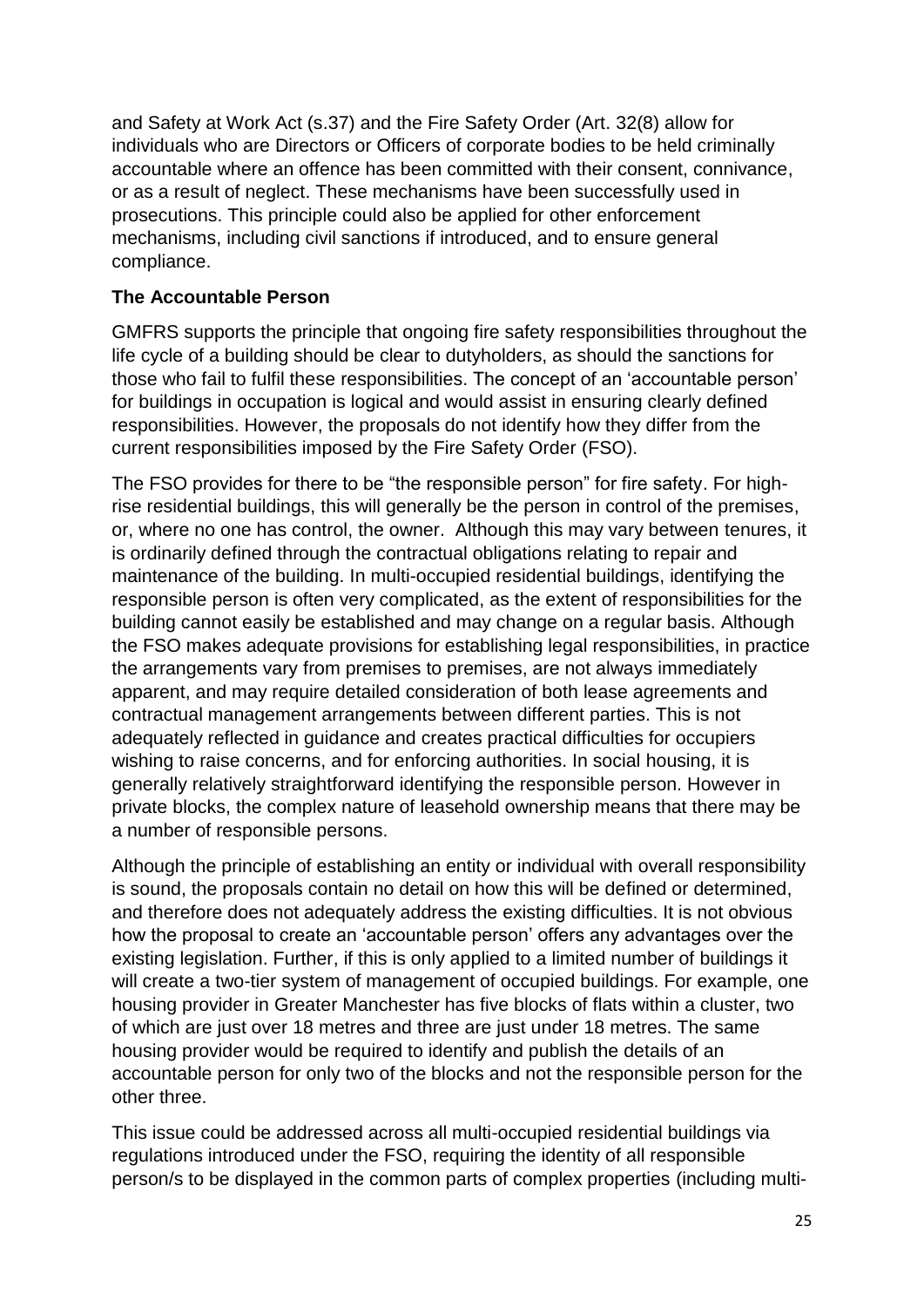occupied residential and mixed use high-rise building) and the extent of their responsibilities.

There is also an important distinction between responsibility and liability. This has been apparent during the difficulties in ensuring remediation of buildings with noncompliant cladding systems. If it is found that a building has been constructed incorrectly, the liability for meeting the costs of the remediation work is legally complex and time-consuming. Simplifying and making consistent the governance and responsibilities of buildings, both in scope and other residential buildings, would enable a clear understanding for all stakeholders. However, without wider reform of the leasehold system, this will not prevent difficulties related to funding the work.

# **Building Safety Manager**

As outlined above, GMFRS is supportive of the principle of clearer responsibilities and accountabilities for those involved in the management of residential buildings.

The management of both commercial and residential buildings is largely unregulated, with existing trade associations offering a degree of self-registration and compliance in relation to those companies who choose to become members. There is no mechanism for requiring a basic knowledge or qualification relating to fire safety. There is little or no adequate means of redress for consumers in relation to this.

Currently, there is inconsistency in the extent to which fire safety management is given any prominence and priority in the management of multi-occupied residential buildings and there are no clear competency requirements or relevant professional qualifications.

In some cases, it is clear that individuals carrying out day-to-day management functions have no understanding of fire safety provision within blocks of flats. In addition, the competitive nature of the industry for management of private buildings can result in fire safety management being neglected in favour of more visible activities such as regular redecoration, window cleaning and refuse disposal. We frequently encounter buildings where there are inadequate systems of maintenance for fire safety features such as fire doors, ventilation systems, compartmentation, emergency lighting, etc.

A Building Safety Manager (BSM) should be required to demonstrate competency in relation to fire safety management. As the consultation has been done prior to the planned consultation on competency frameworks, it is unclear how this will be achieved.

The proposals do not make clear whether the BSM role is envisaged to be undertaken by a legal entity, an individual, or either. It is not clear, therefore, how the registration process would work, and how this would impact on existing arrangements and contracts for the management of buildings.

GMFRS believes that anyone with responsibility for the management of buildings should have a sufficient degree of competence to fulfil their role. This may vary depending on the nature of the management arrangements for the building.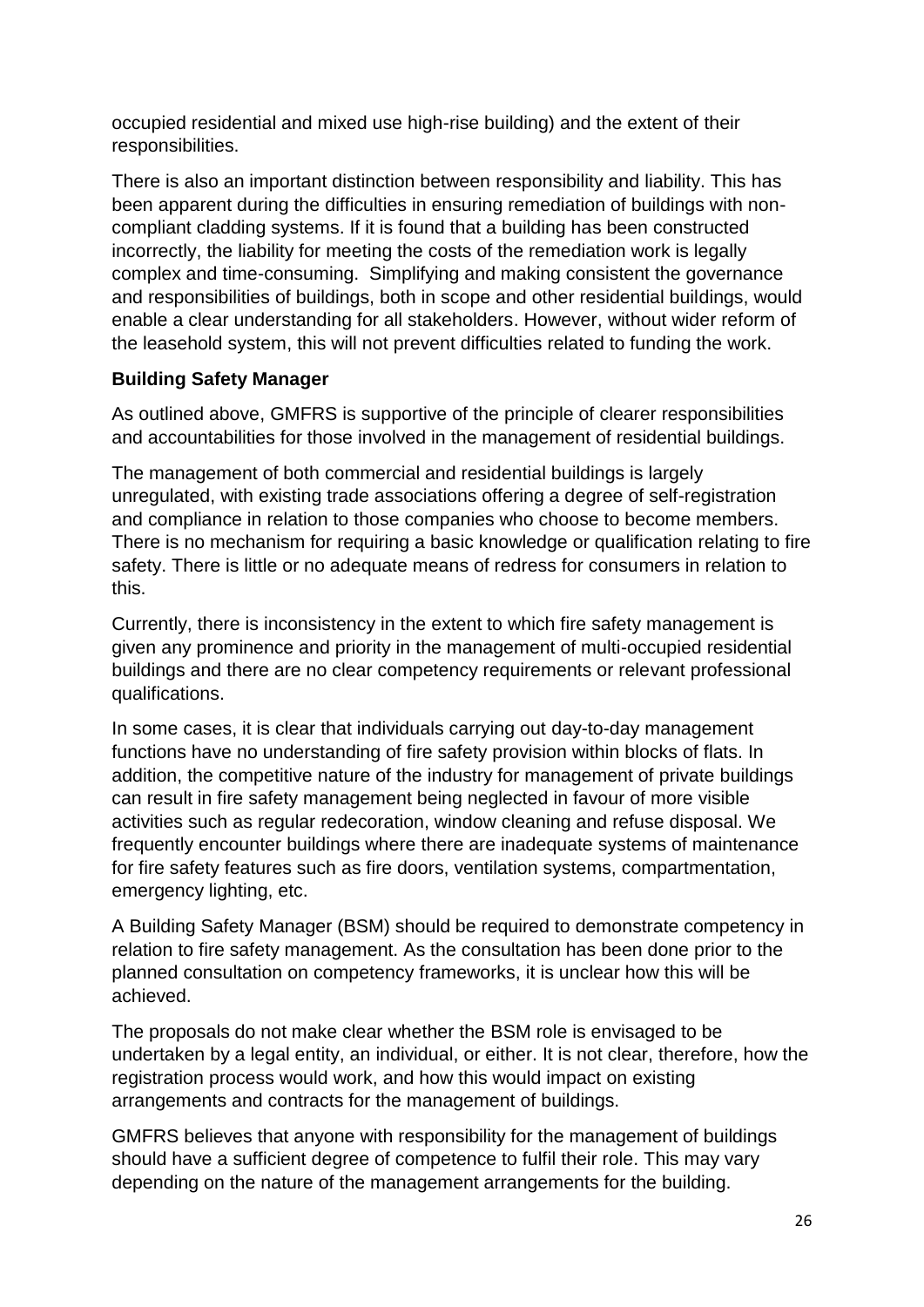It may be more proportionate to introduce a scheme by which BSMs are effectively 'licensed' to manage buildings based on competency, with a requirement imposed on accountable persons to only employ an accredited or licensed BSM.

The BSM will also have responsibilities for the building that fall outside of the scope of the proposed regulation. This includes gas and electrical safety issues, which fall under existing regulatory regimes, as well as other matters important for those living in high-rise buildings. If the accountable person has to have approval for the BSM for a particular building from a regulator this will impact on the ability to hold the manager to account across a range of areas and may interfere with contractual rights and obligations between the parties. This proposal also fails to consider the impact of a legal entity that fulfils the role of BSM ceasing to trade, or, if the role is fulfilled by an individual, any changes to their circumstances such as illness, maternity leave etc.

If a regulator is to have the ability to appoint a BSM, this should be a measure of last resort. In the first instance, there should be a mechanism whereby a direction can be issued to the accountable person to appoint a licensed BSM within a specified time frame. More consideration needs to be given as to how any appointment of a BSM by a regulator would work in relation to the other management functions in multioccupied residential buildings. A key element of this will be the financial arrangements – in the absence of effective regulation of management of buildings where intervention of this nature was required, it is unclear how the cost would be met. Building management is ordinarily part of service charge expenditure and there may be inadequate finances in place to resource a secondary manager. Any additional expenditure is likely to fall on leaseholders.

A BSM should be required to demonstrate competency in relation to fire safety management. As the consultation has been done prior to the planned consultation on competency frameworks, it is unclear how this will be achieved. The effective management of fire safety in buildings requires all involved to have an appropriate degree of knowledge and understanding of key fire safety provisions relevant to their role and further competency requirements for roles below the BSM must be considered and implemented.

### **Recommendations and findings**

- **The proposal to introduce specified duty holders with clear legal accountabilities at stages of the buildings life cycle is welcomed. However, this should be applied wider than buildings above 18m.**
- **The proposals for named individuals to be accountable where the dutyholder is a legal entity, may not be the most appropriate mechanism for embedding accountability, and it is not clear how this would work within all structures. The current mechanisms available within the Health and Safety at Work Act (s.37) and the FSO (Art. 32(8)) might be more appropriate.**
- **The principle that ongoing fire safety responsibilities throughout the life cycle of a building should be clear to dutyholders is welcomed, as are the sanctions for those who fail to fulfil these responsibilities.**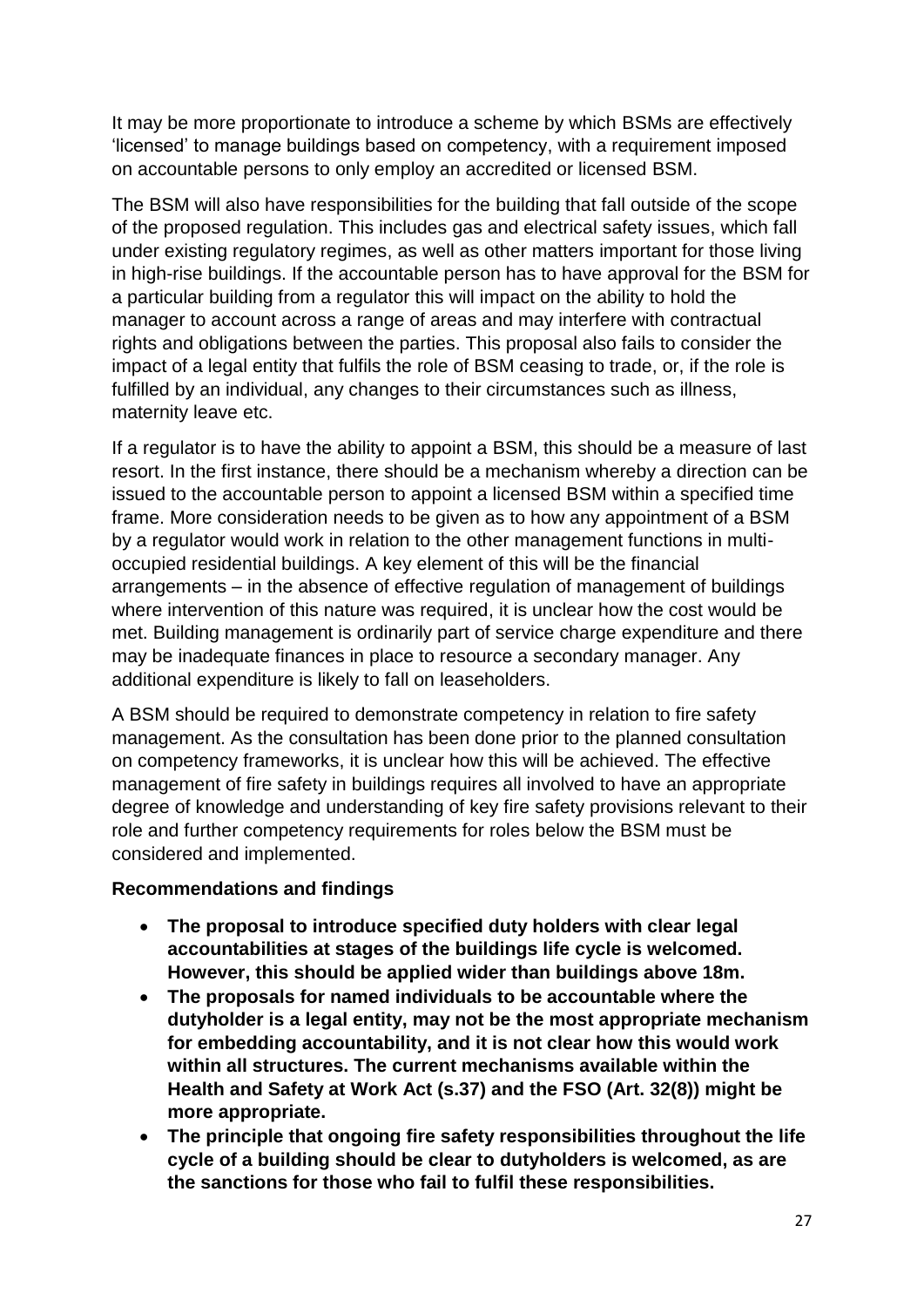- **The concept of an 'accountable person' for buildings in occupation is logical and would assist in ensuring clearly defined responsibilities. However, the proposals do not identify how they differ from the current responsibilities imposed by the FSO.**
- **The current proposals for an 'accountable person' will not address the significant problem of liability to meet the cost of works.**
- **If the dutyholder regime is only applied to a limited number of buildings, it will create a two-tier system of management of occupied buildings.**
- **This issue could be addressed across all multi-occupied residential buildings via regulations introduced under the FSO requiring the identity of all responsible person/s to be displayed in the common parts of complex properties (including multi-occupied residential and mixeduse high-rise building) and the extent of their responsibilities.**
- **There is an important distinction between responsibility and liability. If it is found that a building has been constructed incorrectly, the liability for meeting the costs of the remediation work is currently legally complex and time-consuming. Simplifying and making consistent the governance and responsibilities of buildings, both in scope and other residential buildings, would enable a clear understanding for all stakeholders, but without wider reform of the leasehold system, will not prevent difficulties related to funding the work.**
- **A Building Safety Manager (BSM) should be required to demonstrate competency in relation to fire safety management.**
- **The proposals do not make clear whether the BSM role is envisaged to be undertaken by a legal entity, an individual, or either. It is not clear, therefore, how the registration process would work, and how this would impact on existing arrangements and contracts for the management of buildings**
- **A scheme of 'licensing' or 'registration' of BSMs based on competency, would offer a more proportionate and effective approach than assessing this on a building-by-building basis. There should be a requirement imposed on accountable persons to only employ a registered or licensed BSM.**
- **If a regulator is to have the ability to appoint a BSM, this should be a measure of last resort. In the first instance, there should be a mechanism whereby a direction can be issued to the accountable person to appoint a licensed BSM within a specified time frame.**
- **More consideration needs to be given as to how any appointment of a BSM by a regulator would work in relation to the other management functions in multi-occupied residential buildings.**
- **The effective management of fire safety in buildings requires all involved to have an appropriate degree of knowledge and understanding of key fire safety provisions relevant to their role. Further competency requirements for roles below the BSM must be considered and implemented.**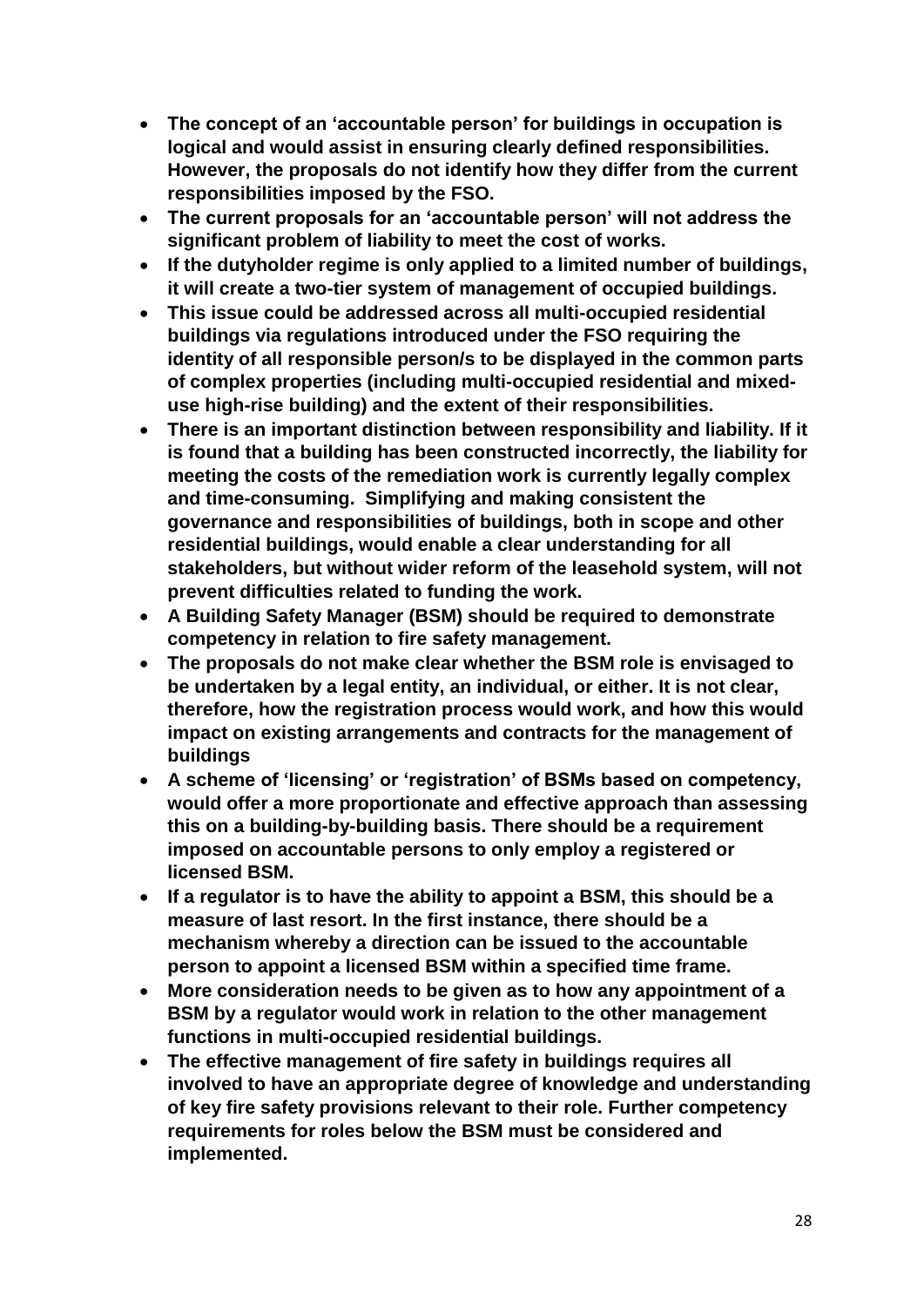### **Gateways**

### **Chapter 3, Questions 2.5 – 2.33**

### **Gateway 1**

GMFRS welcomes the introduction of the Gateways and the designation of fire and rescue authorities (FRAs) as statutory consultees for planning purposes. However, as stated above, GMFRS believes that FRAs should be statutory consultees for planning as part of a Joint Competent Authority (JCA).

FRAs are not currently statutory consultees at the Planning stage. So, for instance, the necessary water pressure required for firefighters to extinguish a fire quickly and effectively is not always implemented. A lack of sufficient water pressure was noted by firefighters at Grenfell Tower, drastically reducing their ability to extinguish the fire. FRA's involvement at the Planning stage is also vital in terms of firefighter access. This includes road layout to allow fire engines to get to a building; and layout and parking at the building to allow a fire engine to get close enough to pump water onto it. Currently, the inadequate provision of water supply and firefighter access is frequently only being realised during or after construction, by which time it is too difficult, or too costly to fix.

Chapter 3 of the consultation suggests making FRAs statutory consultees at Gateway One, but on a temporary basis, until a national regulator takes on this role. GMFRS does not support this. The knowledge and experience required to make decisions around fire and rescue service (FRS) access and facilities sits within FRAs. It is likely that should a national regulator take on this role, they will call upon FRAs to support this decision-making. This seems an unnecessary further layer of process that will impact negatively on time scales and the quality of the assessment, and impact on FRA resources.

As discussed above, GMFRS does not believe that a height threshold should be applied to determine the buildings in scope. For instance, in GM there is a housing estate built without sufficient access to the water required to effectively and quickly extinguish a house fire. The application of a height threshold would mean such problems would still arise. This problem is not exclusive to residential developments but also affects large industrial premises such as storage warehouses.

### *CASE STUDY*

*GMFRS recently received a fire hydrant request for a new industrial development - a 250 acre site with most of the infrastructure already in place. The primary use for the site was for warehousing / distribution, with relatively low water requirements for the buildings. As a result, a small diameter water supply was installed for the purposes of tap water and toilets. Pipes are not big enough to allow adequate water supplies for firefighting, preventing a firefighter going in to a fire, increasing the risks of loss of life and damage to the building. Any cost to increase the water flow at an incident will*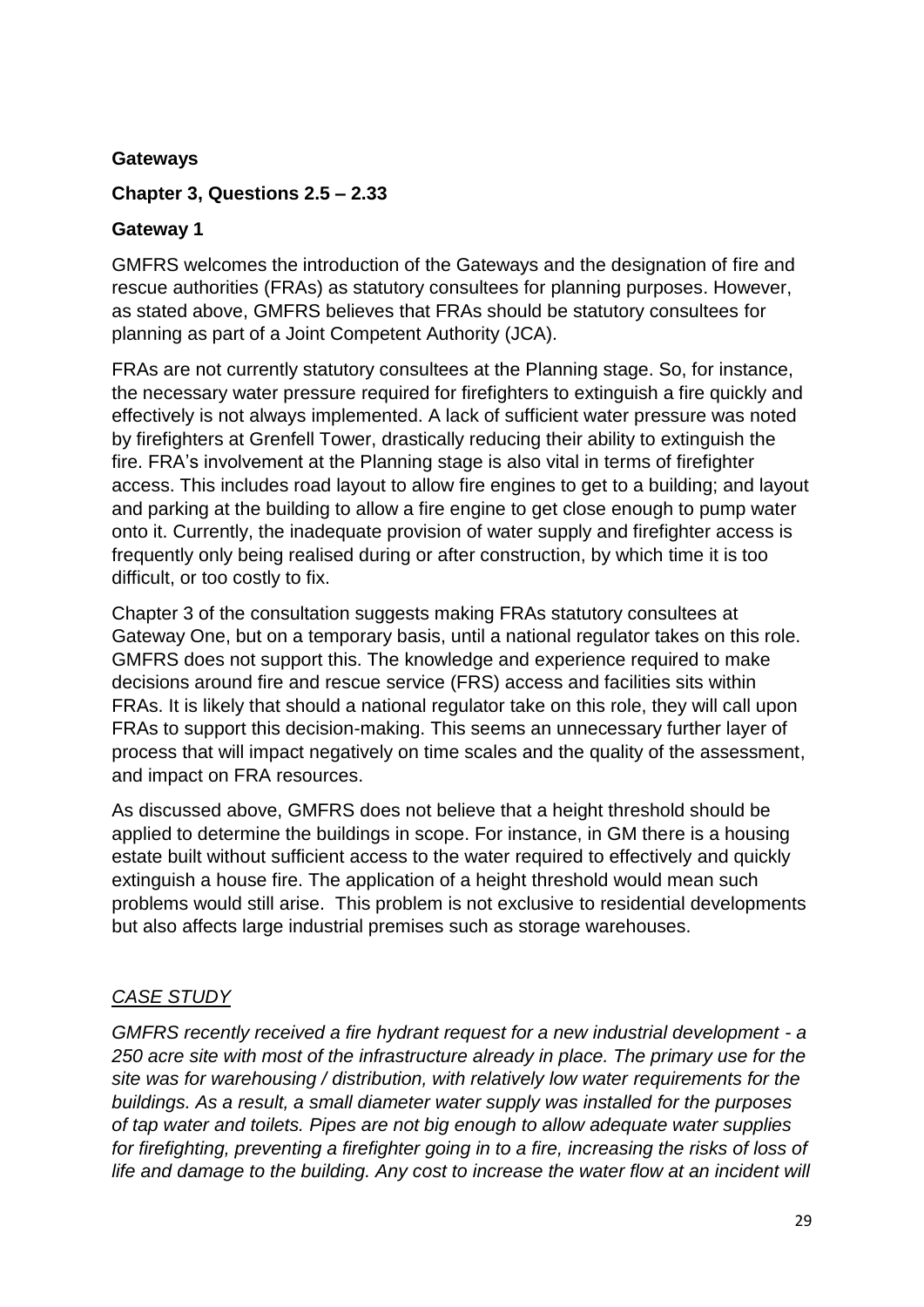*now fall on GMFRS. The buildings meet the current Approved Document B recommendations, which simply require a fire hydrant without specifying any water flow requirements. Had GMFRS been notified of the development at the planning stage, a water strategy could have been agreed leading to reduced cost on the public purse and a safer situation for the buildings and their occupants.*

*Another development came to our attention at the building regulations consultation. It is several hundred metres from the main road and basic infrastructure had already been put in place. In this case, the building has a nearby large pond and the developer is going to considerable expense to install pipework and hard standing to enable GMFRS to draw water from the pond to use for firefighting. Again, this would have been cheaper had it been raised at the planning stage. In this case, it is not the public purse covering the cost as the developer is taking appropriate steps. This will add significantly to the overall cost of the development.*

GMFRS believes that FRAs should be statutory consultees as part of the JCA at the planning stage for all new developments (residential and non-residential) in relation to the requirements for FRS access and water supply (with restrictions applied to exclude certain developments). This measure would also automatically bring into scope developments in the vicinity of buildings within full scope of any new regime, and developments within the vicinity of other critical buildings / infrastructure.

The Fire Statement should consider not only fire response requirements for the proposed development but also the impact of a fire on nearby buildings / infrastructure. This would help develop a focus on the resilience of buildings, not just the ability of occupants to evacuate / be rescued should a fire occur.

As a minimum GMFRS supports the proposals for FRSs to be statutory consultees for buildings in scope and in a vicinity of 150 metres.

Making FRAs statutory consultees as part of the JCA at the planning stage of a development will increase the workload for FRAs following a period in which their budgets have been falling. It is vital that FRAs are funded appropriately for this new work or that pre-application consultation should involve full cost recovery as it does in relation to other planning related issues. Discussions with Planners has indicated that FRA's involvement could form part of the existing 'pre application consultation' phase and include the payment of a fee to FRAs.

GMFRS does not consider it would proportionate or cost effective for Planners to undertake this function. Further, the premise that the risk of a 'hard stop' at Gateway 2 is sufficient to ensure access and water requirements are adequately considered at the planning stage, is contrary to the principles of better regulation and does not support the developments required nationally*.* 

The areas of Manchester and Salford around the city centre have seen significant growth in residential development in the last twenty years and this is set to continue in order to meet the increasing need for housing to support the growth of the city region. There are examples of high-rise residential buildings which pose considerable difficulties in relation to access for fire appliances and this will worsen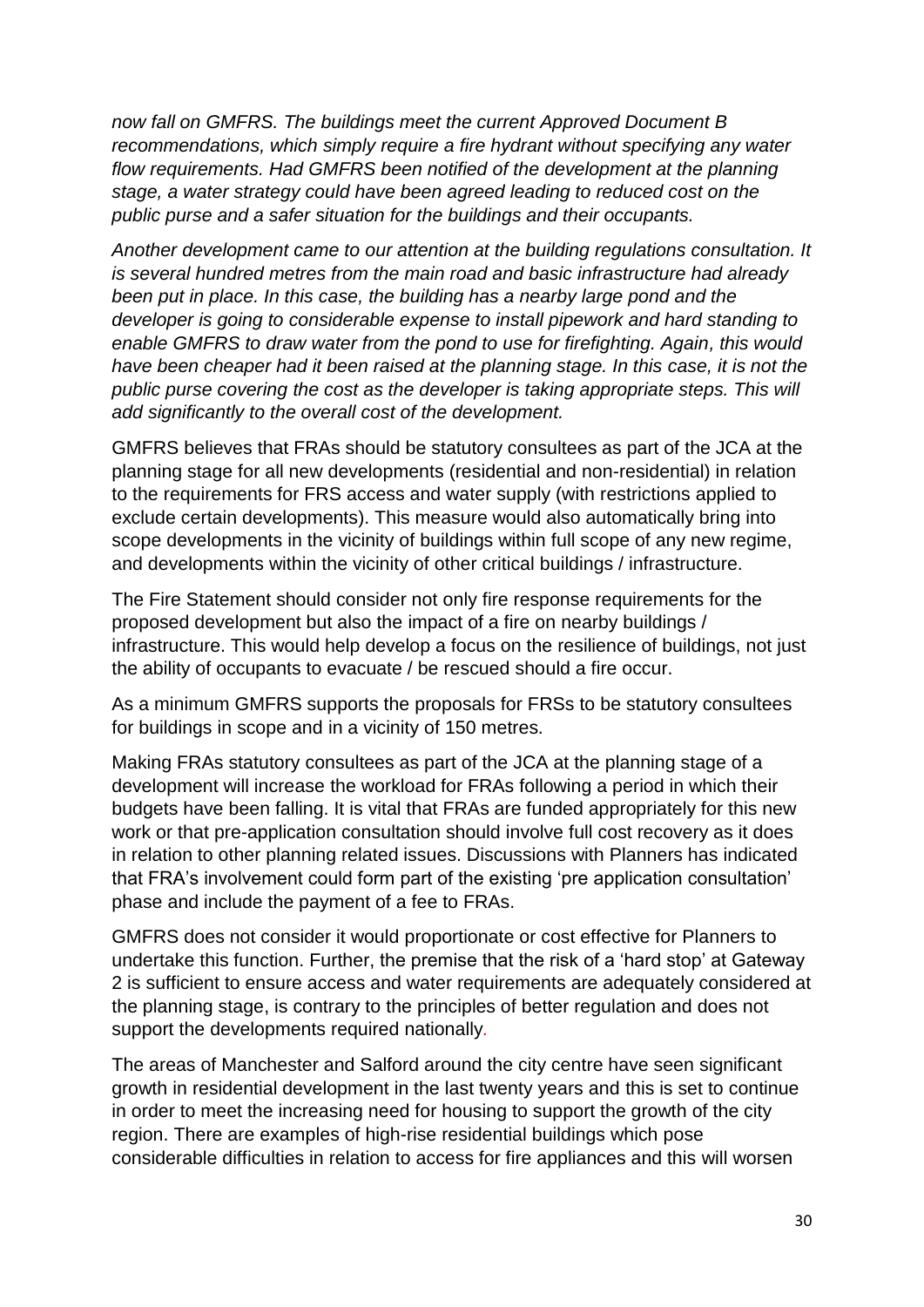unless access is given proper consideration at the planning stage for new developments.

# **Recommendations and findings**

- **The introduction of the Gateways and the designation of FRA as statutory consultees for planning purposes is welcomed and this should go beyond the narrow scope of the current proposals.**
- **At the planning stage, FRAs should be statutory consultees as part of the JCA for all new developments (residential and non-residential) regarding the requirements for FRS access and water supply.**
- **As a minimum, GMFRS supports the proposals for FRAs to be statutory consultees for buildings in scope and within a vicinity of 150 metres of buildings in scope.**
- **FRAs should be funded appropriately for this new work or the work should involve full cost recovery as it does in relation to other planning related issues.**
- **The Fire Statement should consider not only fire response requirements for the proposed development but also how this will impact nearby buildings / infrastructure. This would help develop a focus on the resilience of buildings, not just the ability of occupants to evacuate / be rescued should a fire occur.**
- **The principles of enhanced regulatory oversight at the design stage and a 'hard stop' prior to construction starting are welcomed. However, this should not be restricted to buildings over 18m, but form part of wider reform of the Building Control system.**

# **Gateway 2**

GMFRS supports the principles of enhanced regulatory oversight at the design stage and for there to be a 'hard stop' prior to construction starting. However, this should not be restricted to buildings over 18 metres, but form part of a wider reform of the Building Control system outlined above.

We agree that the information set out at paragraph 89 will provide a more effective approach to regulation and support the principle of ensuring that the Fire Statement provided at Gateway 1 is built upon, and that the proposed dutyholders are appropriate for this function.

We consider that a requirement to submit full plans for any new development should be introduced as part of reform of the building control system. The co-ordination of the information is key. The person responsible for this can be determined on a development-by-development basis, providing the role is clearly identified, allocated to one dutyholder and documented. It could therefore, be either the client, the Principal Designer, or the Principal Contractor, providing the information is coordinated.

GMFRS supports the principle of a 'hard stop' before construction begins and considers that for certain developments, a staged approach would be appropriate. It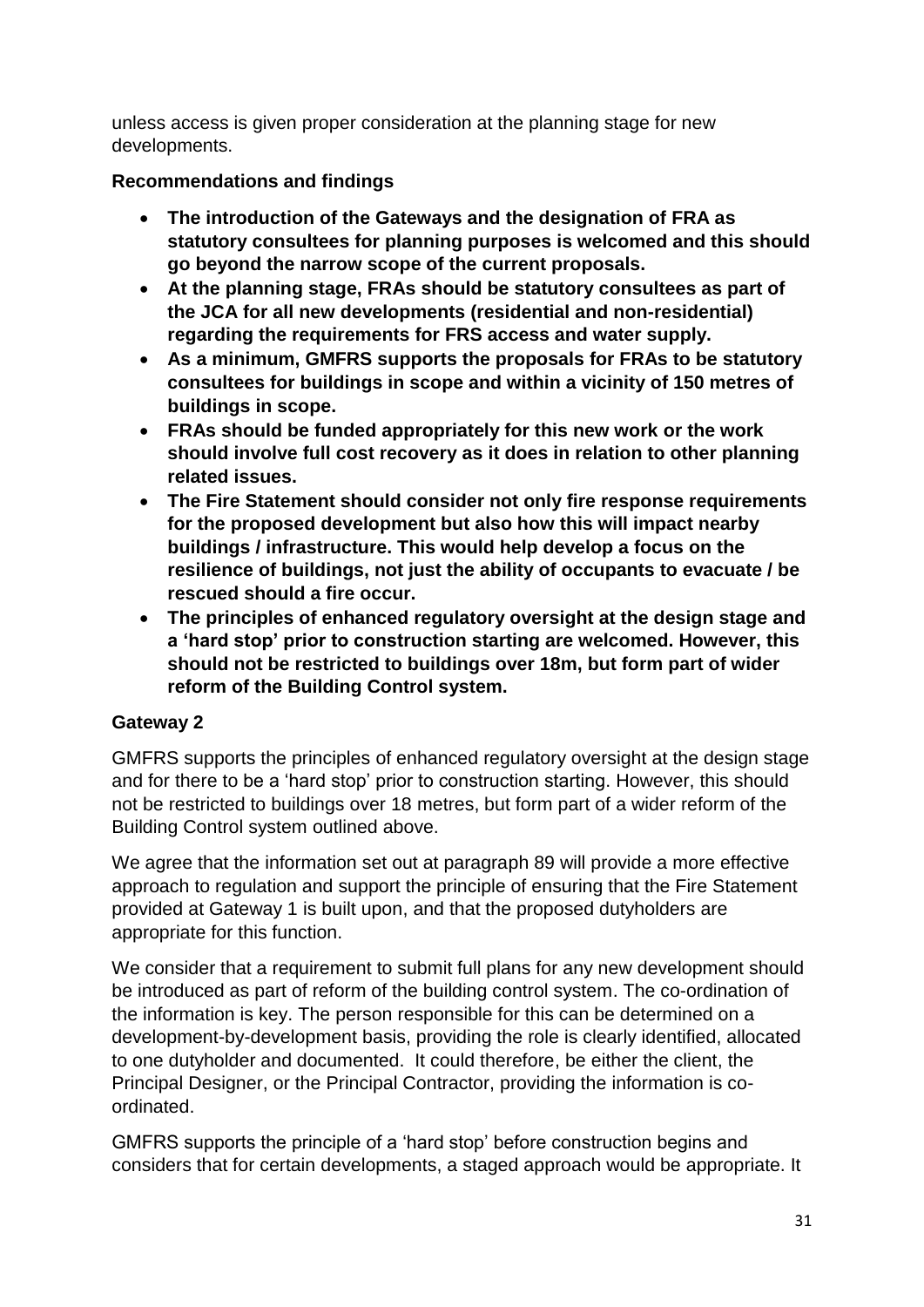should be incumbent on the client / Principal Designer to set out at an early stage in discussions with the regulator (the JCA) that an application for a staged approach will be made. A staged approached must be agreed by the JCA prior to any work commencing.

GMFRS considers that any new regulatory regime must provide effective sanctions and a disincentive to non-compliance. We support the principle that any work carried out without, or not in accordance with, the relevant approvals can be pulled down or removed, where this is necessary and proportionate. We support the principle that a JCA should have the power to prohibit further work being undertaken until noncompliant work has been rectified, where this necessary and proportionate.

It is our view that the regulator (the JCA) should be required to respond to Gateway 2 applications within a prescribed timescale, but any timescales should reflect the complexity and resourcing requirements, and should be variable dependent on the size of the development. It may necessary to consider a sliding of scale of timescales to ensure adequate time is allocated for the effective discharge of regulatory functions. For example, the current timescale of 15 days afforded to FRA in relation to Building Regulation consultations is woefully inadequate for large and / or complex developments.

GMFRS is supportive of the principle that once construction has commenced, changes should not be made by the Principal Contractor without consultation with, and agreement by, the Client and Principal Designer. This should be clearly documented.

GMRS supports the principal that any major changes should be reported to and approved by the JCA as the regulator, before the work is carried out, and any application for approval of a variation should be countersigned by the Principal Contractor and Principal Designer with a statement as to what impact it has on the original design specifications.

GMFRS considers that all of the bulleted suggestions contained in Q2.23 are capable of constituting a major change and that more detailed consultation on this area will be required when there is greater clarity over the scope and operation of any new regime. Major change must incorporate changes to the intended use if they occur during construction.

GMFRS considers that the stipulation of clear timescales for all elements of any new statutory functions will be beneficial.

The requirement to register buildings is an important feature of the proposals, but in our view, this should be used as a mechanism to provide assurance, and support a form of redress for those who purchase properties. A provisional registration should be granted following approval at Gateway 2 that would set out the key conditions to be met through the design and construction phase, and specify the relevant dutyholders. It is common for purchase of flats to take place prior to completion of the development and this provisional registration would provide confidence, and more importantly protection, to purchasers, and would form the essential link that is required with the conveyancing process. The provisional registration could include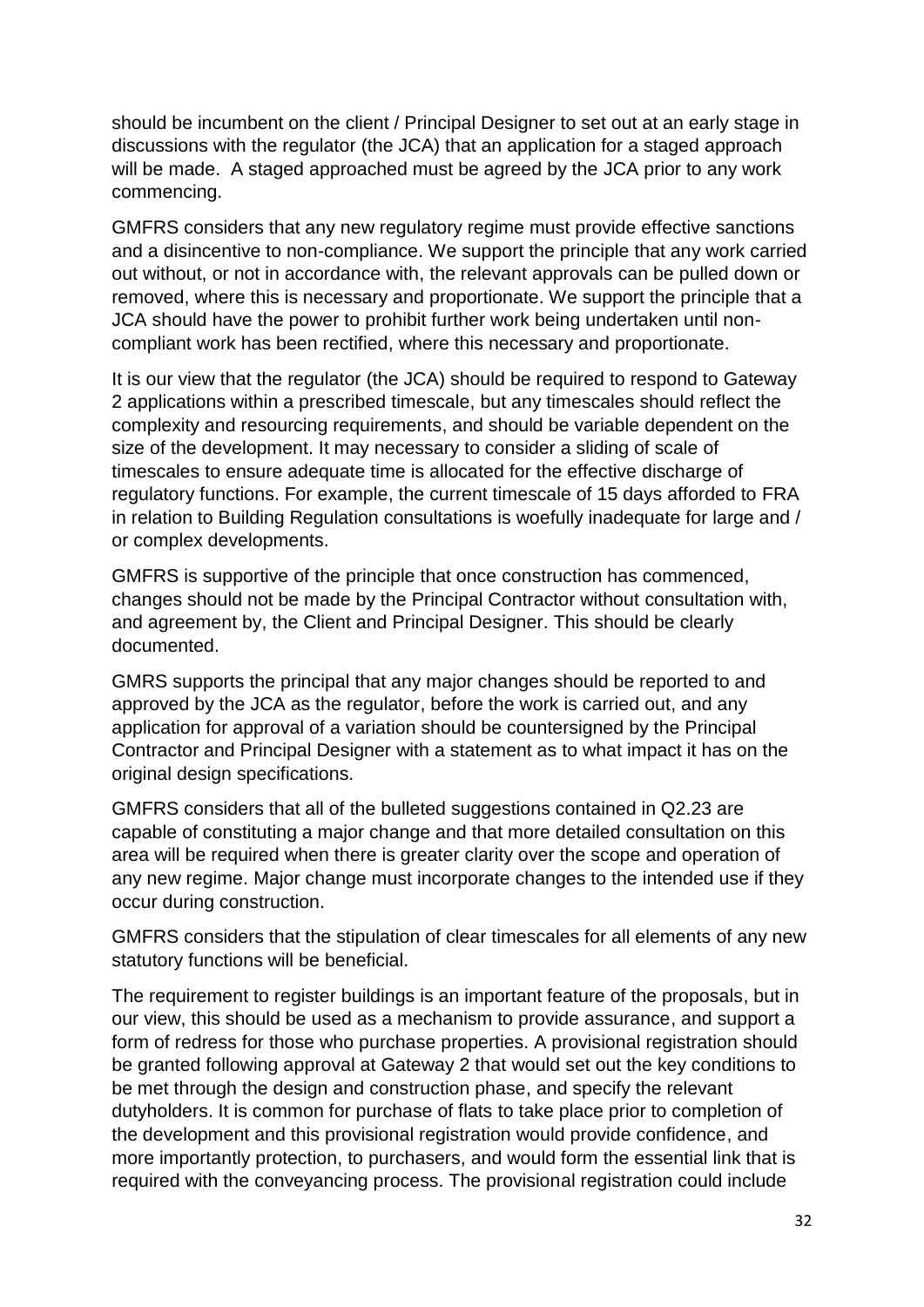conditions in relation to key safety features that are phased as part of the construction and could be met during the construction phase. This would provide a clear link to the proposals to give phased approval, and would speed up the process of final registration of the building.

Any new regime should have clear sanctions. However, it is not clear how long the registration process would take and, therefore, the impact of not allowing registration prior to occupation. Consideration should be given to a 'certificate to occupy' as part of the compliance process for Gateway 2 that could be granted pending registration of the building. This would link clearly to provisional registration, as outlined above. In principle, the idea that a failure to register a building should be a criminal offence is supported, but this needs to align to key safety requirements rather than an administrative process.

Partial occupation should be allowed where there are adequate fire safety provisions and management of the arrangements. There will be occasions where work may be ongoing on the internal fit of some apartments, whilst others are completed. Providing the appropriate fire safety measures are in place, this should not prevent occupation. Again, this could be effectively managed through an approach of provisional registration and a 'certificate to occupy', as the register could be updated with the parts of the building that can be occupied. This approach should also incentivise additional safety provisions such as sprinklers. Where a sprinkler system has been installed and a commissioning certificate is in place, partial occupation of a building would be possible.

It is clear that some form of transitional arrangements will be required, but it will be necessary to ensure that this does not result in avoidance of the scheme by 'commencement' before the transitional date. For example, it is not clear how a development would come into scope of the scheme where an initial notice has been served by an Approved Inspector, but construction has not started. Consideration should be given to a requirement for any premises that has not been through Gateway 2 to provide and deposit full plans and enhanced information at Gateway 3.

### **Recommendations and findings**

- **The principles of enhanced regulatory oversight at the design stage and a 'hard stop' prior to construction starting are welcomed. However, this should not be restricted to buildings over 18m, but form part of wider reform of the Building Control system.**
- **A requirement to submit full plans for any new development should be introduced as part of reform of the Building Control System.**
- **The co-ordination of this information is key. The person responsible for this can be determined on a development by development basis, providing the role is clearly identified, allocated to one dutyholder and documented**
- **For certain developments, a staged approach to construction would be appropriate. It should be incumbent on the client / Principal Designer to set out at an early stage in discussions with the regulator (the JCA), that**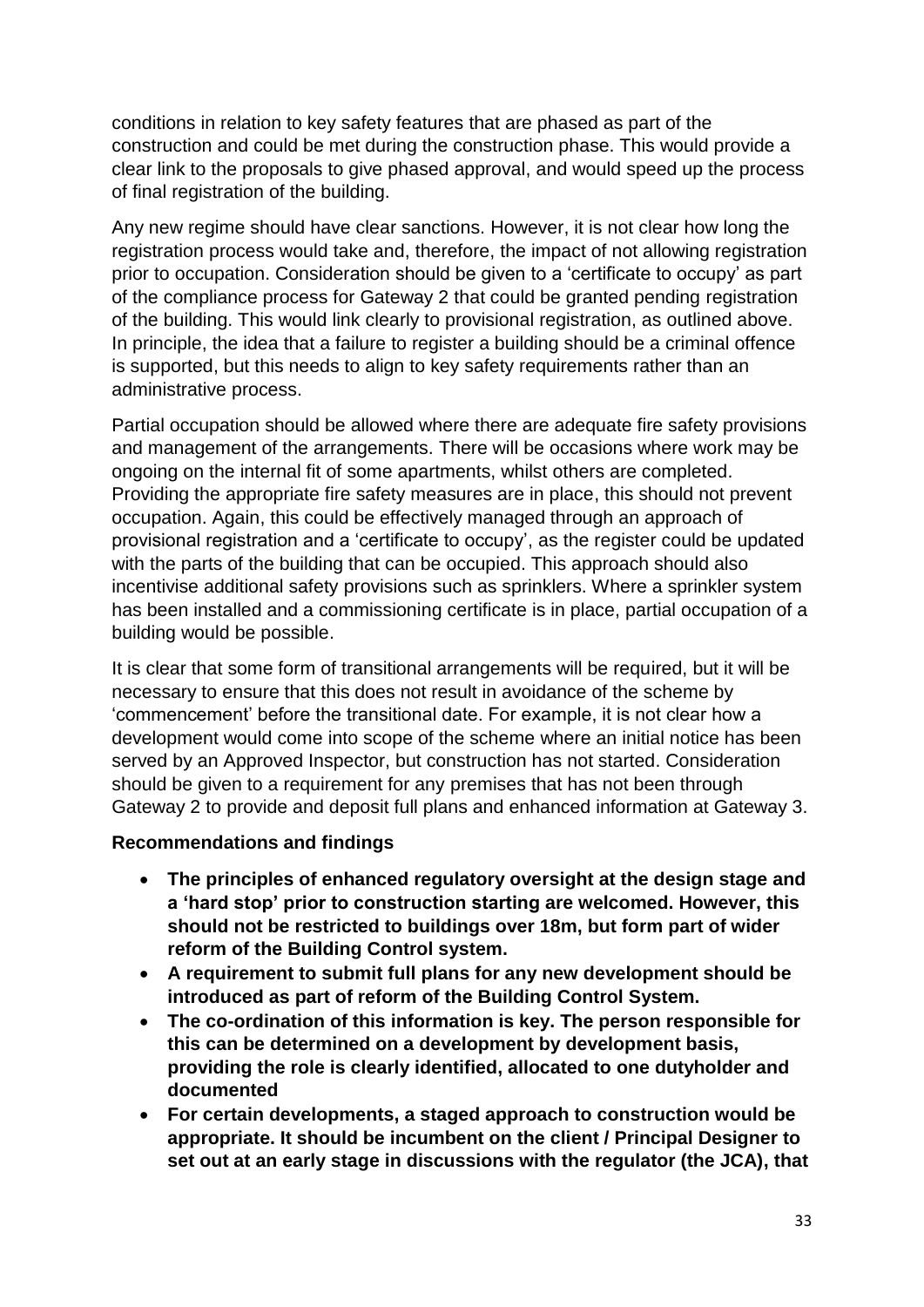**an application for a staged approach will be made. A staged approached must be agreed by the JCA prior to any work commencing.**

- **Any new regulatory regime must provide effective sanctions and a disincentive to non-compliance. Any work carried out without, or not in accordance with, the relevant approvals should be pulled down or removed, where this is necessary and proportionate. The regulator (the JCA) should have the power to prohibit further work being undertaken until non-compliant work has been rectified, where this necessary and proportionate.**
- **The regulator (the JCA) should be required to respond to Gateway 2 applications within a prescribed timescale, but any timescales should reflect the complexity and resourcing requirements, and should be variable dependent on the size of the development**
- **Once construction has commenced, changes should not be made by the Principal Contractor without consultation with, and agreement by, the Client and Principal Designer. This should be documented.**
- **Any major changes should be reported to and approved by the JCA as the regulator, before the work is carried out. Any application for approval of a variation should be countersigned by the Principal Contractor and Principal Designer with a statement as to what impact it has on the original design specifications.**
- **A provisional registration should be granted following approval at Gateway 2 that would set out the key conditions to be met through the design and construction phase, and specify the relevant dutyholders.**
- **The idea that a failure to register a building should be a criminal offence is supported, but this needs to align to key safety requirements.**
- **Partial occupation should be allowed where there are adequate fire safety provisions and management of the arrangements. This could be effectively managed through an approach of provisional registration and a 'certificate to occupy', as the register could be updated with the parts of the building that can be occupied. This approach should also incentivise additional safety provisions such as sprinklers**.
- **Consideration should be given to a requirement for any premises that has not been through Gateway 2 to provide full plans and enhanced information at Gateway 3.**

### **Gateway 3 - Safety Cases and building registration**

GMFRS supports the principle of further embedding safety requirements in the management of buildings. It is our view that this requirement exists under the Fire Safety Order (FSO), but a formalised and structured approach will better ensure the safety of the public. As previously stated we are concerned that the implementation of a safety case approach to a narrow scope of buildings will create a two-tier system of safety and management. These proposals could be brought forward as regulations made under the FSO, as they clearly align to the requirements of Articles 9, 10 and 11.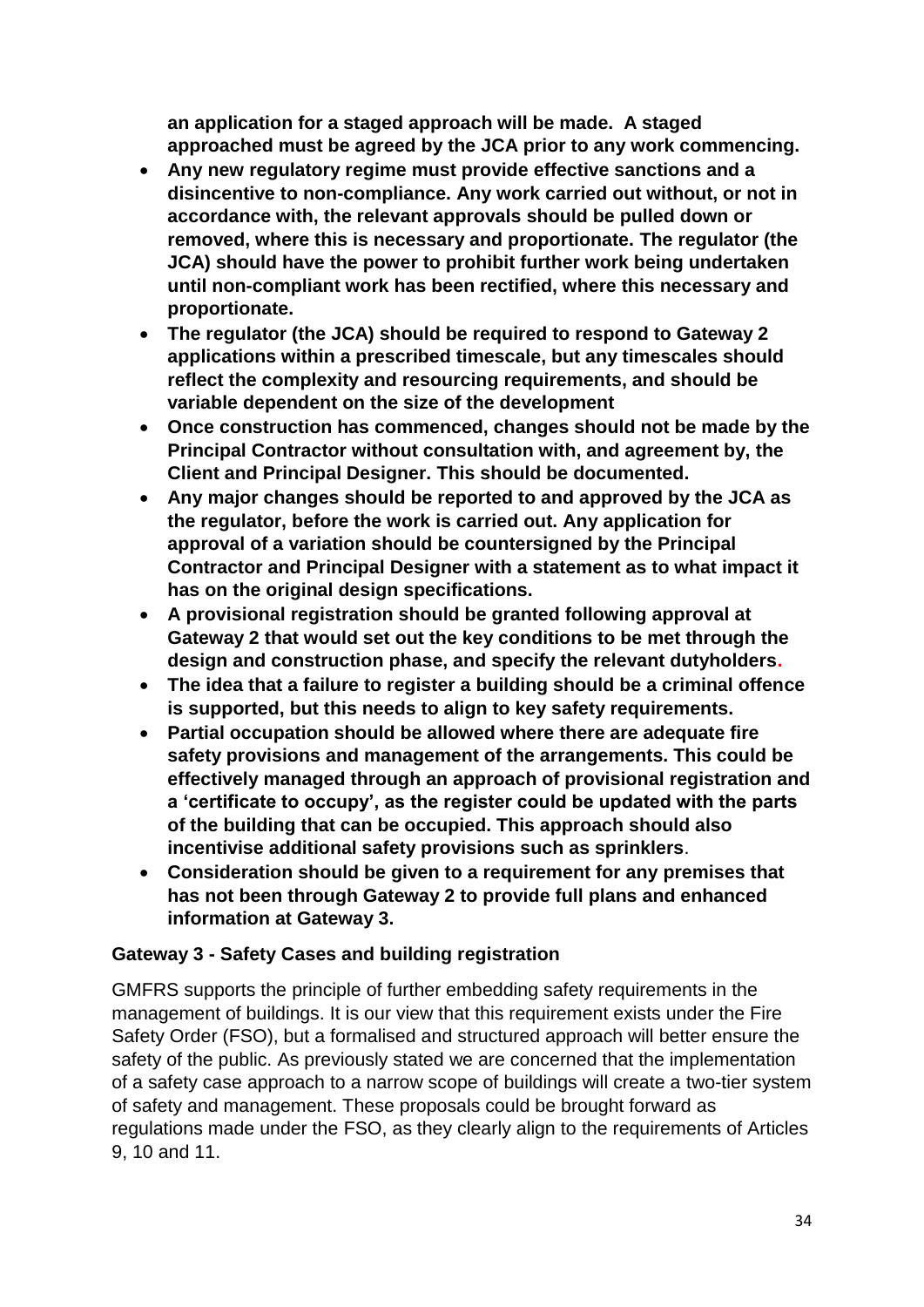We are supportive of a registration process and that ongoing management of fire safety should form part of these requirements, and be subject to regular review. As stated above, we consider that it is appropriate for the new national body to hold and maintain a register but that regulation, including an assessment of applications to register buildings and the application of any conditions, should be undertaken locally through a Joint Competent Authority (JCA).

We also support a clearer process for the transfer of accountability and declarations that construction has been undertaken in accordance with the plans. This will help drive compliance across the sector. As with Gateway 2, we consider this should form part of reform of the Building Control process and not be restricted to a narrow scope of buildings based on height thresholds.

As stated above, we consider that a provisional registration process would assist in embedding safety throughout all stages of the process and that this will afford appropriate assurance mechanisms. The principle of scrutiny by regulators is sound, but it is unclear how the proposal that the Safety Case must be scrutinised before a certificate is issued will work where partial occupation may be allowed. The Safety Case should not be seen as separate to the other requirements and something to be compiled and completed at the end of construction, but should be a document that evolves through all stages of the process.

The proposed content of the Safety Case is generally sound but many elements would not be available prior to occupation (e.g. evidence gained through regular inspection of the building and evidence of continuous improvement). Therefore, the initial Safety Case should set out the management arrangements for the building and the key safety features, and this could form part of provisional registration.

Care should be taken to ensure that other key and safety critical elements of building management are not neglected and that a holistic approach is taken to ensure adequate management of all areas - in particular the elements of health and safety management which form part of the Social Housing Regulatory Regime and the gas safety regime.

The registration scheme should be structured to allow the JCA as the regulator to determine the length of the certificate using a risk-based approach. This is the case with many other health and safety-based licensing regimes. The length of the certificate should vary from one to ten years, based on a holistic view of the risks within the building, and relevant information on the compliance history of dutyholders. This approach would again incentivise enhanced safety systems such as the use of sprinklers, which would reduce the risk profile of a building. The system should allow for periodic reviews where this is considered necessary, and the JCA should have the ability to direct a full review of the Safety Case at any point during the registration period. A more phased approach will offer a proportionate and manageable approach to regulation and assist in both incentivising and driving compliance.

The principle of applying conditions is supported but it is our view that the content of the conditions requires more detailed analysis and wider consultation. The current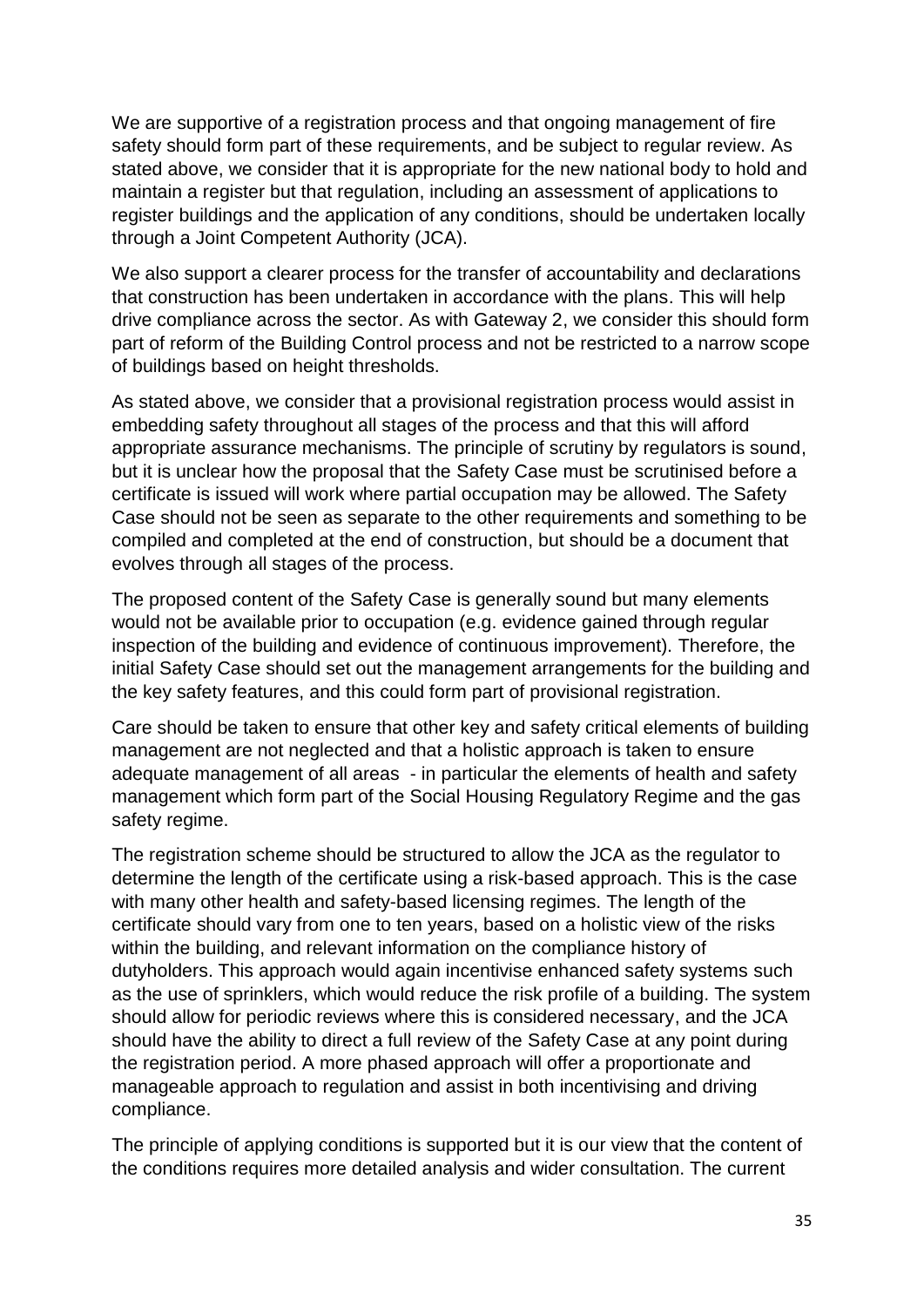proposals appear to cover a number of areas where other regulations apply and this is potentially problematic from a regulatory enforcement perspective. Licence conditions should not duplicate existing statutory requirements.

The costs of safety works are a significant problem for leaseholders. In Greater Manchester, this is the biggest barrier to ensuring essential fire safety works are carried out expediently. GMFRS raised this issue in our response to the Independent Review of Building Regulations and Fire Safety and addressing this will require considerable reform of the leasehold system. In some cases, the work required should not have been unanticipated, as it relates to the 'lifetime' of the products used and the manufacturers' specification. However, it is evident that these planned works were not explained clearly to those purchasing properties, and in some cases, there has been inadequate planning of service charges to develop the necessary funds. In order to mitigate the cost of crucial safety work, the Government should consider a statutory mechanism to require freeholders to provide funding for safety critical works and recover these over an extended period.

The transfer of a building safety certificate from one person to another should be via the new national body through the JCA. The JCA should have the opportunity to vary the conditions of the registration where necessary.

GMFRS is disappointed that the Government is still ignoring the evidence regarding the effectiveness of sprinklers. In Wales, sprinklers are mandatory in all new homes. In Scotland, legislation is going through that makes sprinkler installation mandatory in all houses in multiple occupation (HMO) with 10 or more residents, and in all HMO used for overnight "care". The current proposals do not reference sprinklers or indicate either any intention to mandate their use or encourage through recognition of the benefit they have to ensuring safety. There is a clear and obvious opportunity to incentivise the use of sprinklers through safety cases and the duration of a registration.

The current proposals have significant cost implications (particularly for existing residential buildings), specifically in compiling a safety file of information about the building. This safety file could cost an estimated £100,000 to produce. Whilst it would assist in assessing, it would not, of itself, deliver any enhancements. There is scope for money to be better spent on the enhancement of safety through the provision of sprinklers.

#### **Recommendations and findings**

- **The proposals for a further gateway prior to occupation and the principles of registering a building with the regulator (the JCA) and specifying the dutyholder are welcomed.**
- **A clearer process for the transfer of accountability, and declarations that construction has been undertaken in accordance with the plans, will assist in driving compliance across the sector. However, this should form part of reform of the Building Control process and not be restricted to a narrow scope of buildings based on height thresholds.**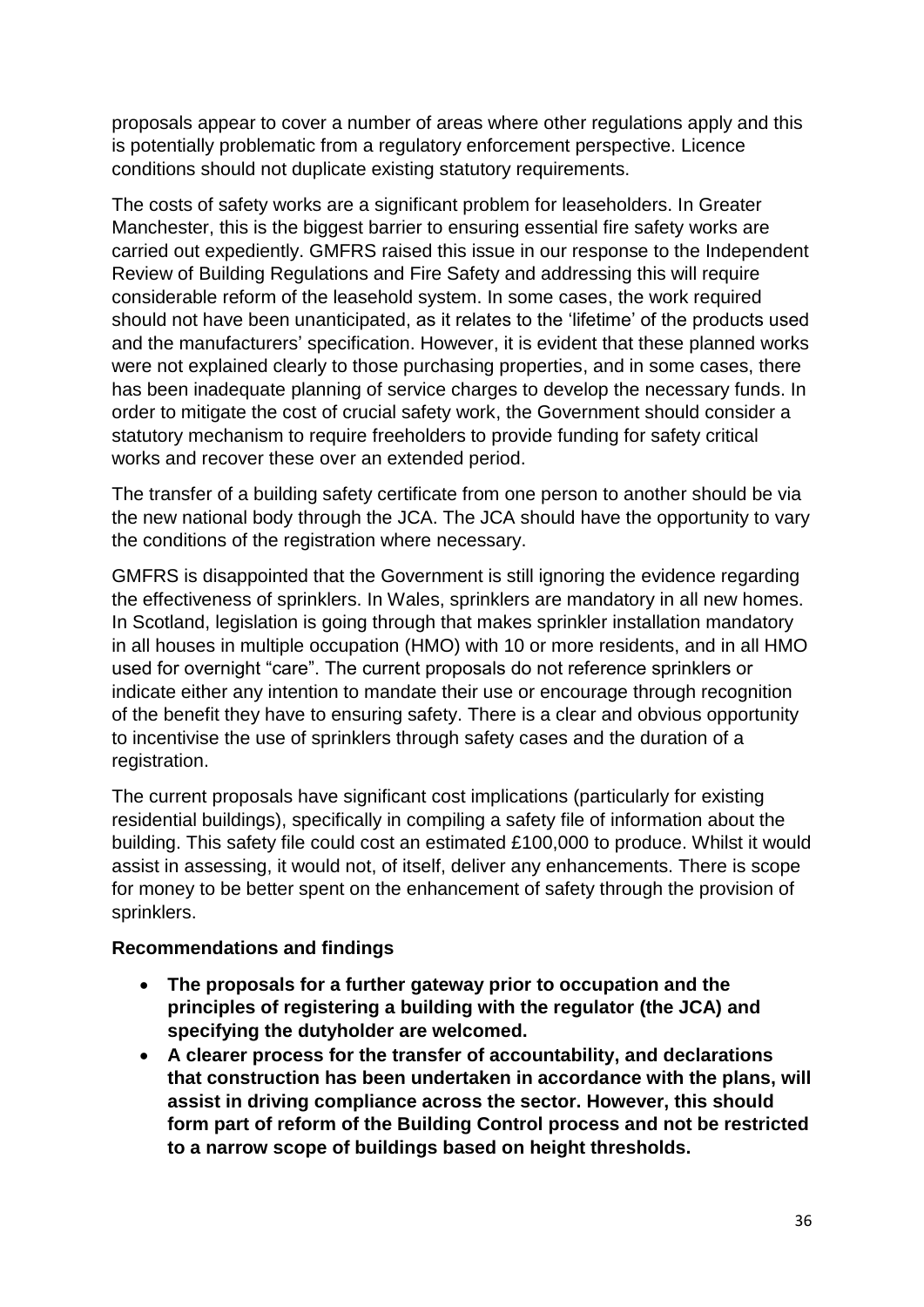- **Further embedding safety requirements in the management of buildings is welcomed. However, the implementation of a safety case approach to a narrow scope of buildings will create a two-tier system of safety and management. These proposals could instead be brought forward as regulations made under the FSO.**
- **It is appropriate for the new national body to hold and maintain a register, but regulation should be undertaken locally by a JCA.**
- **The principle of scrutiny by regulators is sound, but it is unclear how the proposal that the Safety Case must be scrutinised before a certificate is issued will work where partial occupation may be allowed. The Safety Case should not be seen as separate to the other requirements, but should be a document that evolves through all stages of the process.**
- **The proposed content of the Safety Case is generally sound, but many elements would not be available prior to occupation. The initial Safety Case should set out the management arrangements for the building and the key safety features, and this could form part of provisional registration.**
- **Care should be taken to ensure that other key and safety critical elements of building management are not neglected and that a holistic approach is taken.**
- **The registration scheme should be structured to allow the JCA as the regulator to determine the length of the certificate using a risk-based approach. This approach would incentivise enhanced safety systems such as the use of sprinklers.**
- **The scheme should allow for periodic reviews where this is considered necessary, and the JCA should have the ability to direct a full review of the safety case at any point during the registration period.**
- **The principle of applying conditions is supported, but the content of the conditions requires more detailed analysis and wider consultation. The current proposals appear to cover a number of areas where other regulations apply and this is potentially problematic from a regulatory enforcement perspective. Licence conditions should not duplicate existing statutory requirements.**
- **To mitigate the cost of crucial safety work, the Government should consider a statutory mechanism to require Freeholders to provide funding for safety critical works and recover these over an extended period.**
- **It is disappointing that the Government is still ignoring the evidence regarding the effectiveness of sprinklers. Gateway 3 is an opportunity to promote the benefits of sprinklers.**
- **The transfer of a building safety certificate from one person to another should be via the new national body, through the JCA. The JCA should have the opportunity to vary the conditions of the registration where necessary.**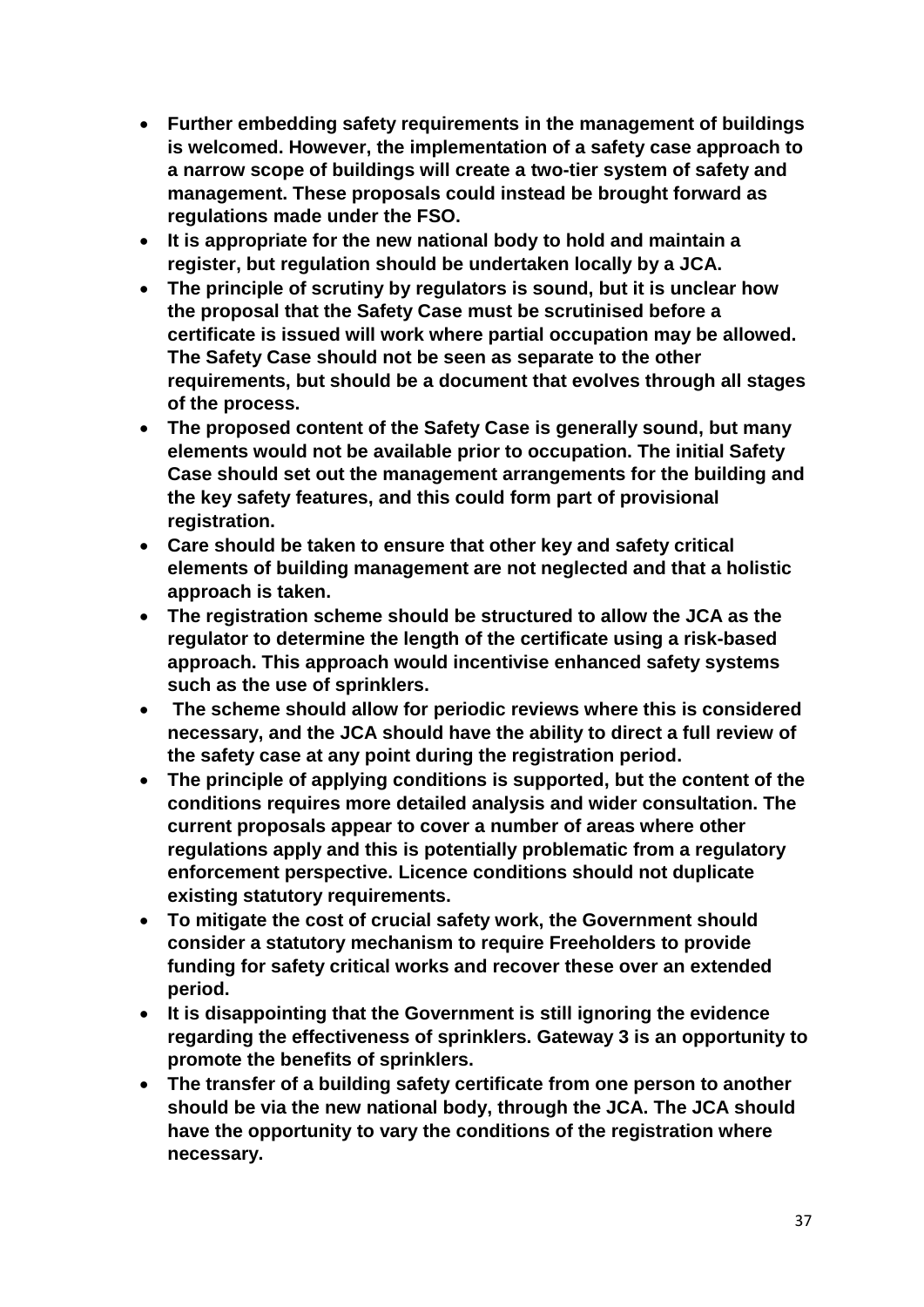**The registration scheme for issuing of a building safety certificate provides a clear and transparent route for compliance. The scheme will provide both residents and the accountable person with clear guidance on their obligations in relation to keeping the building safe and a clear and transparent route for compliance by both parties.**

## **Building safety information**

We welcome the proposal to have a "Golden Thread" of information. We believe that the government should mandate Business Information Modelling (BIM) standards for new buildings, from the design stage, through construction, to occupation, for the life of the building. This would assist in addressing problems across all sectors and assist those who buy or purchase both residential and commercial properties.

Currently building safety information is either not passed over in sufficient detail, or becomes lost – partially or wholly. Once the information is lost, it can incur significant costs for the various dutyholders. This can include undertaking extensive and often expensive building surveys, the testing of materials, or the creation of new fire strategies (safety cases) to show compliance with Regulations. Not having the salient information also adds considerably to the time taken to show a building is safe. If the building has interim measures in place (e.g. a waking watch) this means considerable extra expense for the responsible person / leaseholders / freeholder, depending on the individual circumstances. In this regard, a new robust system to ensure that relevant information remains easy to attain and understand for a building's whole life cycle is welcomed.

To mandate this for existing buildings may be too onerous and it should be a matter for the Joint Competent Authority (JCA) to specify what information is required on a case-by-case basis relevant to the risk and overall standard of the building. For instance, where a compartmentation survey has been undertaken and subsequent work carried out, this would be more proportionate than laser scanning of the building. Where there are other mitigating features, such as sprinklers, this may be proportionate to negate the need to compile certain information.

#### **Recommendations and findings**

- **The proposal to have a "Golden Thread" of information is welcomed. The government should mandate Business Information Modelling (BIM) standards for new buildings, from the design stage, through construction, to occupation, for the life of the building.**
- **To mandate this for existing buildings may be too onerous and the information required should be determined by the JCA on a case by case basis using a risk based approach**

#### **Key Dataset**

GMFRS is supportive of the principles of a key dataset. However, not all of the information proposed should be publicly available as this will raise issues in relation to commercial confidentiality, privacy (particularly where the accountable person is a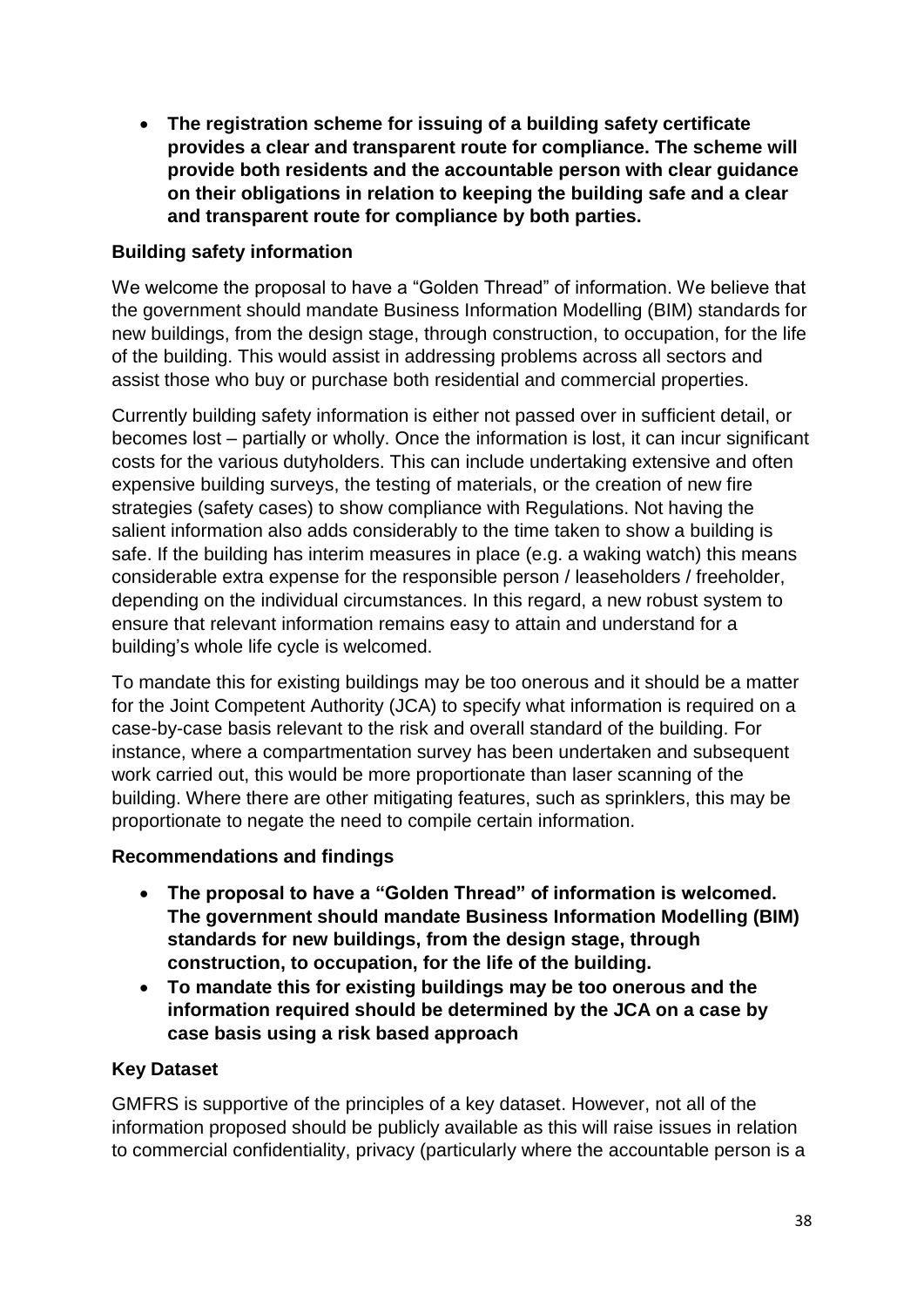leasehold management company and / or a named individual is required) and security.

GMFRS is of the view that the following information should be publicly available UPRN; Location; Size; Building Type; Years Built & Refurbished; Dates and outcome of gateway points and safety case reviews.

The other elements of the key dataset should be gathered and accessible to those with an interest in the building.

GMFRS is concerned that only 'minimal information' on safety related features should form part of the key dataset. This information should be comprehensive on fire safety features and include location, manufacture details, anticipated lifespan, and date of installation.

GMFRS supports the principles of the Golden Thread of information, as the existing system is not working. The failure to comply with Regulation 38 of the Building Regulations and the absence of a requirement for information about a building to be transferred if ownership or management of building changes, has caused significant problems for responsible persons and leaseholders.

There are many examples in Greater Manchester where responsible persons have needed to undertake extensive and often expensive building surveys, testing of materials, and commissioning new fire strategies to demonstrate compliance with the Fire Safety Order. This is often due to either the loss of the original operation and maintenance manual; information for a premises (required under Reg.38 to be handed over on completion / occupation); or due to the original developer being reluctant to provide as-built information to the current owners / leaseholders of the premises who then incur significant expense for example in identifying the make-up of the external façade.

Not having the salient information also adds considerably to the time taken to demonstrate a building is safe, and if the building has interim measures in place, e.g. a wakeful watch, this means considerable extra expense for the responsible person and leaseholders, depending on the circumstances. In this regard, a new robust system to ensure that relevant information remains easy to attain and understand for a building's whole life is welcomed.

To mandate this for existing buildings may be too onerous. In our opinion, the requirement for information should be determined by the Joint Competent Authority on a proportionate risk basis, as discussed above.

#### **Recommendations and findings**

 **The principles of a key dataset are welcomed. However, not all of the information proposed should be publicly available as this will raise issues in relation to commercial confidentiality, privacy (particularly where the accountable person is a leasehold management company and / or a named individual is required) and security.**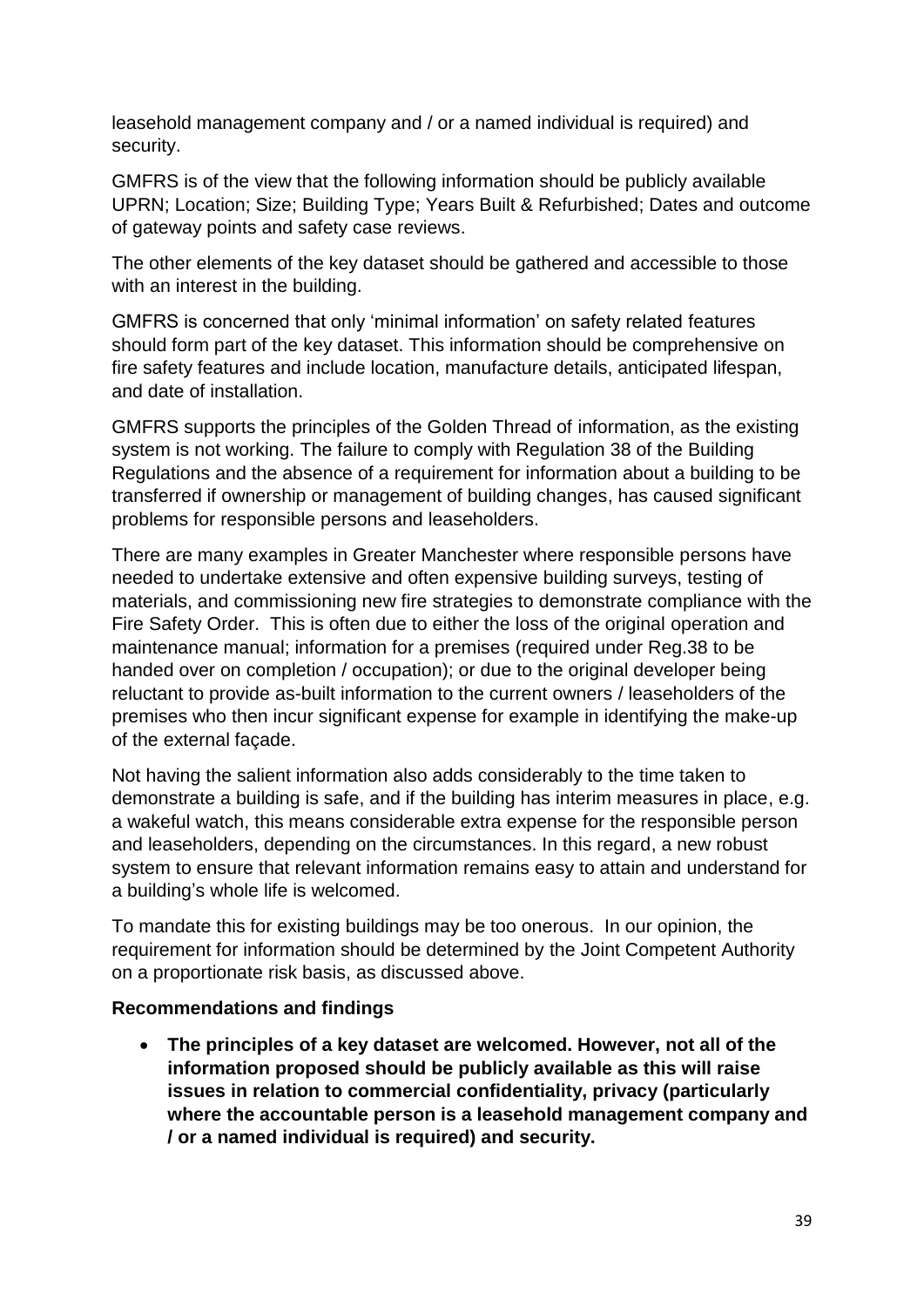- **Providing only 'minimal information' on safety related features within the key dataset is not welcomed. Information on fire safety features should be comprehensive.**
- **A new robust system to ensure that relevant building safety information remains easy to attain and understand for a building's whole life is welcomed.**
- **To mandate this for existing buildings may be too onerous. The requirement for this information should be determined by the JCA on a risk basis.**

### **Mandatory Occurrence Reporting and Whistleblowing**

GMFRS is supportive of mandatory occurrence reporting and consider this should form part of the new regime. The requirement for an adequate process should form part of the provisional registration process and reporting should be to the Joint Competent Authority (JCA). The outputs of these reports (and statistical analysis of this data) should be publicly available. Non-reporting should be regarded as noncompliance and sanctions applied appropriately.

The model used by the aviation industry is one to consider adapting. In the aviation industry, mandatory occurrence reporting is regulated by the Civil Aviation Authority (the CAA). It requires the reporting, analysis and follow up of occurrences in civil aviation and delivers a European Just Culture Declaration. An occurrence means any safety-related event which endangers or which, if not corrected or addressed, could endanger an aircraft, its occupants or any other person. The purpose of occurrence reporting is to improve aviation safety by ensuring that relevant safety information relating to civil aviation is reported, collected, stored, protected, exchanged, disseminated and analysed. It is not to attribute blame or liability.

The timeframe for mandatory reporting requires further detailed analysis once there is more detail available as to how the regime may work. The scope of mandatory occurrence reporting should cover any deviation or non-compliance with the Building Regulations where this would pose a risk and not be restricted to fire and structural issues. There is no justification for not introducing this in relation to other elements that relate to safety of the building and health of the potential occupiers.

GMFRS is supportive of the principle of introducing whistleblowing protection and consider this should be a function of the national body who should then report concerns through the JCA to investigate. The introduction of protection to whistleblowers (subject to clearly defined categories) will assist in promoting a safety culture across the industry and throughout the life cycle of a building.

Again, the model used by the aviation industry is one to consider adapting. In the aviation industry, the CAA is a "prescribed person" under the Public Interest Disclosure Act 1998 for the purpose of receiving "protected disclosures" (whistleblowing) from the civil aviation industry. They are directly responsible for investigating any information of this nature that is received. A worker may make a complaint to the Employment Tribunal if he or she suffers a detriment as a result of making a "protected disclosure". An employee will be regarded as having been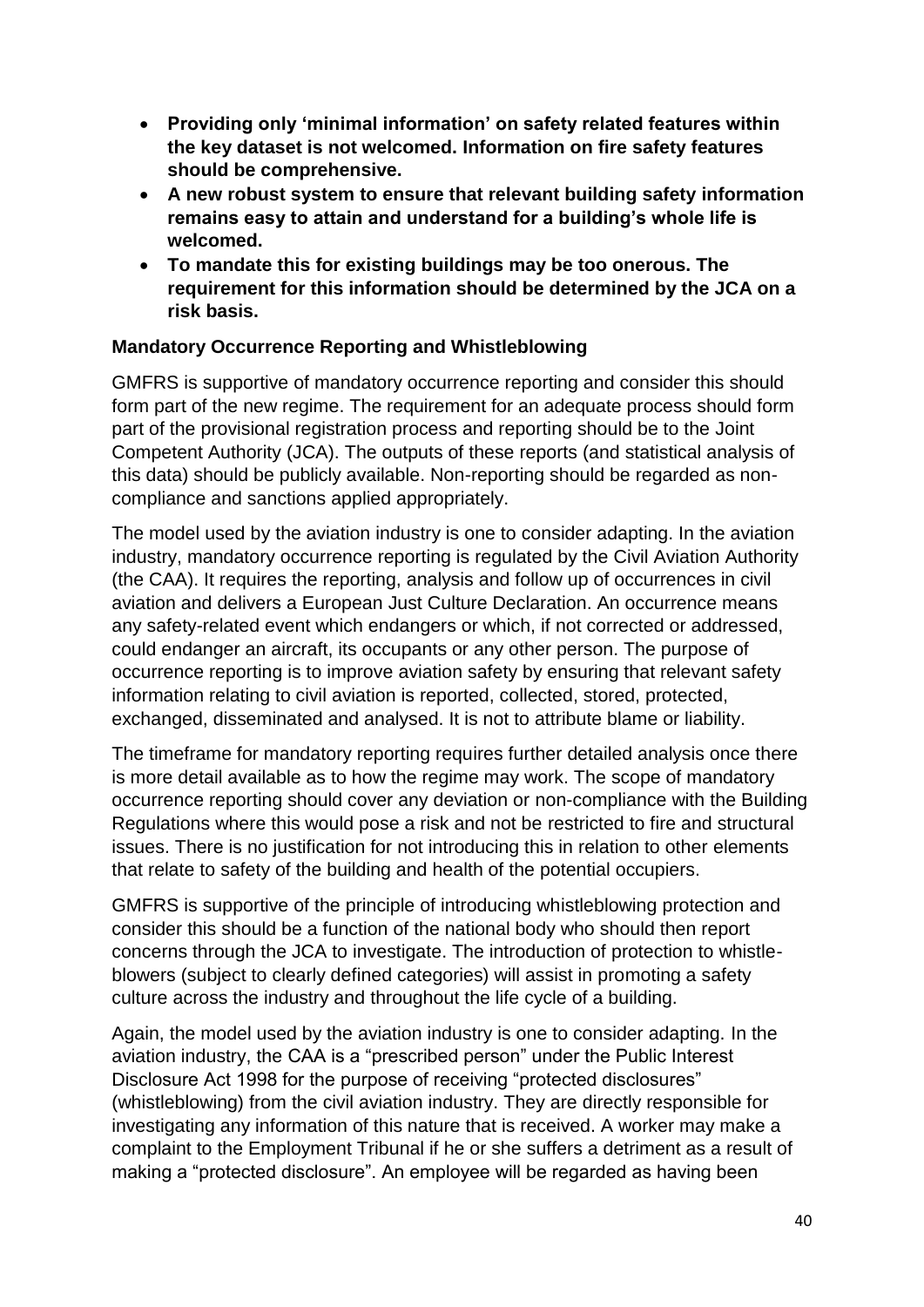unfairly dismissed if the reason or principal reason for their dismissal is the making of a protected disclosure. On occasion, the CAA will receive allegations/complaints that may not be classed as whistleblowing and as such, the protection to the source is not that afforded to whistleblowers.

### **Recommendations and findings**

- **Mandatory occurrence reporting is welcomed. Non-reporting should be regarded as non-compliance and sanctions applied appropriately.**
- **Protection for whistleblowing is welcomed**

## **Residents at the heart of a new regulatory system**

### **Chapter 4, Questions 5.1-5.9**

GMFRS agrees with the proposals to clarify and strengthen the requirements to provide information about the safety provisions within buildings and safety information to residents.

The proposals within the consultation, fail to recognise the complexities for achieving this, which will need to account for the tiers of relationships within high rise buildings - superior landlords; leasehold management companies / RTMs; managing agents; leaseholders who may be owner occupiers or landlords; occupiers; and potentially letting and managing agents of individual flats. It is unclear as to how 'resident' is being defined and how this will work where flats are being utilised as commercial short-term lettings.

There needs to be a clear link between the provision of safety information and the conveyancing process.

In our experience many residents are not aware of and / or do not understand many of their buildings fire safety measures and in some cases feel they have no effective recourse through building managers/agents. Some residents have been frustrated by the lack of accessible information about their building. However, there are other instances where residents refuse to co-operate with building managers and frustrate attempts to ensure the safe management of the building. It is also our experience that many residents are not interested or engaged in the fire safety arrangements for the building.

## *CASE STUDY*

*GMFRS required an evacuation drill to be undertaken in a building that had adopted interim measures. A significant number of residents failed to evacuate and of those who did, many did not proceed to the muster point. When spoken to, many admitted to being aware of the fire action notices and having received information but not having read or considered it. This was exacerbated by a high level of short-term lettings at the building in question.* 

GMFRS is supportive of the requirement for the provision of information, but this needs to be done in a proportionate manner that will not impose significant and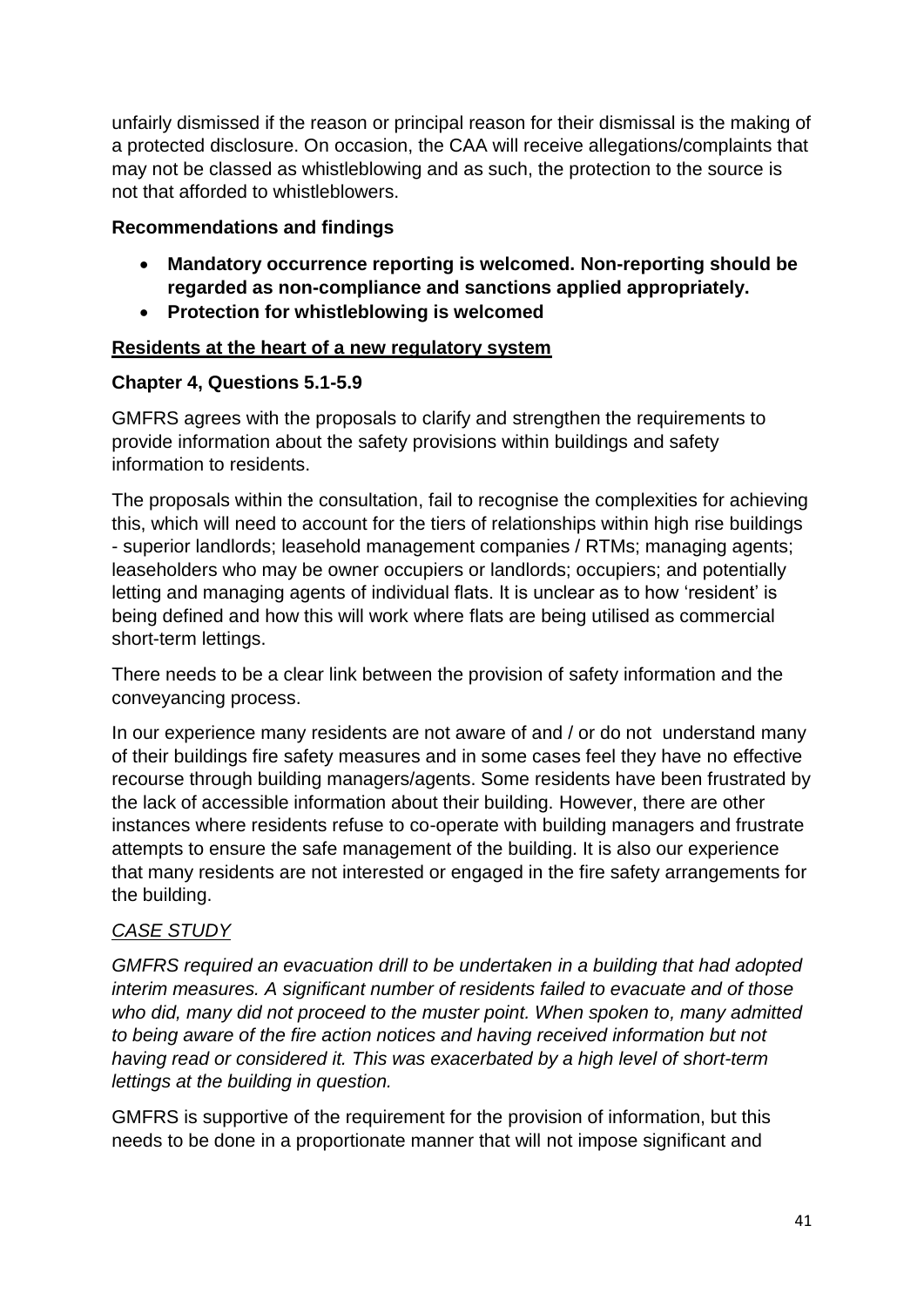additional costs on residents, particularly where this will be met through service charges.

It is our view that the core information proposed should be made available and accessible to all residents, and that key information should be displayed in the building that would direct people to the relevant information in more detail. It should be a requirement that the information is available in accessible formats.

GMFRS supports the culture of openness and considers that the information set out in paragraph 258 should be available and accessible to everyone in the building through a digital repository, and that requests for this in a different format must be complied with. This will offer a more proportionate and cost effective mechanism than dealing with individual requests for information.

GMFRS is of the view that a nominated person should be able to request this on behalf of a resident and that this should not be tightly prescribed or restricted to residents who have been deemed 'vulnerable', as there is no indication as to how this will be determined.

GMFRS supports the proposal that a resident engagement strategy should be required, but considers that further detailed consultation on this area and concept testing should be required. In our experience, many housing providers already have multiple engagement mechanisms in place and the provision of guidance and support should build on existing good practice.

There should be a clear and properly resourced arbitration process for the resolution of disputes over the provision of information. It is suggested that this should be a function of the Joint Competent Authority (JCA) that is properly resourced with appropriately skilled personnel.

It is vital that the residents should feel confident enough to report any failings within the premises. There should be a transparent communication system in place that flows both ways, that is regularly checked by accountable persons from both the housing provider and the residents, and takes the form of communication pathways that can be used and understood by all residents regardless of age, gender or nationality.

Complaints should be dealt with swiftly and the complainant should be notified of the complaint's progression through the system with either one to one feedback or written documentation, if required. There should also be a pathway for the complaint to remain confidential, if they feel the need. In all cases, there should be a recorded trail from the moment a complaint is made to the final outcome, and this should be all within a pre-determined time.

It is the view of GMFRS that there is a clear divide in this area between social and private housing. Within the social housing sector, there are clearly established complaints procedures and, where complaints cannot be resolved, access to the Housing Ombudsman.

This is not reflected in private developments and there is little effective redress for individual leaseholders concerned about fire safety beyond a complaint to the fire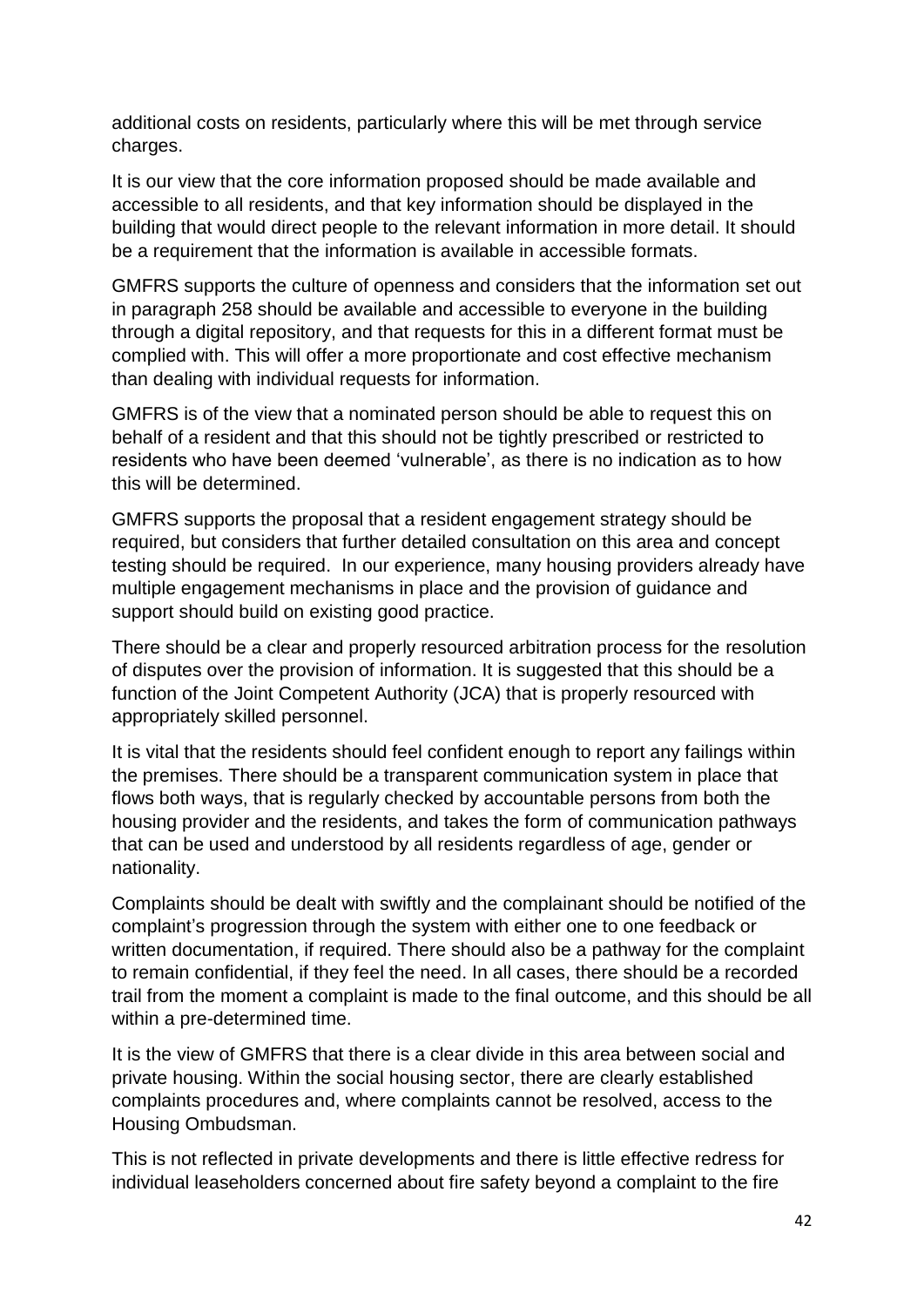and rescue service (FRS) or local authority and / or collectively to trigger a change of management which can be time consuming and costly.

Consideration should be given to extending the remit of the Housing Ombudsman or making membership compulsory for those involved in the management of residential developments.

As stated above any new approach should be extended beyond the narrow scope suggested in the proposals.

GMFRS believes there needs to be an escalation route for residents with concerns, but considers that an independent body is not an appropriate way to achieve this. As a regulator, the JCA should have the resources and powers to act on residents' concerns and respond appropriately, and this should be the redress for residents whose concerns have not been addressed by the dutyholder.

If residents are dissatisfied with the action taken by the JCA, one of the existing redress schemes should be available. It would be necessary to determine which of the existing ombudsmen would have primacy for the JCA – the Local Government Ombudsman as the ombudsman for local authorities and FRSs, or the Parliamentary and Health Service Ombudsman as the ombudsman for the Health and Safety Executive. Alternatively, consideration of complaints in relation to the functions of any of the bodies forming part of the JCA could be a function of the new national body.

Any mechanisms for redress should ensure there is parity for those living in social and private housing.

GMFRS is supportive of the proposals to introduce statutory requirements on residents and considers that this should include a general requirement to co-operate in all safety aspects of a buildings safety management, from reporting defects to fire doors to removal of self-closing devices, failure of alarm systems and any alterations which would affect the buildings ability to perform as designed in a fire situation.

In addition, there should be specific statutory responsibilities that cover:

- Notification to the accountable person and / or Building Safety Manager (BSM) of any proposed works internally and affecting common services including changing doors.
- A requirement to obtain written permission for any works affecting the fire and structural safety features of the building.
- A requirement to allow access to the dwelling with reasonable notice for inspection of fire and structural safety measures.
- Notification to the accountable person and / or BSM of any change of use to the premises (for example, running small business, storing hazardous materials, the use of the premises for short-term lettings).
- An obligation not to interfere with fire safety provisions.
- An obligation not to endanger the safety of other relevant persons.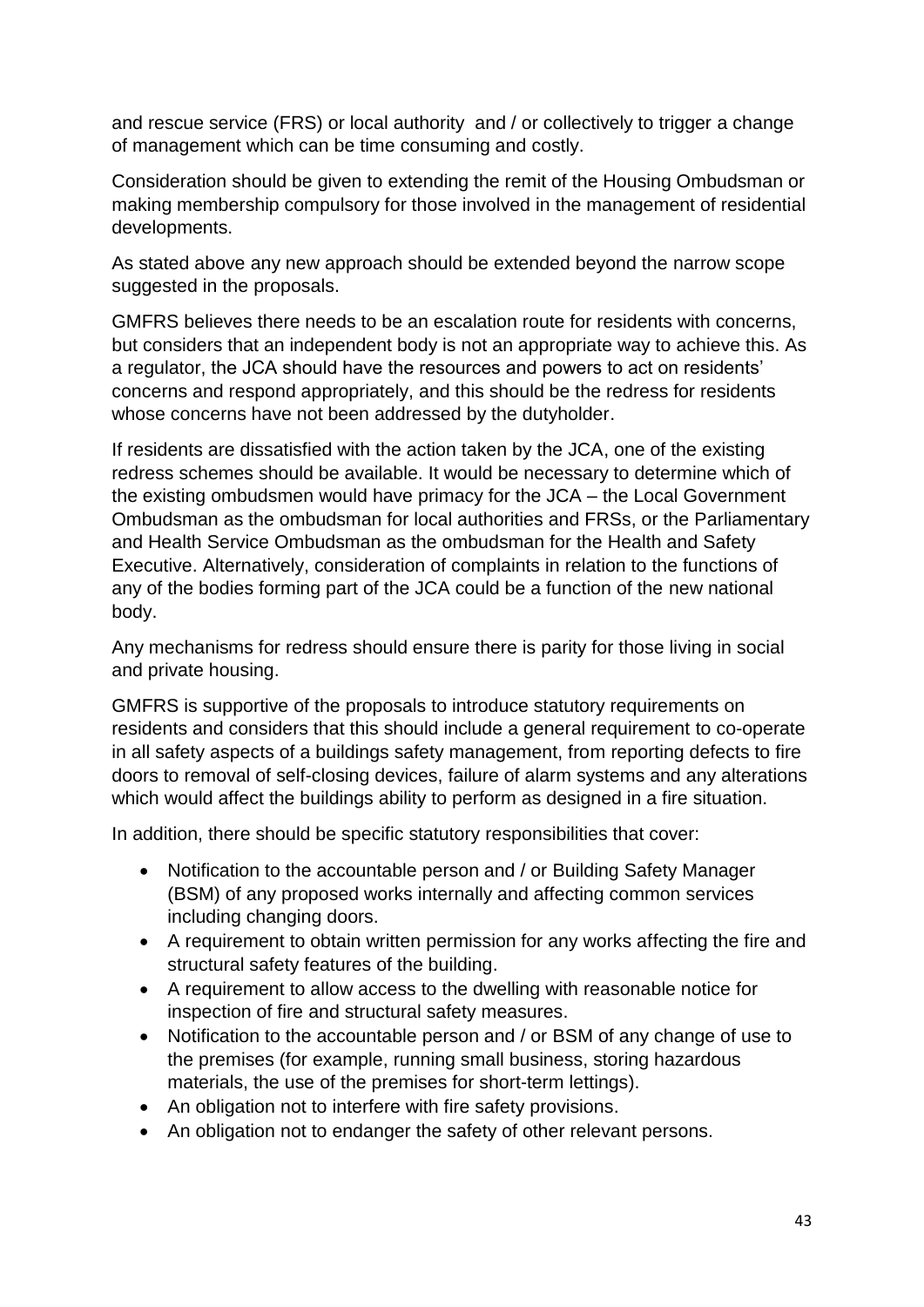The principles within these proposals should not be restricted to buildings within scope but applied to all multi-occupied residential buildings. This should be introduced at an early stage through regulations made under the Fire Safety Order. These requirements should be enforced through the JCA for buildings in scope of a new regime and fire and rescue authorities in other residential buildings.

### **Recommendations and findings**

- **GMFRS supports proposals to ensure that information is available to and accessible by residents.**
- **The provision of information to residents could and should be introduced through regulations made under the FSO and introduced at an early stage for all multi-occupied residential buildings.**
- **The principle of a resident engagement strategy is sound but requires further consideration to ensure it as appropriate for all tenures, models of ownership and occupation of buildings.**
- **GMFRS supports the proposals for statutory requirements for residents and this should include a general obligation to co-operate and coordinate and specific obligations not to interfere with fire safety features.**
- **Residents' responsibilities could and should be created through regulations made under the FSO and introduced at an early stage for all multi-occupied residential buildings.**
- **The requirements for resident engagement and responsibility should be enforced through the JCA and the FRA for buildings out of scope.**

## **Enforcement, Compliance and Sanctions**

#### **Chapter 6, Questions 9.1-9.6**

GMFRS considers that effective enforcement and sanctions are, and will continue to be, necessary to ensure and drive compliance and act as a deterrent to noncompliance. Effective enforcement is reliant on adequate resourcing and this is an area that must be considered by Government.

The three-step approach proposed in the consultation reflects the approach to regulation currently taken and presents an appropriate approach to regulation, however enforcement decisions should always be taken based on the circumstances of the individual case and enforcement should not be restricted by a failure to take other steps.

GMFRS is concerned that the consultation proposals set out in paragraph 360 fail to adequately distinguish between a failure to comply in the form of a breach or an offence. A breach may result in the provision of advice or guidance, or formal enforcement action, whereas offences should always be treated with appropriate gravity and require appropriate investigation.

GMFRS is supportive of the proposals to introduce criminal offences for failures to comply at, or between, Gateways and failing to comply with the conditions of a building registration certificate. GMFRS considers that there should be detailed consideration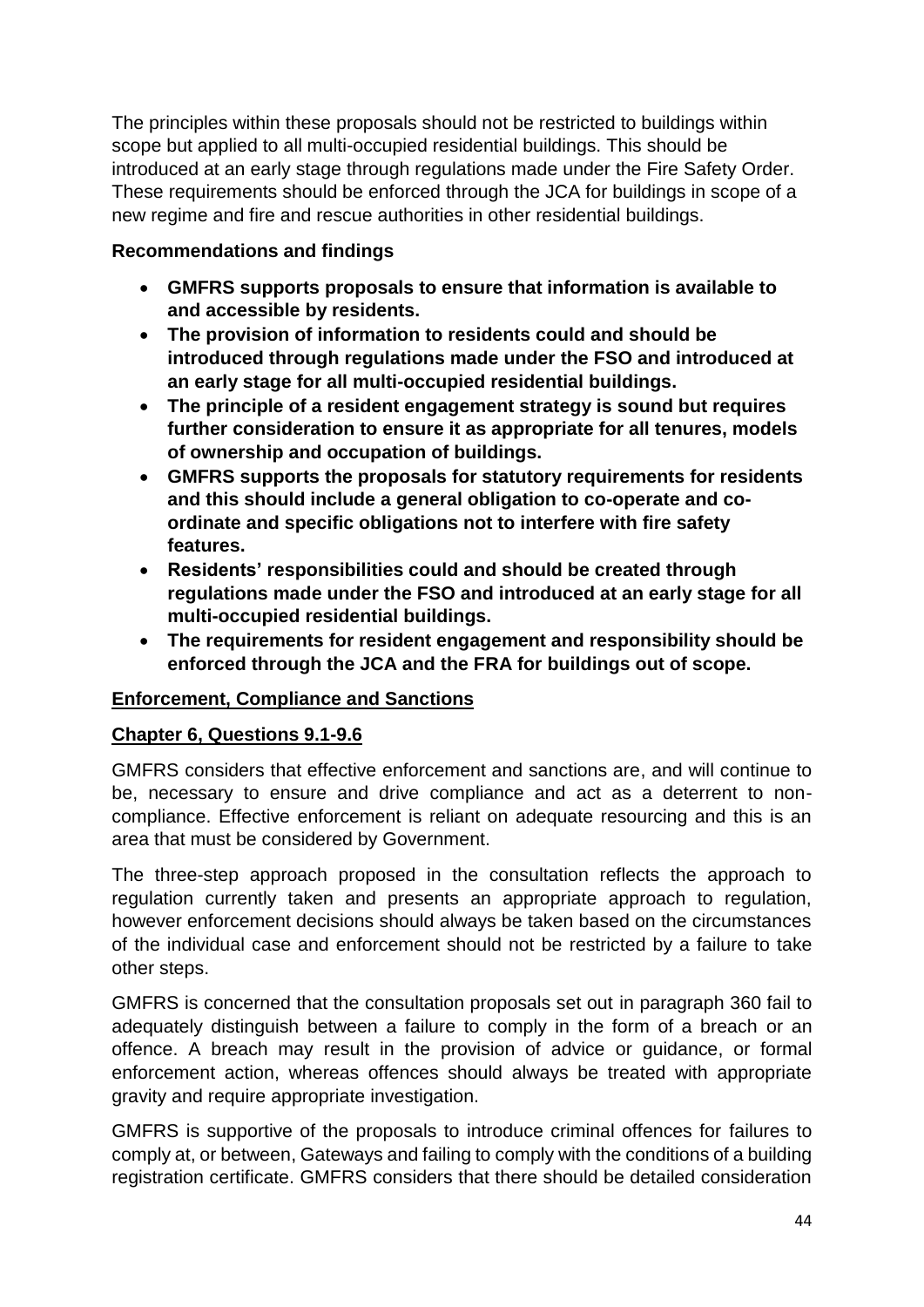of the appropriate level of offences and potential sentences to reflect the seriousness of the non-compliance. For example, commencing work without approval should arguably be a more serious offence than a shortcoming in the resident engagement strategy.

GMFRS is supportive in principle of consideration of a Civil Penalty Scheme, but considers that this should be confined to those Dutyholders involved at the Design and Construction phase as commercial and profit making entities. In our view, a regime of civil penalties would not be appropriate for 'Accountable Persons' or 'Building Safety Managers'. For most residential buildings, irrespective of tenure, this would have a detrimental impact on the residents, as costs would be met either through revenue accounts or service charges.

As outlined above, and in our previous consultation responses, it is the position of GMFRS that the current Building Control system is broken and requires significant reform. If a building complies with the building regulations, it should have adequate physical fire precautions. However, a failure to comply with the building regulations which has not been identified as part of the building regulation approval process may not easily be identified under other regulatory regimes and in some cases may only become evident following a significant event and some time after the completion of the building.

The Building Control process, through regular inspections during works, should be sufficient to drive compliance. However, this is not done in a consistent manner and the opening up of the market to competition has resulted in a disincentive to building control inspectors to carry out adequate numbers of inspections as it is not commercially viable to do so. Where the Approved Inspector' route is taken the suspension of the LABC enforcement powers means there is little remedy available even where there is evidence that work may not comply with the regulations there is no effective enforcement.

The current limitation period for prosecutions under the Building Act places an unnecessary restriction on effective enforcement action and is a detriment to those parties who suffer as a direct result of work being undertaken which does not comply.

GMFRS is supportive of proposals to ensure that any limitation period in relation to defective and non-compliant work should commence from discovery and considers that there should be no statutory time limit for enforcement action under the Building Act. If a time limit is necessary for enforcement action, it should not include prosecutions to provide consistency between offences committed under the Building Act, Fire Safety Order and Health and Safety at Work Act.

#### **Recommendations and findings**

- **Robust sanctions and enforcement options are necessary to drive compliance and act as a deterrent to non-compliance.**
- **The appropriate enforcement action should be determined in relation to the gravity of the non-compliance.**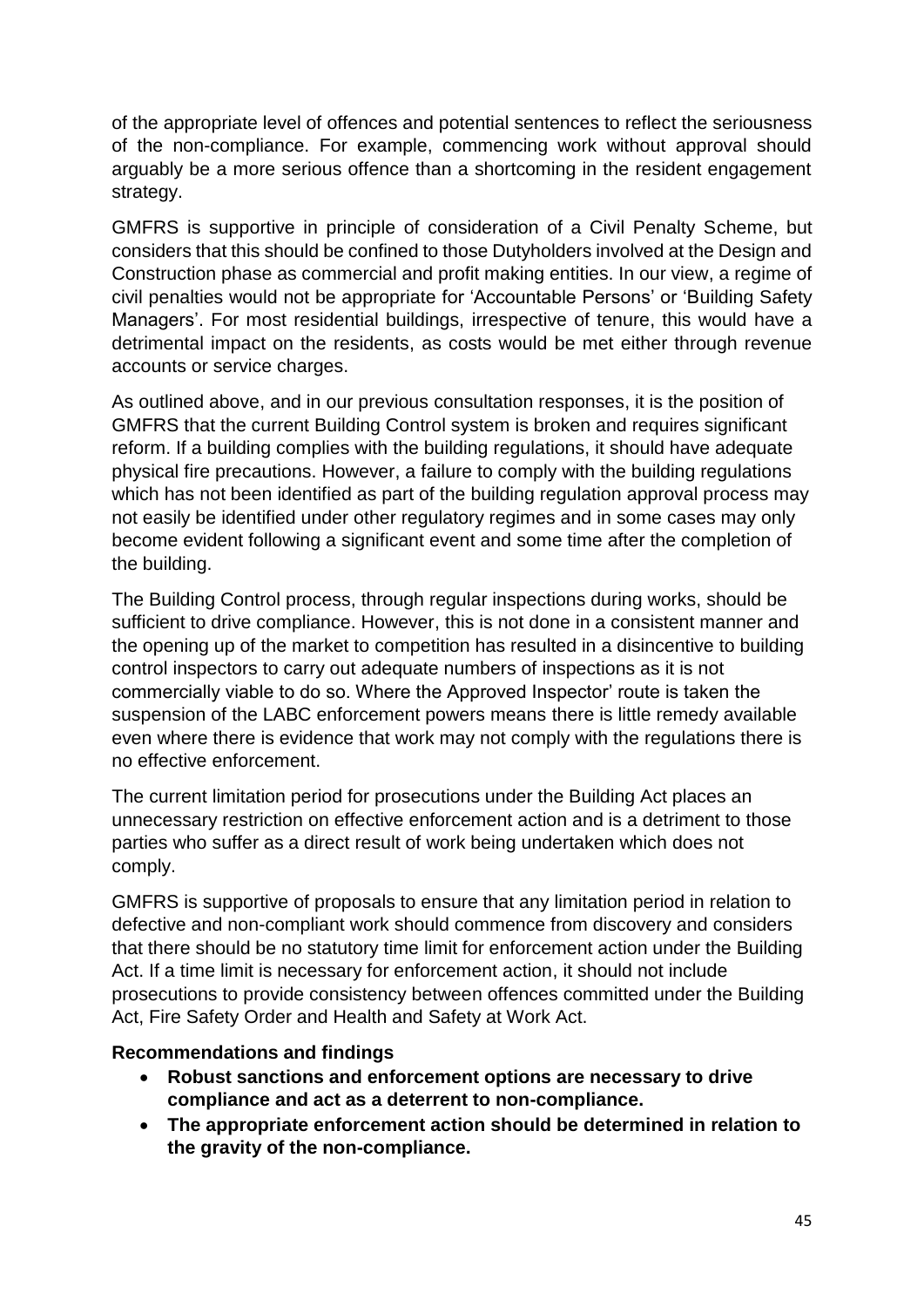- **The proposed criminal offences are appropriate but consideration needs to be given to the potential sentences.**
- **Civil Penalties are appropriate for Dutyholders involved at the Design and Construction phase, as these are generally commercial and profitmaking.**
- **Civil Penalties are unlikely to be appropriate at the occupation phase, as this would ultimately affect residents.**
- **Any limitation period required for enforcement under the Building Act should run from discovery**
- **The limitation period for prosecutions under the Building Act should be removed entirely.**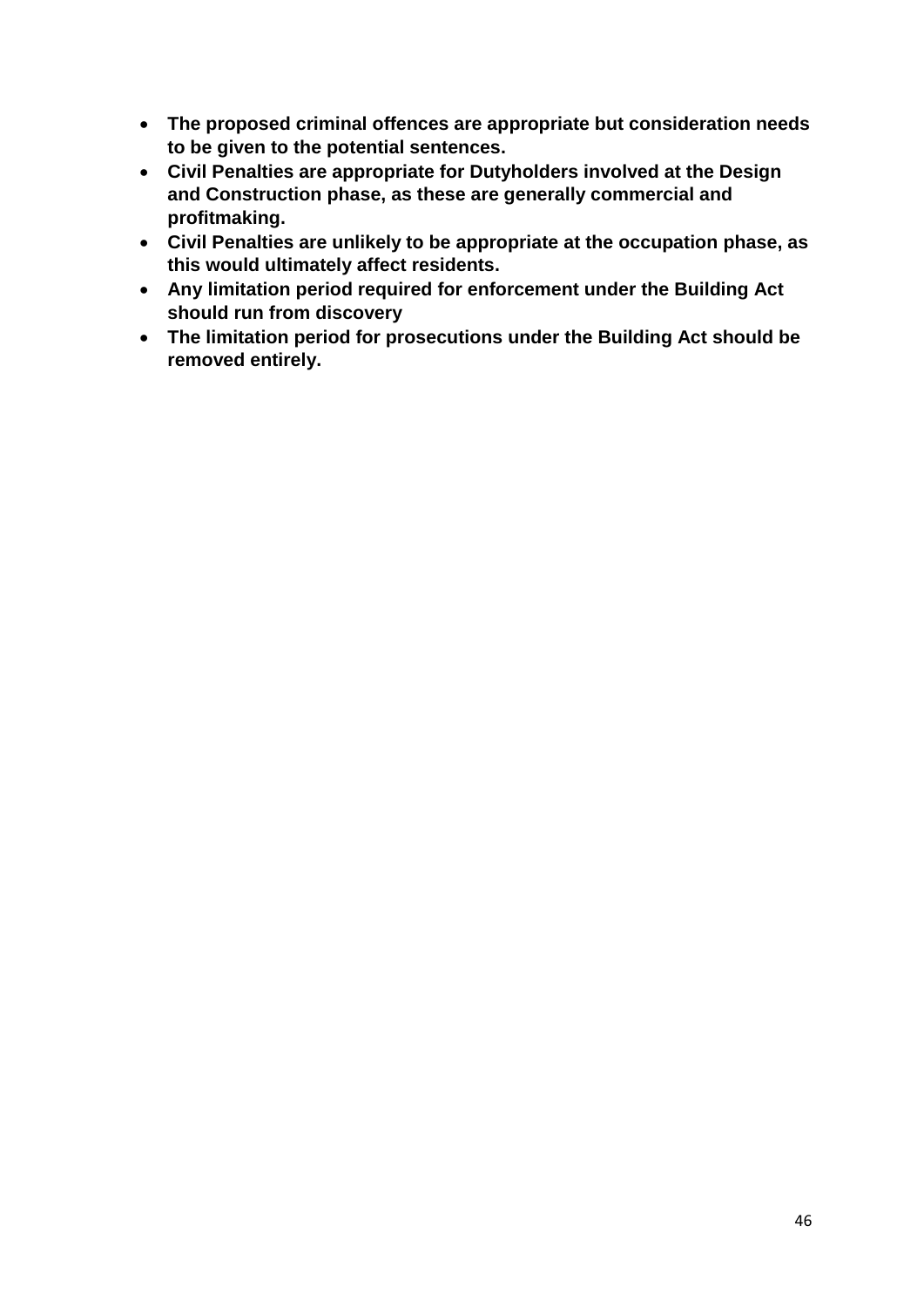### **Appendix 1: Question responses**

Our proposals for a new building safety regime are included in the main body of this document. The answers within this appendix have been provided to support any statistical analysis of the specific questions.

#### **Chapter 2: Stronger requirements for multi-occupied high-rise residential buildings**

*Q. 1.1: Do you agree that the new regime should go beyond Dame Judith's recommendation and initially apply to multi-occupied residential buildings of 18 metres or more (approximately 6 storeys)? Please support your view.*

GMFRS agrees that the scope of regulation should be broader than Dame Judith's recommendation of buildings over 30 metres.

GMFRS does not agree that a height threshold is an appropriate determinant of risk in buildings and does not consider that there is justification of an enhanced regulatory regime that would only apply to buildings over 18 metres.

**The Building Control process is not fit for purpose and needs to be reformed as a whole, beyond the narrow scope of the proposed new regime.**

**The scope of any new regime should be determined by a building's risk, not by its height.** 

**If the Government does not wish to consider building safety in the whole, but limit the scope to the regulation of high-rise residential buildings, then the height threshold should be reduced to 11m.**

*Q. 1.2: How can we provide clarity in the regulatory framework to ensure fire safety risks are managed holistically in multi-occupied residential buildings?*

GMFRS has addressed this question in the body of our submission.

**The Fire Safety Order (FSO) provides an adequate framework for managing fire safety in high-rise buildings, where it is complied with, and those responsible for the building understand their obligations and have the requisite competency meet those obligations.** 

**If the FSO were to be disapplied to the common parts of multi-occupied buildings, members of the public living in these buildings would be at increased risk.**

**The disapplication of the FSO would leave short-term lettings inadequately regulated and remove the statutory requirement for persons with responsibility to co-operate and co-ordinate. This would potentially create significant risks about the management of fire safety arrangements for the building.**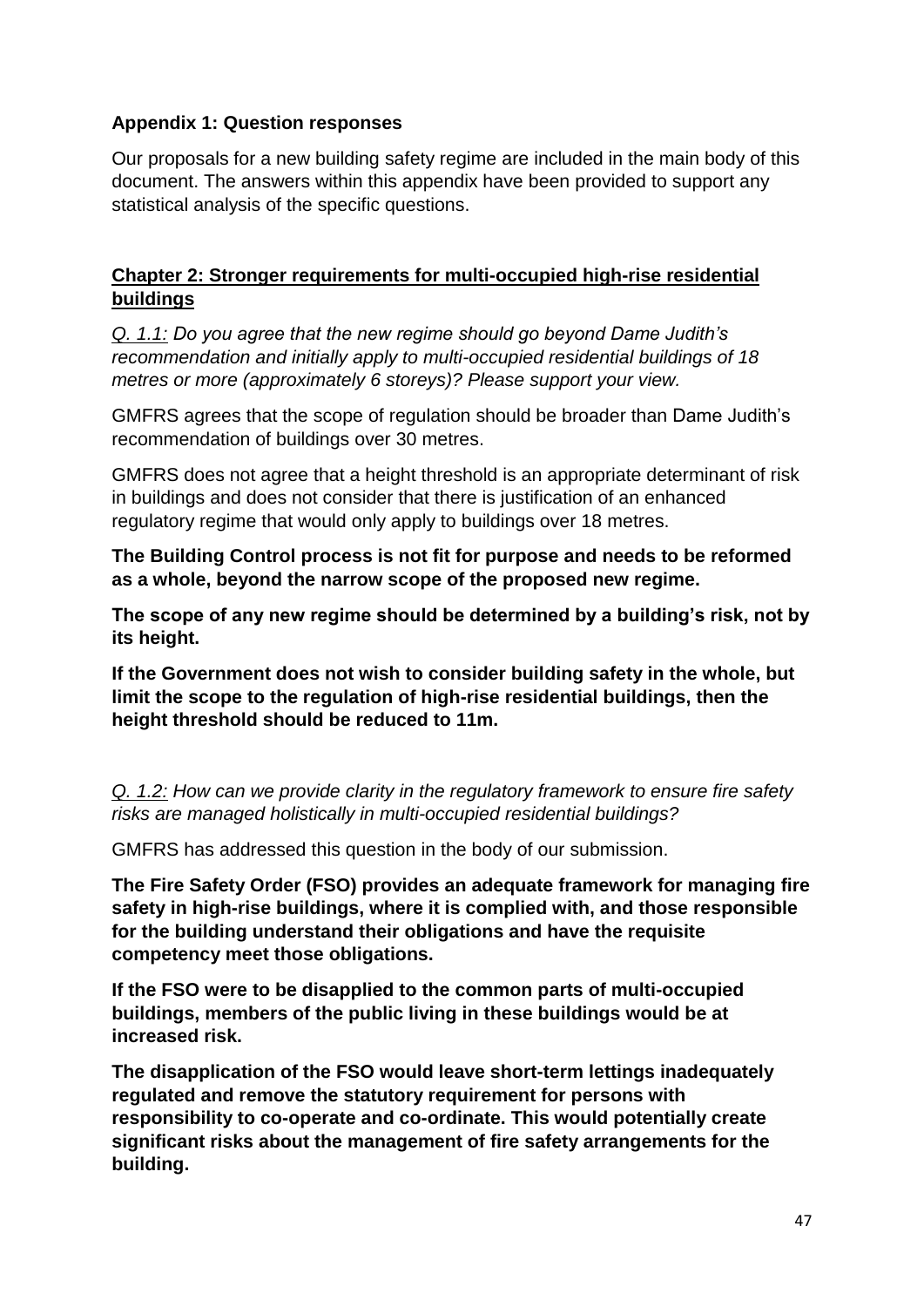**The fire at Grenfell Tower demonstrates the importance of a knowledge and understanding of the features of a building, and how it should perform in a fire. Any disapplication of the FSO to the common parts of multi-occupied residential buildings would remove an essential link between fire and rescue service's protection activity and response functions. This will reduce our ability to monitor and understand conditions within a building, negatively affecting our response to a fire and placing the public and firefighters at greater risk.**

*Q. 1.3:* If both regimes are to continue to apply, how can they be improved to complement each other?

GMFRS has addressed this question in the body of our submission.

**The FSO and the Housing Act 2004 complement each other to ensure the safety of relevant persons in multi-occupied buildings. The mechanism for ensuring this is through adequate guidance and effective partnership working.**

**The definitions within the FSO should be revised and updated, including a statutory definition of 'common parts'.**

**The Government should produce an HM Government Guide for Fire Safety in multi-occupied residential buildings. The guidance should include, as a minimum, all flats, irrespective of height and tenure, and should specifically address all uses including serviced apartments and short-term lettings, where these form part of the use of the building.**

**There should be a requirement in all multi-occupied buildings for the responsible person to be clearly identified and for this to be recorded and published alongside the identity of all other parties with responsibility for fire safety within the building.**

*Q. 1.4: What are the key factors that should inform whether some or all nonresidential buildings which have higher fire rates should be subject to the new regulatory arrangements during the design and construction phase? Please support your view.*

GMFRS has addressed this question in the body of our submission.

It is our view that use and occupancy are key factors in determining risk. However, fundamental reform of the Building Control system and the systemic industry failures identified in the final report of the Independent Review of Building Regulations and Fire Safety are required to ensure the safety of all new developments*.* 

**The scope of any new regime should be determined by a building's risk, not by its height.**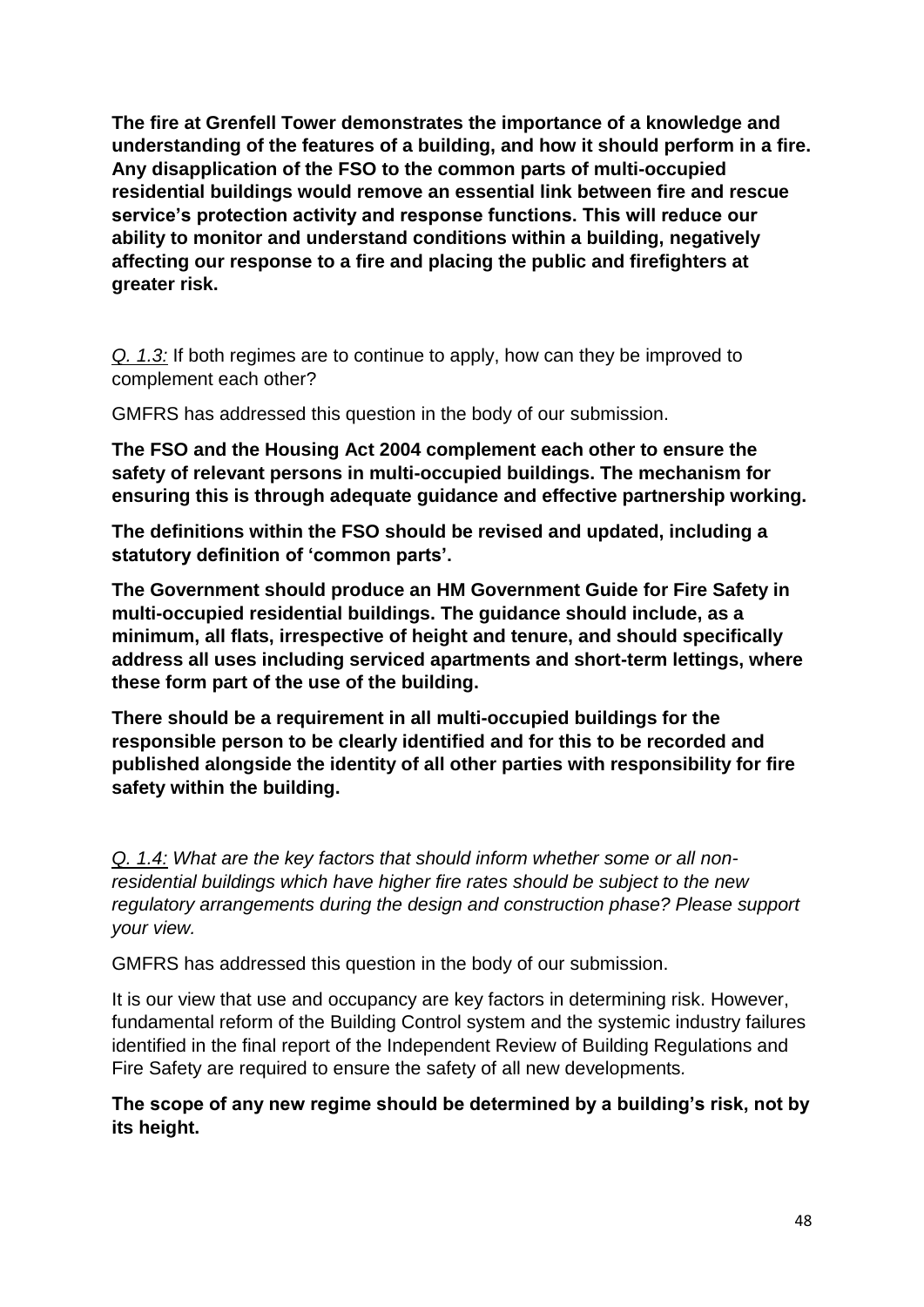*Q.1.5: Linked to your answer above, which of the 'higher-risk workplaces' in paragraph 42 would you consider to be higher-risk during the design and construction phase?*

GMFRS has addressed this question in the body of our submission.

Any building that is not designed and / or constructed to the relevant standard poses a risk to those who occupy it following completion. This risk is higher where a premises is used for sleeping accommodation. The reference to these as 'higher risk workplaces' is unhelpful and misleading.

*Q. 1.6: Please support your answer above, including whether there are any particular types of buildings within these broad categories that you are particularly concerned about from a fire and structural perspective?*

GMFRS has addressed this question in the body of our submission.

Any building that is not designed or constructed to the appropriate standard poses a concern from a fire safety perspective. GMFRS has numerous examples where construction that has not been carried out in accordance with the Building Regulations, poses an unacceptable risk to safety of occupiers. This ranges from purpose built and converted flats to modifications undertaken to commercial premises and HMOs without the relevant building control approvals.

For these reasons, GMFRS considers that radical reform of the Building Control system is required for all new developments to avoid a two-tier system of regulation and safety.

*Q. 1.7: On what basis should we determine whether some or all categories of supported/sheltered housing should be subject to the regulatory arrangements that we propose to introduce during the occupation stage? Please support your view.*

GMFRS, along with a number of other fire and rescue services, considers supported and sheltered housing to represent a high risk due to the use and occupancy and, in particular, the vulnerability of residents. However, the proposals being consulted on will not adequately address the risks and issues specific to specialised housing.

#### **Even if the scope of the new regime were expanded, the proposals would not adequately address the risks in specialised housing and care homes.**

*Q. 1.8: Where there are two or more persons responsible for different parts of the building under separate legislation, how should we ensure fire safety of a whole building in mixed use?*

GMFRS has addressed this question in the body of our submission.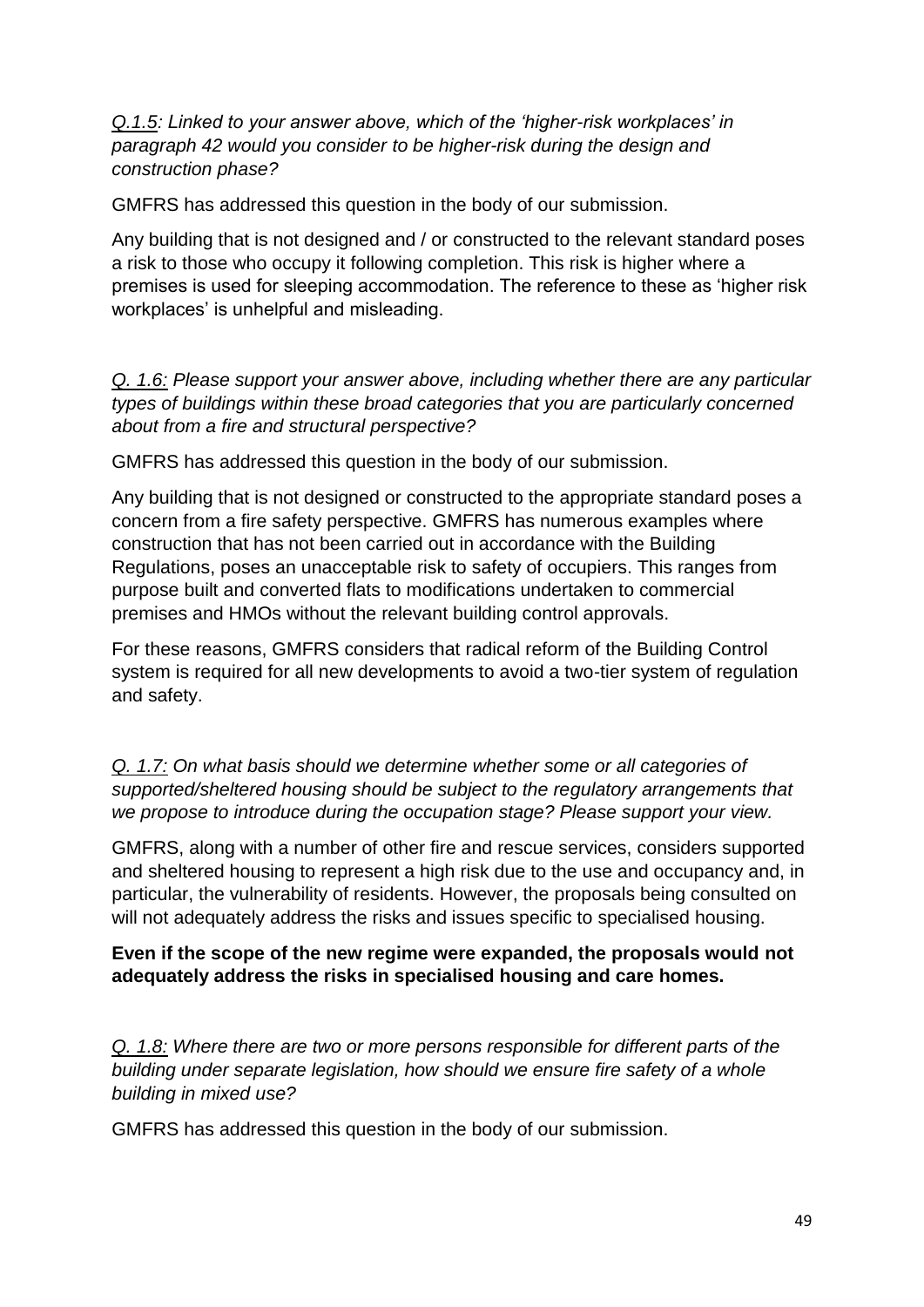There are adequate provisions under the FSO to require co-operation and coordination.

### **Chapter 3: A new dutyholder regime for residential buildings of 18m or more**

### *Q. 2.1: Do you agree that the duties set out above are the right ones?*

GMFRS has addressed this question in the body of our submission.

**The principle that ongoing fire safety responsibilities throughout the life cycle of a building should be clear to dutyholders is welcomed, as are the sanctions for those who fail to fulfil these responsibilities.**

**The proposal to introduce specified duty holders with clear legal accountabilities at stages of the buildings life cycle is welcomed. However, this should be applied wider than buildings above 18m.**

**If the dutyholder regime is only applied to a limited number of buildings, it will create a two-tier system of management of occupied buildings.**

Further consideration to the extent of the duties proposed, and how these align to current industry norms, is required.

*Q. 2.2: Are there any additional duties which we should place on dutyholders? Please list.*

GMFRS has addressed this question in the body of our submission.

*Q. 2.3: Do you consider that a named individual, where the dutyholder is a legal entity, should be identifiable as responsible for building safety? Please support your view.*

**The proposals for named individuals to be accountable where the dutyholder is a legal entity, may not be the most appropriate mechanism for embedding accountability, and it is not clear how this would work within all structures. The current mechanisms available within the Health and Safety at Work Act (s.37) and the FSO (Art. 32(8)) might be more appropriate.**

*Q. 2.4: Do you agree with the approach outlined above, that we should use Construction (Design and Management) Regulations 2015 (CDM) as a model for developing dutyholder responsibilities under building regulations? Please support your view.*

GMFRS has addressed this question in the body of our submission.

In principle, the CDM Regulations provide a starting point, however, further consideration to the extent of the duties proposed and how these align to current industry norms is required.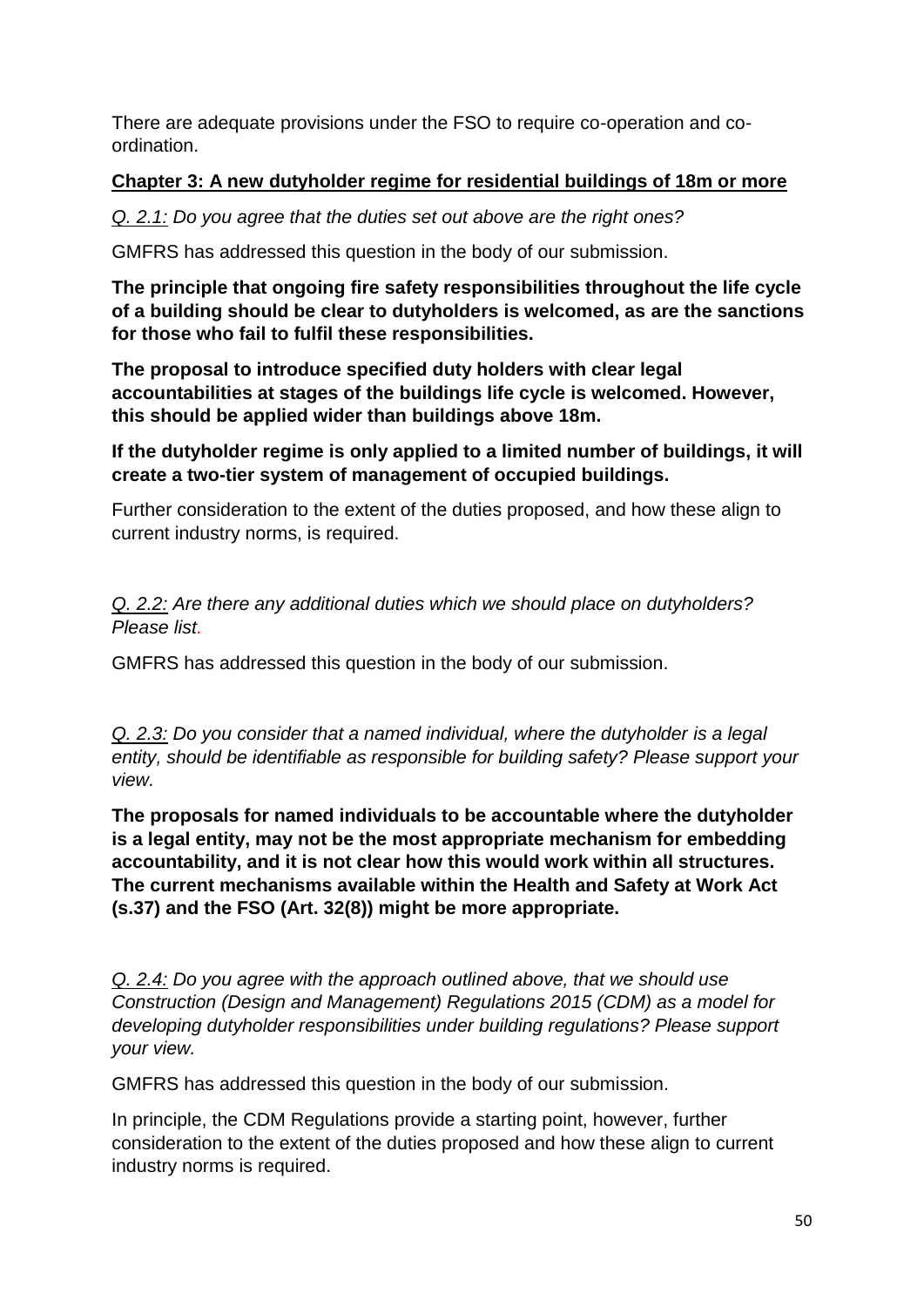*Q. 2.5: Do you agree that fire and rescue authorities should become statutory consultees for buildings in scope at the planning permission stage? If yes, how can we ensure that their views are adequately considered? If no, what alternative mechanism could be used to ensure that fire service access issues are considered before designs are finalised?*

Yes.

**The introduction of the Gateways and the designation of fire and rescue authorities (FRAs) as statutory consultees for planning purposes is welcomed and this should go beyond the narrow scope of the current proposals.** 

**At the planning stage, FRAs should be statutory consultees as part of the Joint Competent Authority (JCA) for all new developments (residential and non-residential) regarding the requirements for fire service access and water supply.**

*Q. 2.6: Do you agree that planning applicants must submit a Fire Statement as part of their planning application? If yes, are there other issues that it should cover? If no, please support your view including whether there are alternative ways to ensure fire service access is considered.*

Yes.

**The Fire Statement should consider not only fire response requirements for the proposed development but also how this will impact nearby buildings / infrastructure. This would help develop a focus on the resilience of buildings, not just the ability of occupants to evacuate / be rescued should a fire occur.**

*Q. 2.7: Do you agree that fire and rescue authorities should be consulted on applications for developments within the 'near vicinity' of buildings in scope? If so, should the 'near vicinity' be defined as 50m, 100m, 150m or other. Please support your view.*

Yes. Fire's involvement at the Planning stage is vital in terms of firefighter access. This includes road layout to allow fire engines to get to a building; and layout and parking at the building to allow a fire engine to get close enough to pump water onto it.

**As a minimum, GMFRS supports the proposals for FRAs to be statutory consultees for buildings in scope and within a vicinity of 150 metres of buildings in scope.**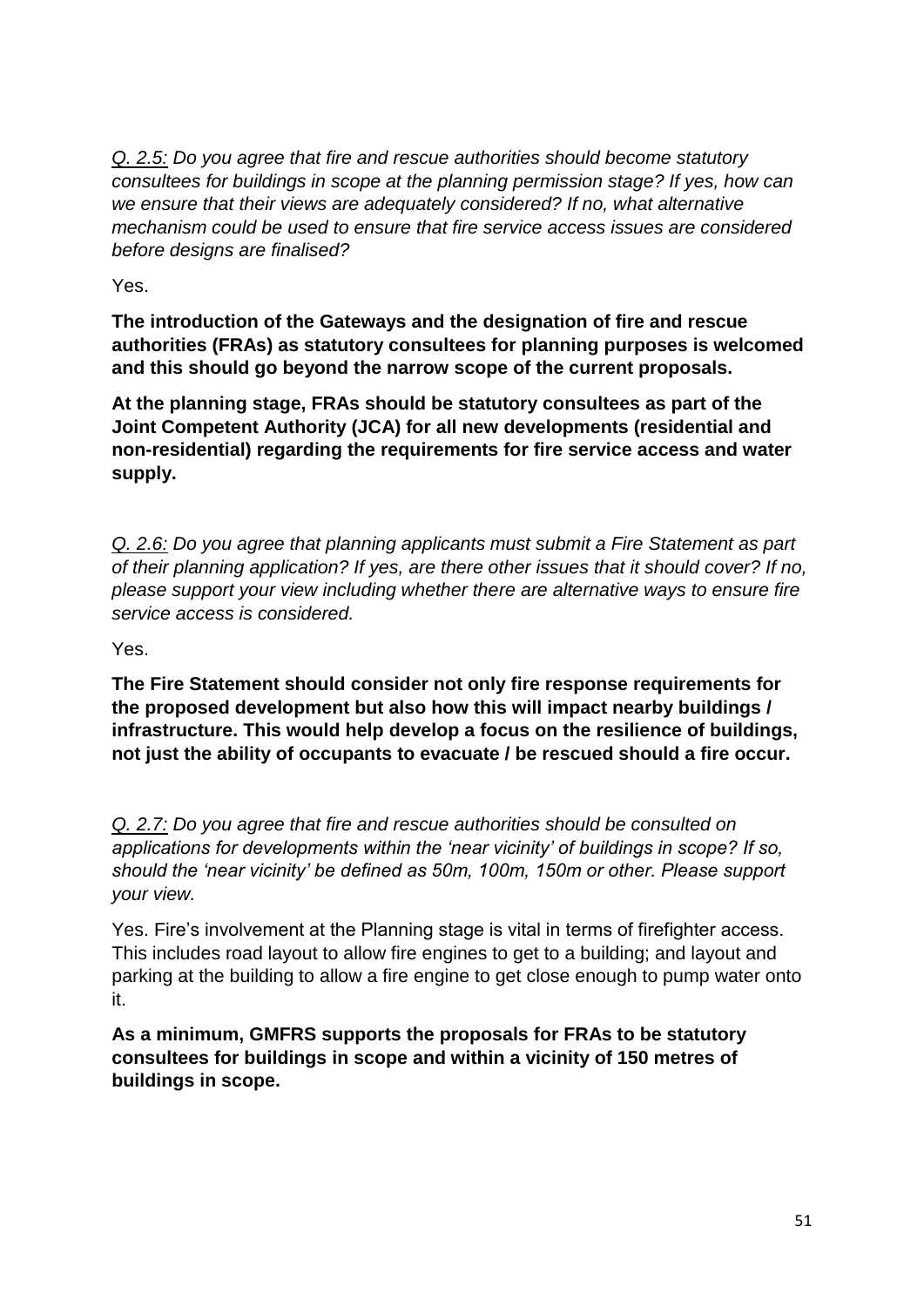*Q. 2.8: What kind of developments should be considered?*

- *All developments within the defined radius,*
- *All developments within the defined radius, with the exception of single dwellings,*
- *Only developments which the local planning authority considers could compromise access to the building(s) in scope,*
- *Other.*

All developments within the defined radius.

*Q. 2.9: Should the planning applicant be given the status of a Client at gateway one? If yes, should they be responsible for the Fire Statement? Please support your view.*

Yes. This will be the most effective way of ensuring safety is embedded at all stages of design and planning.

*Q. 2.10: Would early engagement on fire safety and structural issues with the building safety regulator prior to gateway two be useful? Please support your view*

Yes. Early engagement is a mechanism to encourage and ensure assistance with compliance. This should be adequately resourced.

*Q. 2.11: Is planning permission the most appropriate mechanism for ensuring developers consider fire and structural risks before they finalise the design of their building? If not, are there alternative mechanisms to achieve this objective?*

GMFRS has addressed this question in the body of our submission.

Planning is the most appropriate and proportionate mechanism for ensuring access and water supplies are considered at an early stage.

*Q. 2.12: Do you agree that the information at paragraph 89 is the right information to require as part of gateway two? Please support your view.*

Yes.

GMFRS has addressed this question in the body of our submission.

**The principles of enhanced regulatory oversight at the design stage and a 'hard stop' prior to construction starting are welcomed. However, this should not be restricted to buildings over 18m, but form part of wider reform of the Building Control system.**

**A requirement to submit full plans for any new development should be introduced as part of reform of the Building Control System.**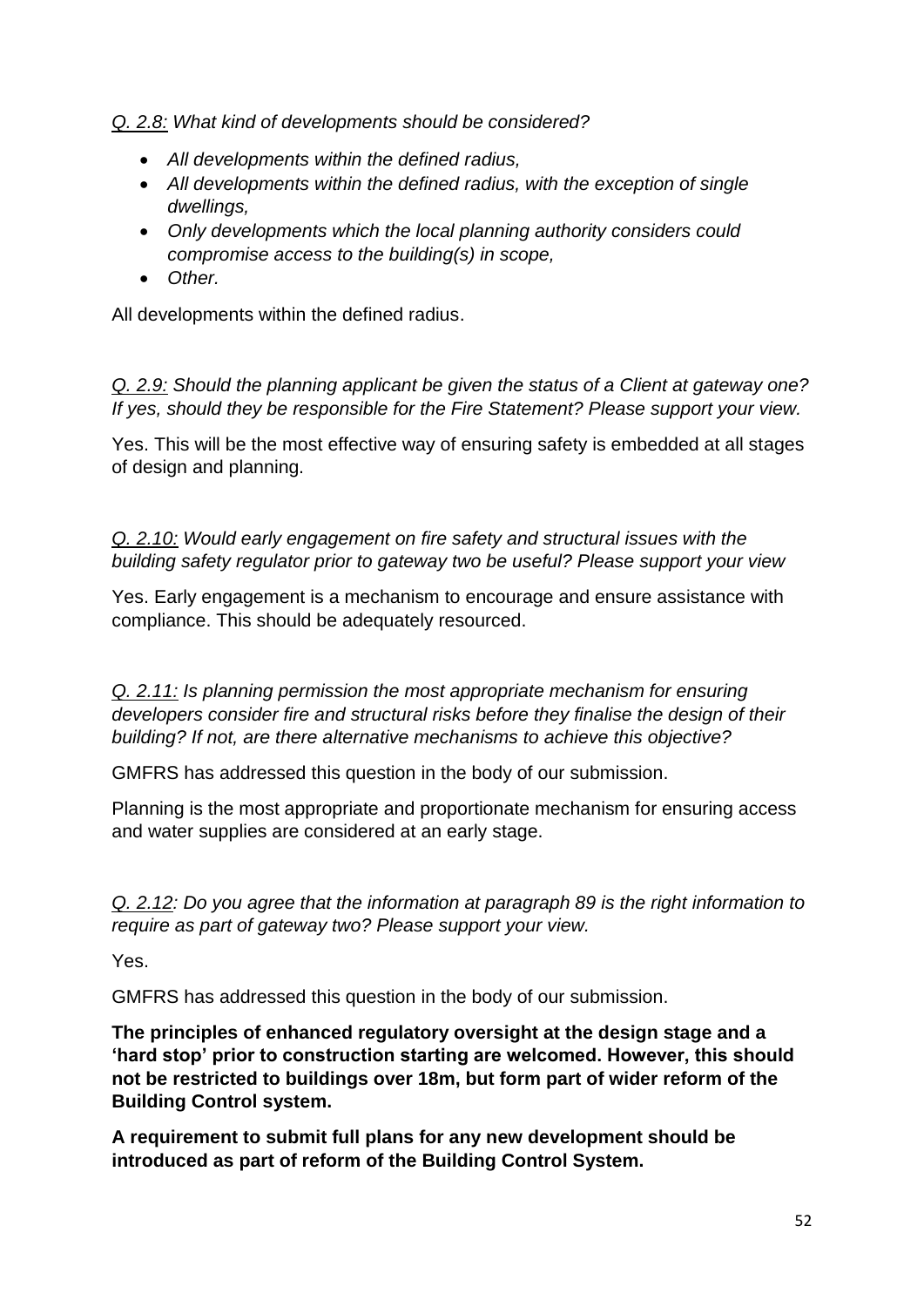*Q. 2.13: Are these the appropriate dutyholders to provide each form of information listed at paragraph 89?*

No response to this question

*Q. 2.14: Should the Client be required to coordinate this information (on behalf of the Principal Designer and Principal Contractor) and submit it as a package, rather than each dutyholder submit information separately?*

**The co-ordination of this information is key. The person responsible for this can be determined on a development-by-development basis, providing the role is clearly identified, allocated to one dutyholder and documented.**

*Q. 2.15: Do you agree that there should be a 'hard stop' where construction cannot begin without permission to proceed? Please support your view*

Yes.

GMFRS has addressed this question in the body of our submission.

**The principles of enhanced regulatory oversight at the design stage and a 'hard stop' prior to construction starting are welcomed. However, this should not be restricted to buildings over 18m, but form part of wider reform of the Building Control system.**

*Q. 2.16: Should the building safety regulator have the discretion to allow a staged approach to submitting key information in certain circumstances to avoid additional burdens? Please support your view.*

Yes.

GMFRS has addressed this question in the body of our submission.

**For certain developments, a staged approach to construction would be appropriate. It should be incumbent on the Client / Principal Designer to set out at an early stage, in discussions with the regulator (the JCA), that an application for a staged approach will be made. A staged approached must be agreed by the JCA prior to any work commencing.**

*Q. 2.17: Do you agree that it should be possible to require work carried out without approval to be pulled down or removed during inspections to check building regulations compliance? Please support your view.*

Yes.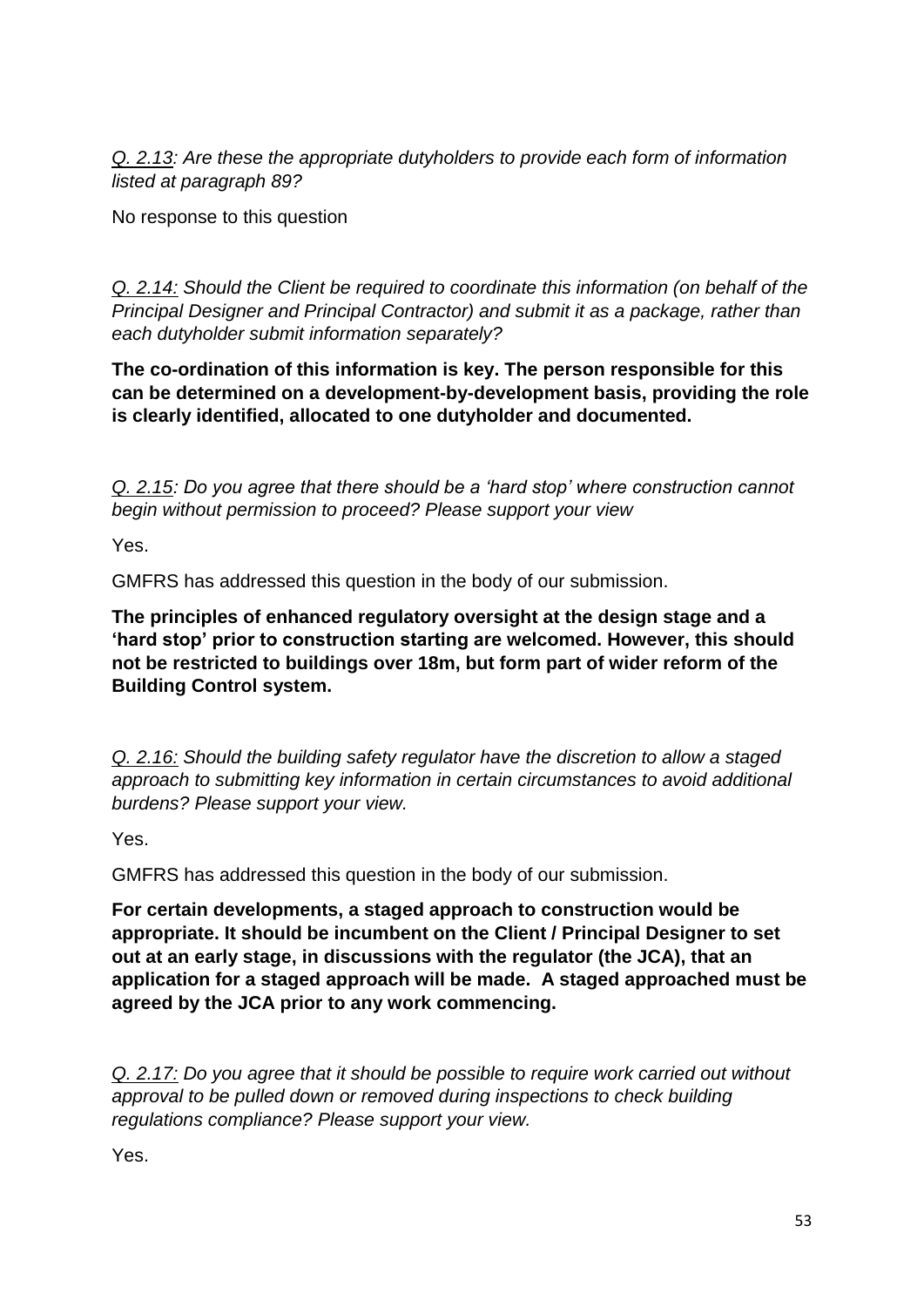GMFRS has addressed this question in the body of our submission.

**Any new regulatory regime must provide effective sanctions and a disincentive to non-compliance. Any work carried out without, or not in accordance with, the relevant approvals should be pulled down or removed, where this is necessary and proportionate.** 

*Q. 2.18: Should the building safety regulator be able to prohibit building work from progressing unless non-compliant work is first remedied? Please support your view*

Yes.

GMFRS has addressed this question in the body of our submission.

**The regulator (the JCA) should have the power to prohibit further work being undertaken until non-compliant work has been rectified, where this necessary and proportionate.**

*Q. 2.19: Should the building safety regulator be required to respond to gateway two submissions within a particular timescale? If so, what is an appropriate timescale?*

Yes.

GMFRS has addressed this question in the body of our submission.

**The regulator (the JCA) should be required to respond to Gateway 2 applications within a prescribed timescale, but any timescales should reflect the complexity and resourcing requirements, and should be variable dependent on the size of the development.**

*Q. 2.20: Are there any circumstances where we might need to prescribe the building safety regulator's ability to extend these timescales? If so, please provide examples*

GMFRS has addressed this question in the body of our submission.

*Q. 2.21: Do you agree that the Principal Contractor should be required to consult the Client and Principal Designer on changes to plans?*

Yes.

GMFRS has addressed this question in the body of our submission.

**Once construction has commenced, changes should not be made by the Principal Contractor without consultation with, and agreement by, the Client and Principal Designer. This should be documented.**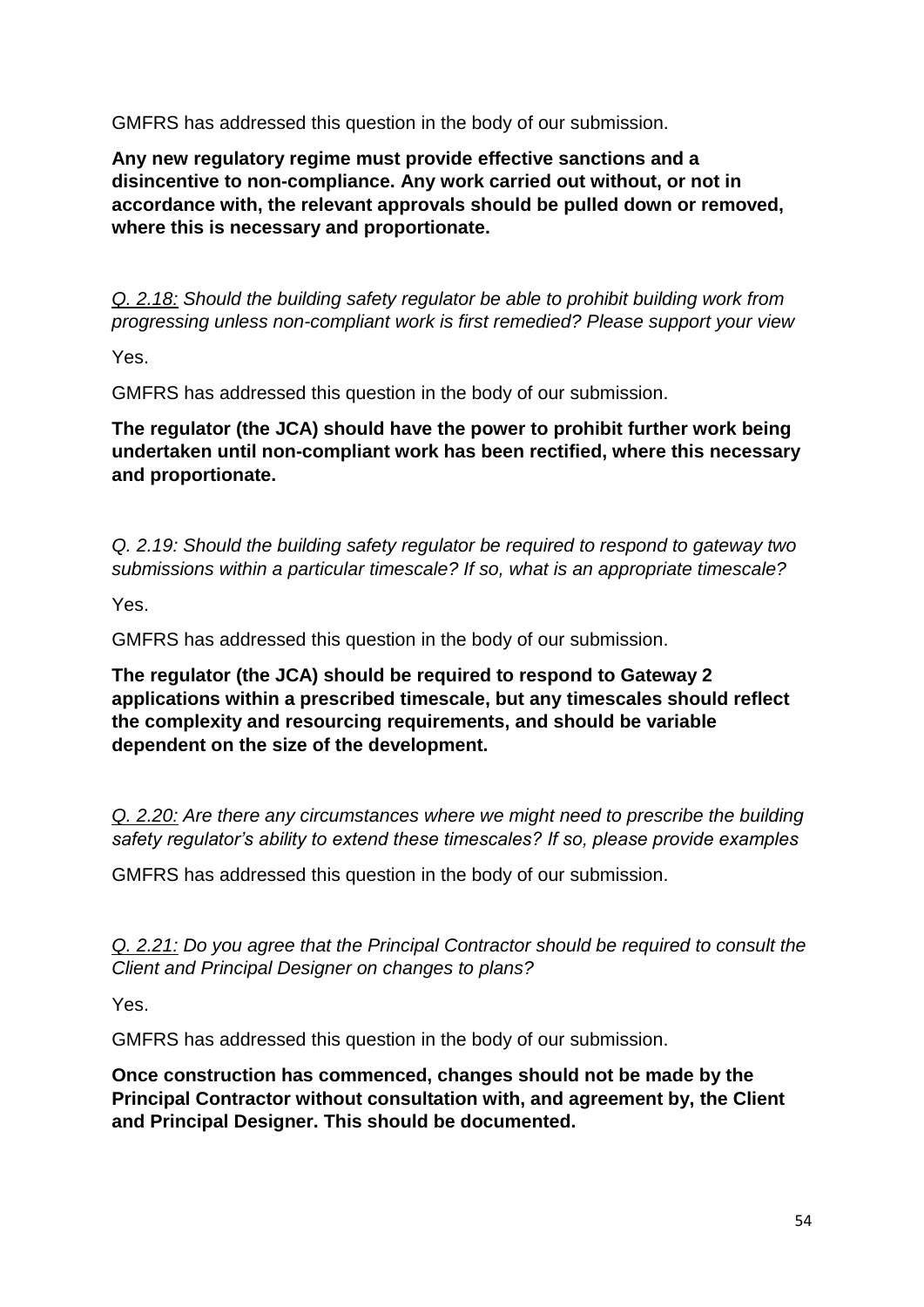*Q. 2.22: Do you agree that the Principal Contractor should notify the building safety regulator of proposed major changes that could compromise fire and structural safety for approval before carrying out the relevant work?*

Yes.

GMFRS has addressed this question in the body of our submission.

**Any major changes should be reported to and approved by the JCA as the regulator, before the work is carried out. Any application for approval of a variation should be countersigned by the Principal Contractor and Principal Designer with a statement as to what impact it has on the original design specifications.** 

*Q. 2.23: What definitions could we use for major or minor changes?*

- *Any design change that would impact on the fire strategy or structural design of the building;*
- *Changes in use, for all or part of the building;*
- *Changes in the number of storeys, number of units, or number of staircase cores (including provision of fire-fighting lifts);*
- *Changes to the lines of fire compartmentation (or to the construction used to achieve fire compartmentation);*
- *Variations from the design standards being used;*
- *Changes to the active/passive fire systems in the building;*
- *Other – please specify*

GMFRS has addressed this question in the body of our submission.

*Q. 2.24: Should the building safety regulator be required to respond to notifications of major changes proposed by the dutyholder during the construction phase within a particular timescale? If yes, what is an appropriate timescale?*

Further detail on the proposals is required in order to address this question.

*Q. 2.25: What are the circumstances where the Government might need to prescribe the building safety regulator's ability to extend these timescales?*

Further detail on the proposals is required in order to address this question.

*Q. 2.26: Do you agree that a final declaration should be produced by the Principal Contractor with the Principal Designer to confirm that the building complies with building regulations? Please support your view.*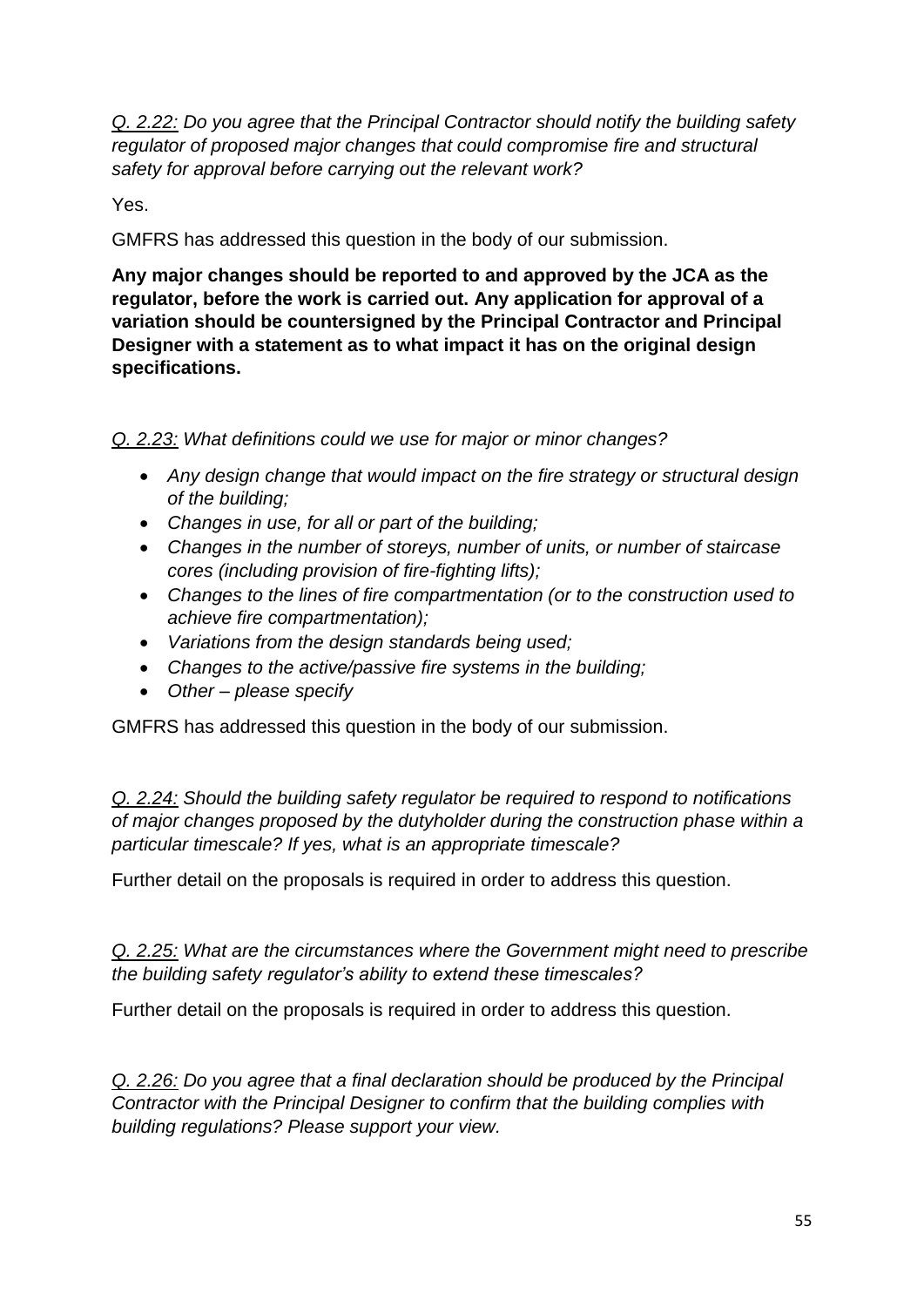Yes. This will ensure that there are clear accountabilities for the safety of the design and construction of buildings.

*Q. 2.27: Should the building safety regulator be required to respond to gateway three submissions within a particular timescale? If so, what is an appropriate timescale?*

Further detail on the proposals is required in order to address this question.

*Q. 2.28: Are there any circumstances where we might need to prescribe the building safety regulator's ability to extend these timescales? If so, please support your view with examples*

Further detail on the proposals is required in order to address this question.

*Q. 2.29: Do you agree that the accountable person must apply to register and meet additional requirements (if necessary) before occupation of the building can commence? Please support your view.*

Yes.

GMFRS has addressed this question in the body of our submission.

**A clearer process for the transfer of accountability, and declarations that construction has been undertaken in accordance with the plans, will assist in driving compliance across the sector. However, this should form part of reform of the Building Control process and not be restricted to a narrow scope of buildings based on height thresholds.**

**A provisional registration should be granted following approval at Gateway 2 that would set out the key conditions to be met through the design and construction phase, and specify the relevant dutyholders.**

*Q. 2.30: Should it be an offence for the accountable person to allow a building to be occupied before they have been granted a registration for that building? Please support your view.*

Yes.

GMFRS has addressed this question in the body of our submission.

### **The idea that a failure to register a building should be a criminal offence is supported, but this needs to align to key safety requirements.**

*Q. 2.31: Do you agree that under certain circumstances partial occupation should be allowed? If yes, please support your view with examples of where you think partial occupation should be permitted*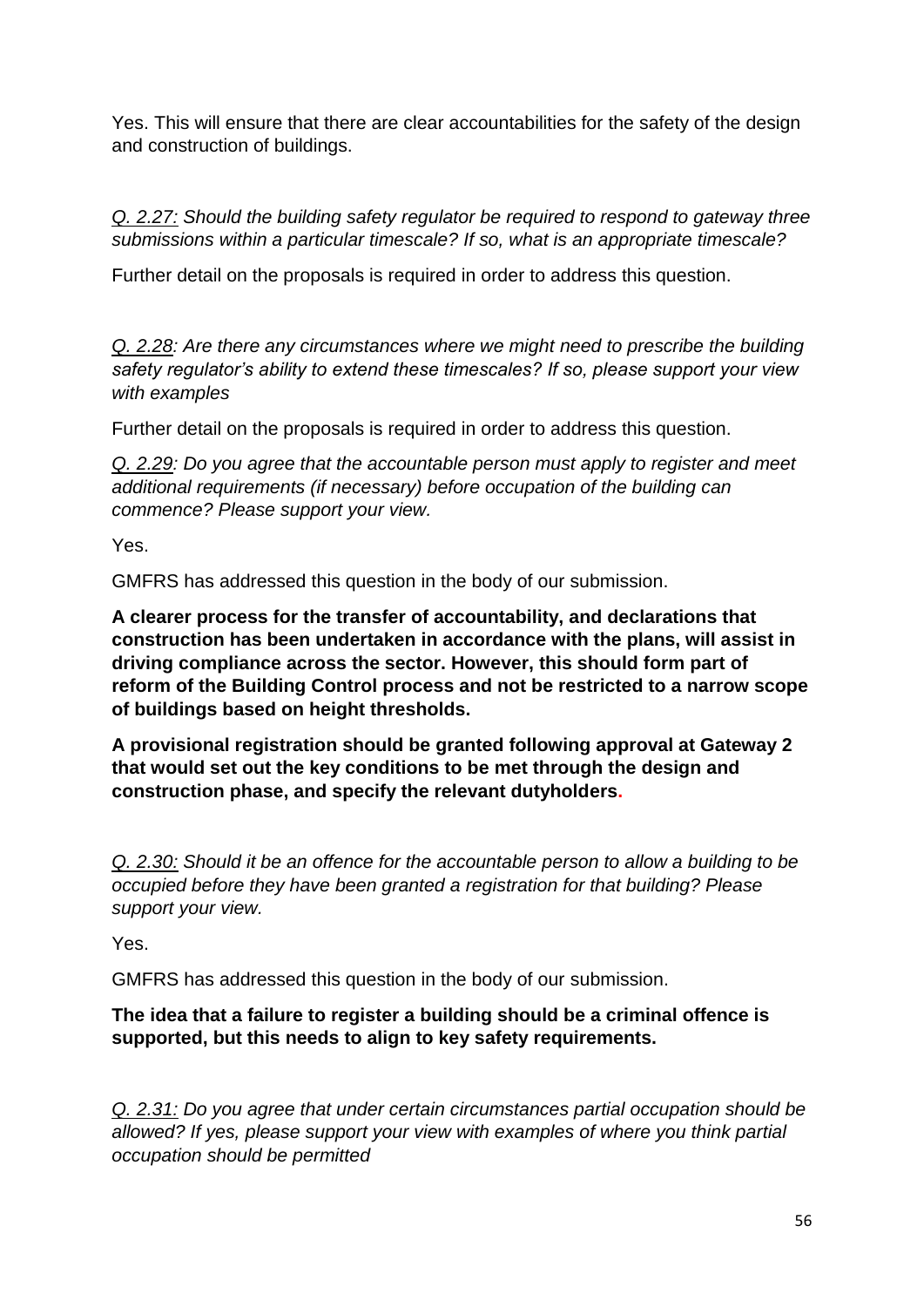Yes.

GMFRS has addressed this question in the body of our submission.

**Partial occupation should be allowed where there are adequate fire safety provisions and management of the arrangements. This could be effectively managed through an approach of provisional registration and a 'certificate to occupy', as the register could be updated with the parts of the building that can be occupied. This approach should also incentivise additional safety provisions such as sprinklers**.

*Q. 2.32: Do you agree with the proposal for refurbished buildings? Please support your view*

Yes. GMFRS agrees that buildings undergoing significant refurbishment or change of use should be subject to the same degree of regulatory oversight.

*Q. 2.33: Do you agree with the approach to transitional arrangements for gateways? If not, please support your view or suggest a better approach?*

GMFRS has addressed this question in the body of our submission.

There are concerns that transitional arrangements will need to be managed to prevent speculative applications to avoid the requirements of a new regime.

*Q. 3.1: Do you agree that a safety case should be subject to scrutiny by the building safety regulator before a building safety certificate is issued? Please support your view.*

GMFRS has addressed this question in the body of our submission.

**The principle of scrutiny by regulators is sound, but it is unclear how the proposal that the Safety Case must be scrutinised before a certificate is issued will work where partial occupation may be allowed. The Safety Case should not be seen as separate to the other requirements, but should be a document that evolves through all stages of the process.** 

A system of provisional registration would assist in addressing this.

*Q. 3.2: Do you agree with our proposed content for safety cases? If not, what other information should be included in the safety case?*

GMFRS has addressed this question in the body of our submission.

**The proposed content of the safety case are generally sound but many elements would not be available prior to occupation. The initial Safety Case**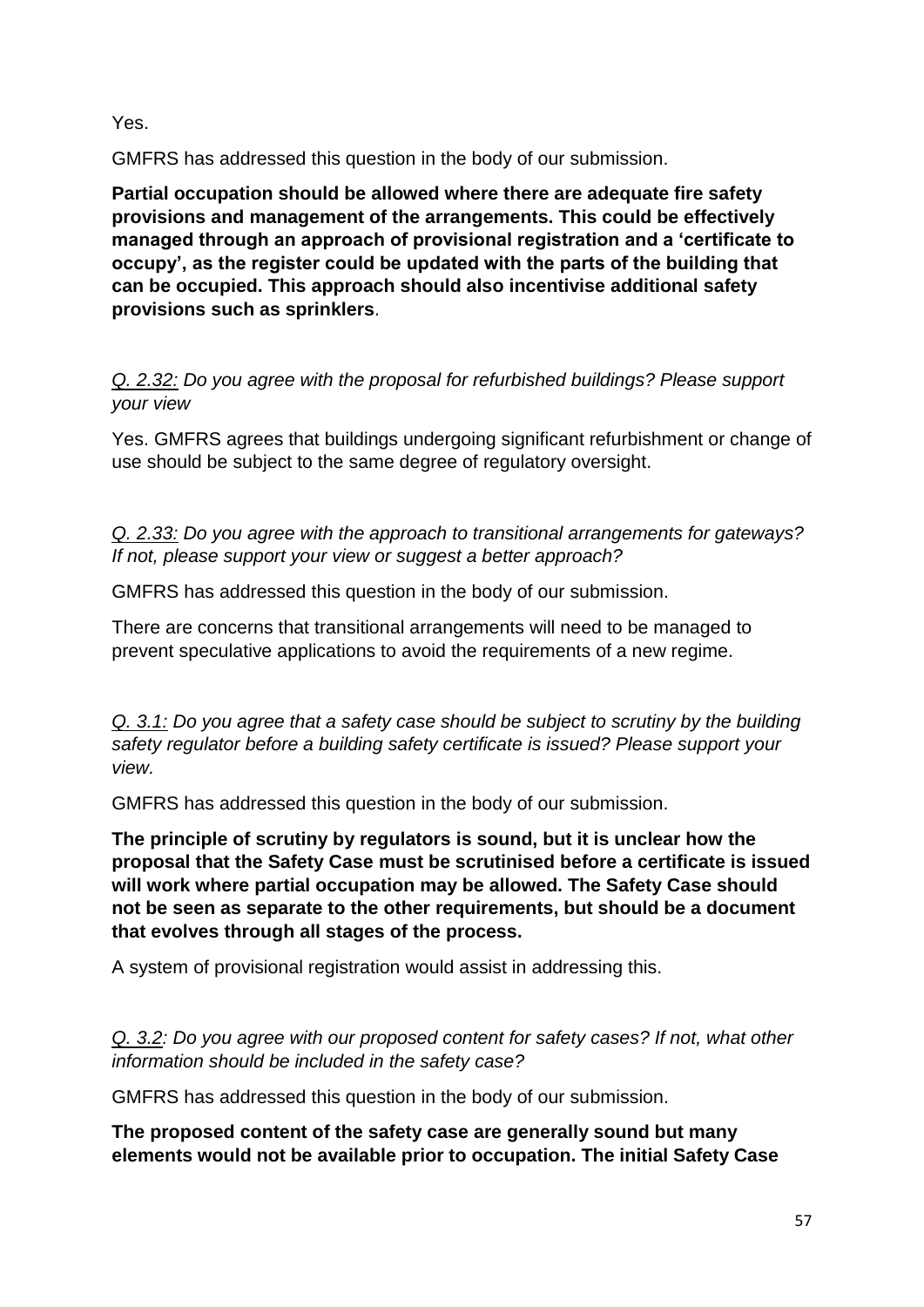**should set out the management arrangements for the building and the key safety features, and this could form part of provisional registration.** 

**Care should be taken to ensure that other key and safety critical elements of building management are not neglected and that a holistic approach is taken.** 

*Q. 3.3: Do you agree that this is a reasonable approach for assessing the risks on an ongoing basis? If not, please support your view or suggest a better approach*

GMFRS has addressed this question in the body of our submission.

*Q. 3.4: Which options should we explore, and why, to mitigate the costs to residents of crucial safety works?*

**There is an important distinction between responsibility and liability. If it is found that a building has been constructed incorrectly, the liability for meeting the costs of the remediation work is legally complex and time-consuming. Simplifying and making consistent the governance and responsibilities of buildings, both in scope and other residential buildings, would enable a clear understanding for all stakeholders. However, without wider reform of the leasehold system, this will not prevent difficulties related to funding the work.** 

**To mitigate the cost of crucial safety work, the Government should consider a statutory mechanism to require freeholders to provide funding for safety critical works and recover these over an extended period.** 

*Q. 3.5: Do you agree with the proposed approach in identifying the accountable person? Please support your view.*

No.

GMFRS has addressed this question in the body of our submission.

**The concept of an 'accountable person' for buildings in occupation is logical and would assist in ensuring clearly defined responsibilities. However, the proposals do not identify how they differ from the current responsibilities imposed by the FSO.** 

**The current proposals for an 'accountable person' will not address the significant problem of liability to meet the cost of works.**

*Q. 3.6: Are there specific examples of building ownership and management arrangements where it might be difficult to apply the concept of an accountable person? If yes, please provide examples of such arrangements and how these difficulties could be overcome.*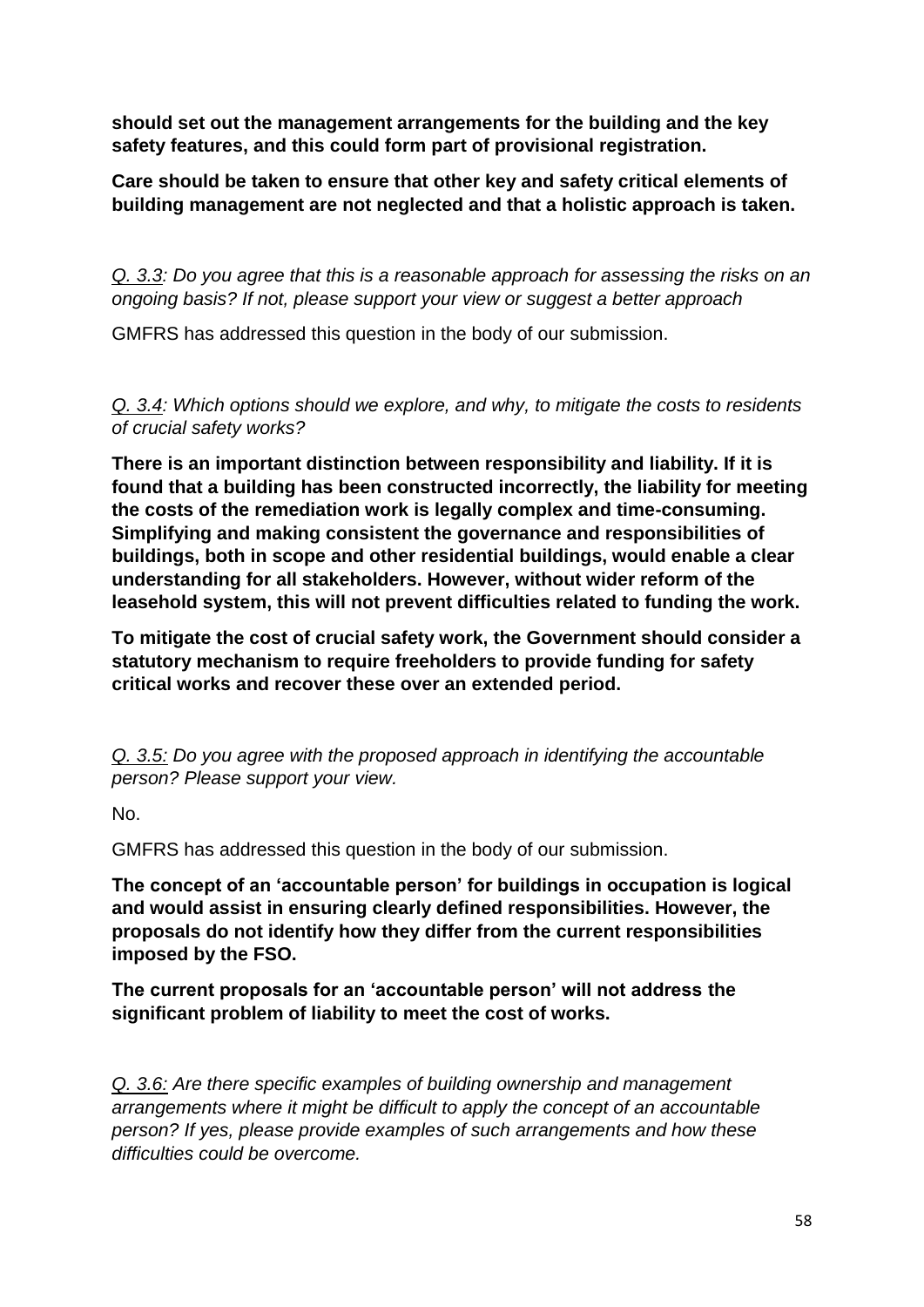Yes.

GMFRS has addressed this question in the body of our submission.

Further detailed analysis of the proposals in relation to different models of ownership and management is required.

*Q. 3.7: Do you agree that the accountable person requirement should be introduced for existing residential buildings as well as for new residential buildings? Please support your view.*

See response to *3.5*

**The concept of an 'accountable person' for buildings in occupation is logical and would assist in ensuring clearly defined responsibilities. However, the proposals do not identify how they differ from the current responsibilities imposed by the FSO.** 

**This issue could be addressed across all multi-occupied residential buildings via regulations introduced under the FSO requiring the identity of all responsible persons to be displayed in the common parts of complex properties (including multi-occupied residential and mixed-use high-rise building), and the extent of their responsibilities.**

*Q. 3.8: Do you agree that only the building safety regulator should be able to transfer the building safety certificate from one person/entity to another? Please support your view.*

Yes.

**The transfer of a building safety certificate from one person to another should be via the new national body, through the JCA. The JCA should have the opportunity to vary the conditions of the registration where necessary.** 

*Q. 3.9: Do you agree with the proposed duties and functions of the building safety manager? Please support your view.*

Yes.

GMFRS has addressed this question in the body of our submission.

In principle, the proposed duties and functions are supported. Further analysis on how this will work in practice is required.

**The effective management of fire safety in buildings requires all involved to have an appropriate degree of knowledge and understanding of key fire safety provisions relevant to their role. Further competency requirements for roles below the BSM must be considered and implemented.**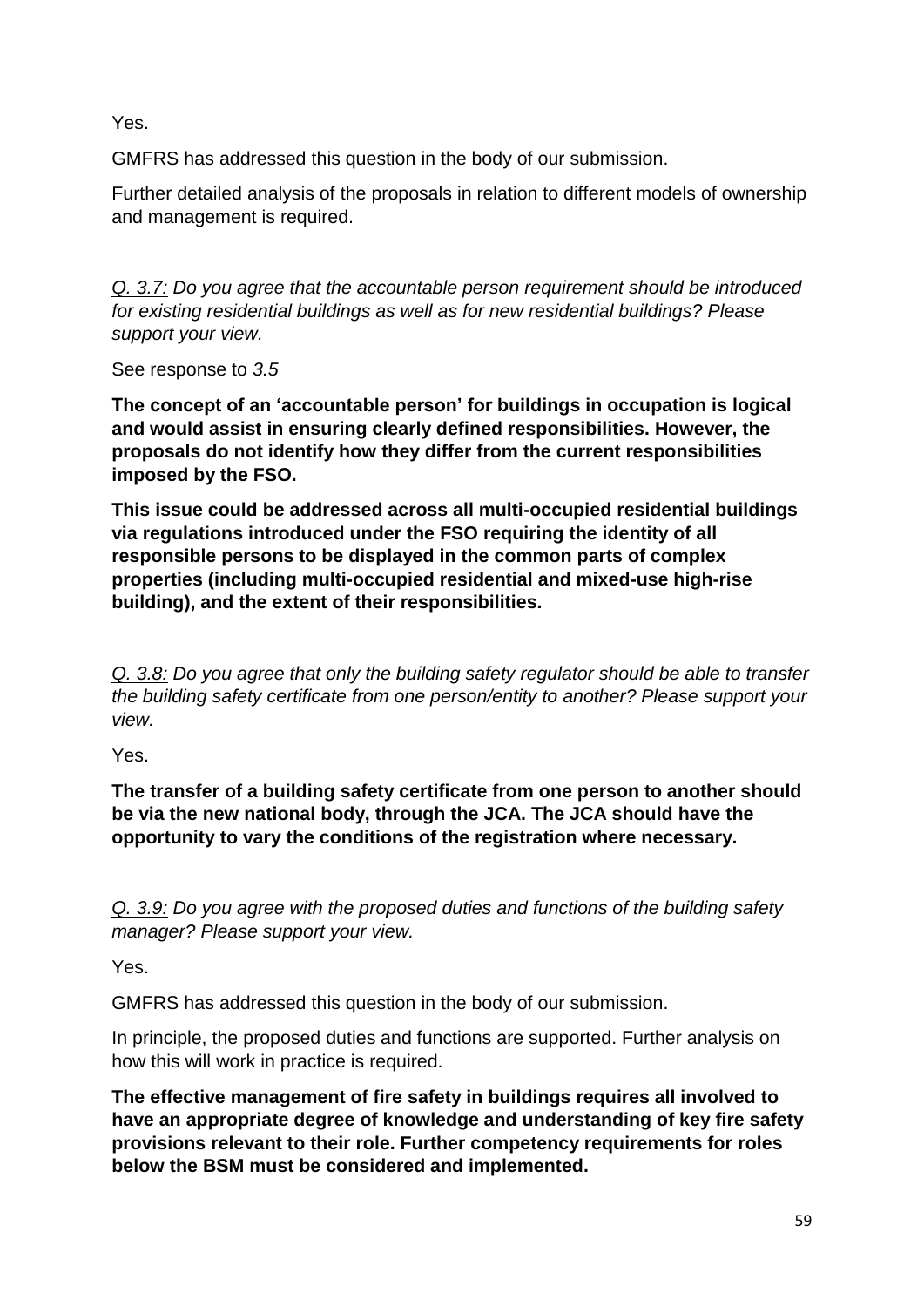*Q. 3.10: Do you agree with the suitability requirements of the building safety manager? Please support your view*

GMFRS has addressed this question in the body of our submission.

**The proposals do not make clear whether the BSM role is envisaged to be undertaken by a legal entity, an individual, or either. It is not clear, therefore, how the registration process would work, and how this would impact on existing arrangements and contracts for the management of buildings**

*Q. 3.11: Is the proposed relationship between the accountable person and the building safety manager sufficiently clear? Please support your view.*

No. See *3.10.*

**The proposals do not make clear whether the BSM role is envisaged to be undertaken by a legal entity, an individual, or either. It is not clear, therefore, how the registration process would work, and how this would impact on existing arrangements and contracts for the management of buildings**

**A scheme of 'licensing' or 'registration' of BSMs based on competency, would offer a more proportionate and effective approach than assessing this on a building-by-building basis. There should be a requirement imposed on accountable persons to only employ a registered or licensed BSM**.

*Q. 3.12: Do you agree with the circumstances outlined in which the building safety regulator must appoint a building safety manager for a building? Please support your view*

No.

GMFRS has addressed this question in the body of our submission.

**If a regulator is to have the ability to appoint a BSM, this should be a measure of last resort. In the first instance, there should be a mechanism whereby a direction can be issued to the accountable person to appoint a licensed BSM within a specified time frame.**

**More consideration needs to be given as to how any appointment of a BSM by a regulator would work in relation to the other management functions in multioccupied residential buildings.**

*Q. 3.13: Do you think there are any other circumstances in which the building safety regulator must appoint a building safety manager for a building? Please support your view with examples.*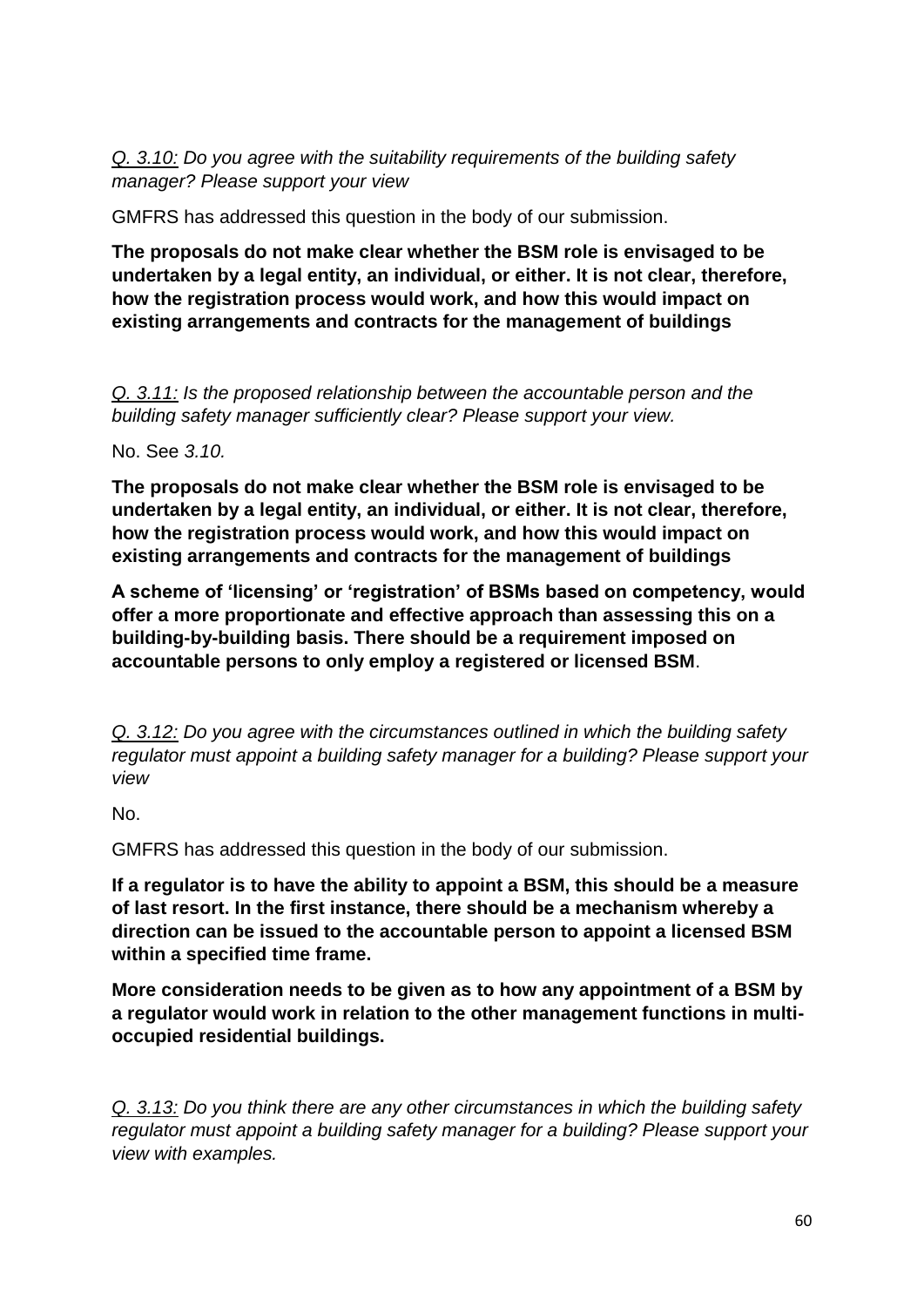See *3.12*

*Q. 3.14: Under those circumstances, how long do you think a building safety manager should be appointed for?*

NA

*Q. 3.15: Under what circumstances should the appointment be ended?*

NA

*Q. 3.16: Under those circumstances, how do you think the costs of the building safety manager should be met? Please support your view.*

GMFRS has addressed this question in the body of our submission.

Further analysis in this area is required.

**More consideration needs to be given as to how any appointment of a BSM by a regulator would work in relation to the other management functions in multioccupied residential buildings.**

*Q. 3.17: Do you agree that this registration scheme involving the issue of a building safety certificate is an effective way to provide this assurance and transparency? If not, please support your view and explain what other approach may be more effective*

Yes.

**The registration scheme for issuing of a building safety certificate provides a clear and transparent route for compliance. The scheme will provide both residents and the accountable person with clear guidance on their obligations in relation to keeping the building safe and a clear and transparent route for compliance by both parties.**

*Q. 3.18: Do you agree with the principles set out in paragraphs 180 and 181 for the process of applying for and obtaining registration?*

GMFRS has addressed this question in the body of our submission.

**The registration scheme should be structured to allow the JCA as the regulator to determine the length of the certificate using a risk-based approach. This approach would incentivise enhanced safety systems such as the use of sprinklers.**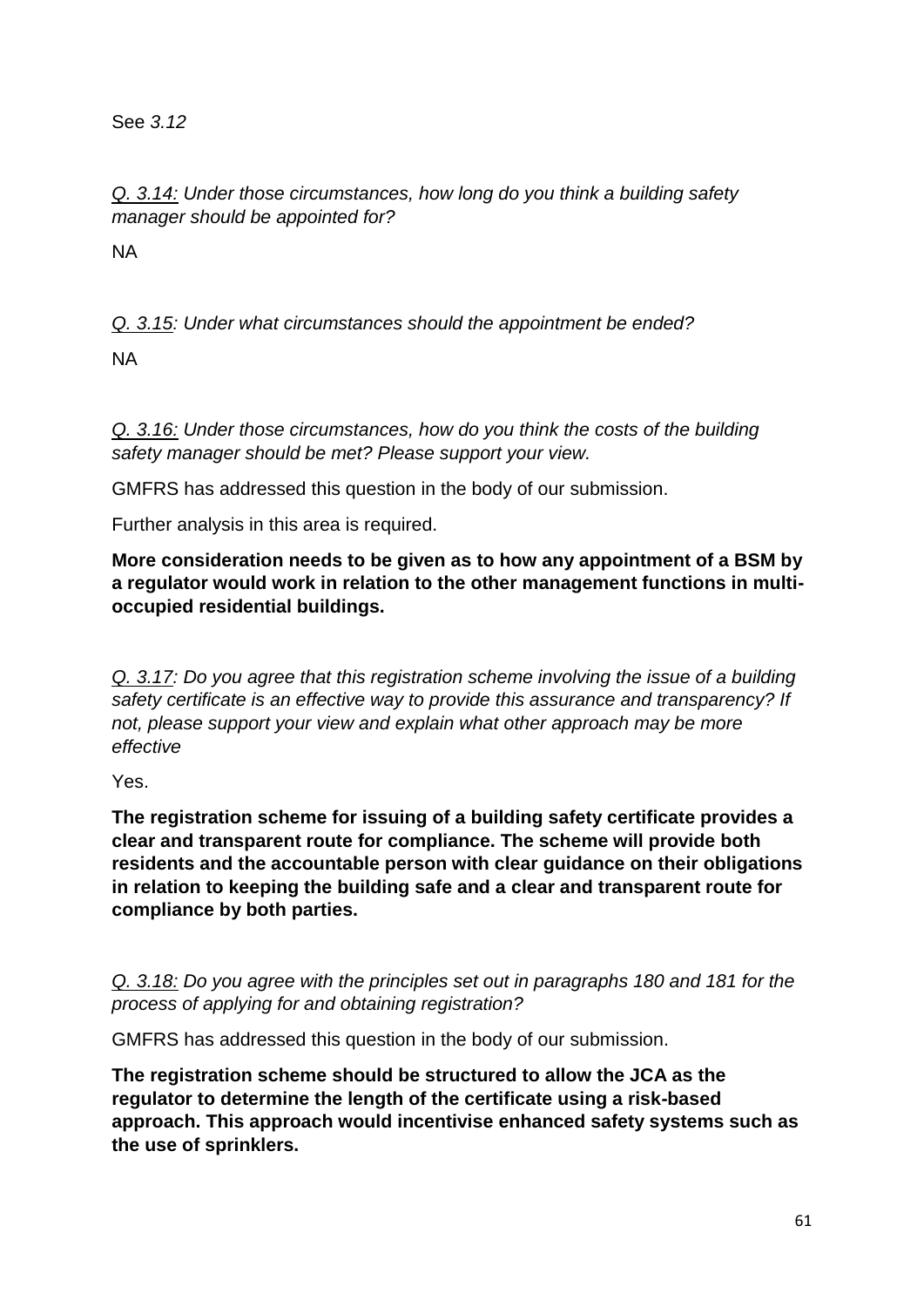**The scheme should allow for periodic reviews where this is considered necessary, and the JCA as the regulator should have the ability to direct a full review of the safety case at any point during the registration period.** 

*Q. 3.19: Do you agree with the suggested approach in paragraph 183, that the building safety certificate should apply to the whole building? Please support your view*

**Care should be taken to ensure that other key and safety critical elements of building management are not neglected and that a holistic approach is taken.** 

*Q. 3.20: Do you agree with the types of conditions that could be attached to the building safety certificate? Please support your view.*

**The principle of applying conditions is supported, but the content of the conditions requires more detailed analysis and wider consultation. The current proposals appear to cover a number of areas where other regulations apply and this is potentially problematic from a regulatory enforcement perspective. Licence conditions should not duplicate existing statutory requirements.** 

*Q. 3.21: Do you agree with the proposals outlined for the duration of building safety certificates? If not, please support your view.*

**The registration scheme should be structured to allow the JCA as the regulator to determine the length of the certificate using a risk-based approach. This approach would incentivise enhanced safety systems such as the use of sprinklers.**

*Q. 3.22: Do you agree with the proposed circumstances under which the building safety regulator may decide to review the certificate? If not, what evidential threshold should trigger a review*?

**The scheme should allow for periodic reviews where this is considered necessary, and the JCA as the regulator should have the ability to direct a full review of the safety case at any point during the registration period.** 

*Q. 4.1: Should the Government mandate Building Information Modelling (BIM) standards for any of the following types and stages of buildings in scope of the new system?*

- *a. New buildings in the design and construction stage, please support your view.*
- *b. New buildings in the occupation stage, please support your view.*
- *c. Existing buildings in the occupation stage, please support your view.*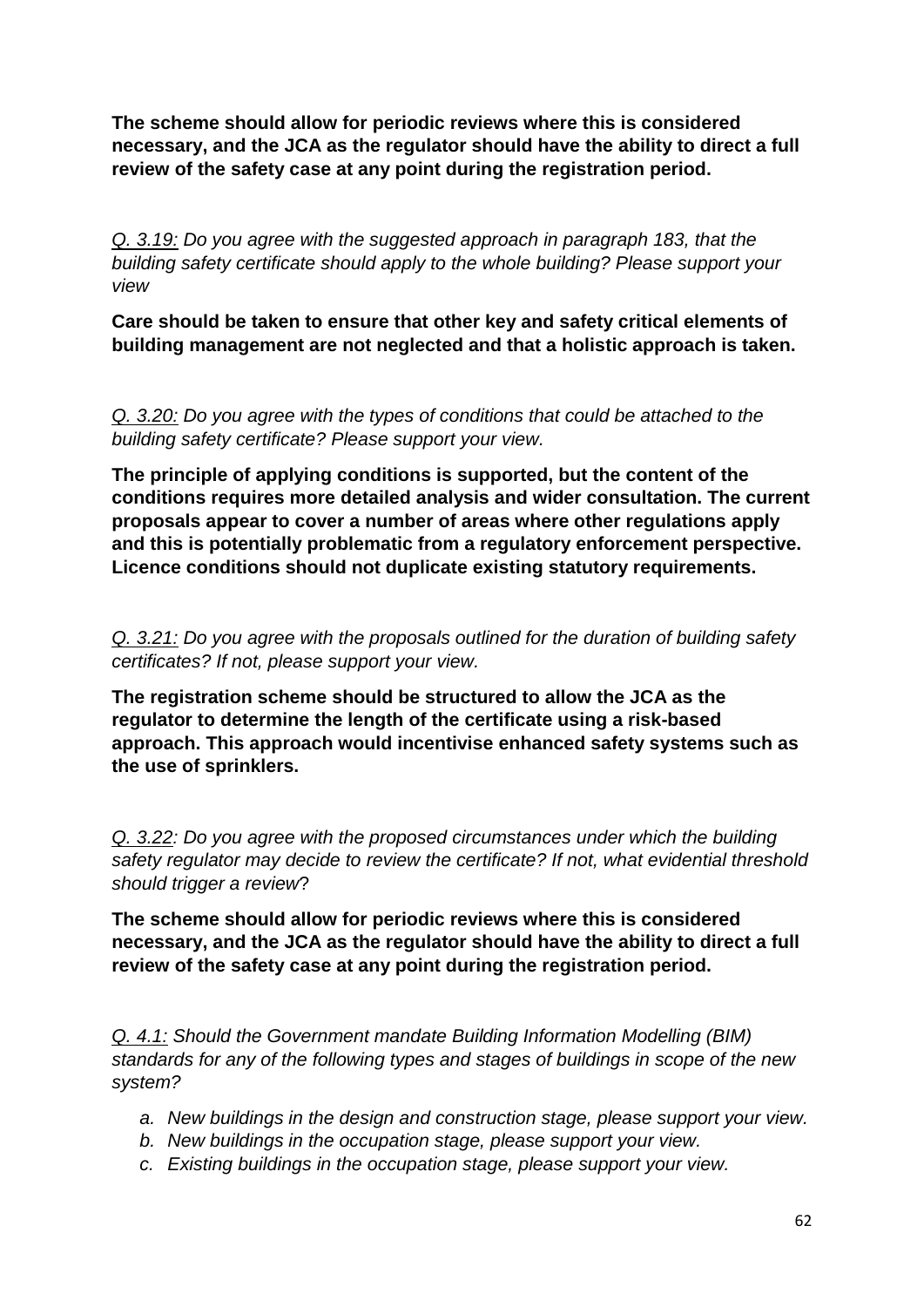**The proposal to have a "Golden Thread" of information is welcomed. The government should mandate Business Information Modelling (BIM) standards for new buildings, from the design stage, through construction, to occupation, for the life of the building.**

**To mandate this for existing buildings may be too onerous and the information required should be determined by the JCA on a case-by-case basis using a risk based approach.** 

*Q. 4.2: Are there any standards or protocols other than Building Information Modelling (BIM) that Government should consider for the golden thread? Please support your view*

No response to this question

*Q. 4.3: Are there other areas of information that should be included in the key dataset in order to ensure its purpose is met? Please support your view.*

**Providing only 'minimal information' on safety related features within the key dataset is not welcomed. Information on fire safety features should be comprehensive.**

*Q. 4.4: Do you agree that the key dataset for all buildings in scope should be made open and publicly available? If not, please support your view.*

**The principles of a key dataset are welcomed. However, not all of the information proposed should be publicly available as this will raise issues in relation to commercial confidentiality, privacy (particularly where the accountable person is a leasehold management company and / or a named individual is required) and security.**

*Q. 4.5: Do you agree with the proposals relating to the availability and accessibility of the golden thread? If not, please support your view*

**A new robust system to ensure that relevant building safety information remains easy to attain and understand for a building's whole life is welcomed.**

**To mandate this for existing buildings may be too onerous. The requirement for this information should be determined by the JCA on a risk basis.** 

*Q. 4.6: Is there any additional information, besides that required at the gateway points, that should be included in the golden thread in the design and construction stage? If yes, please provide detail on the additional information you think should be included*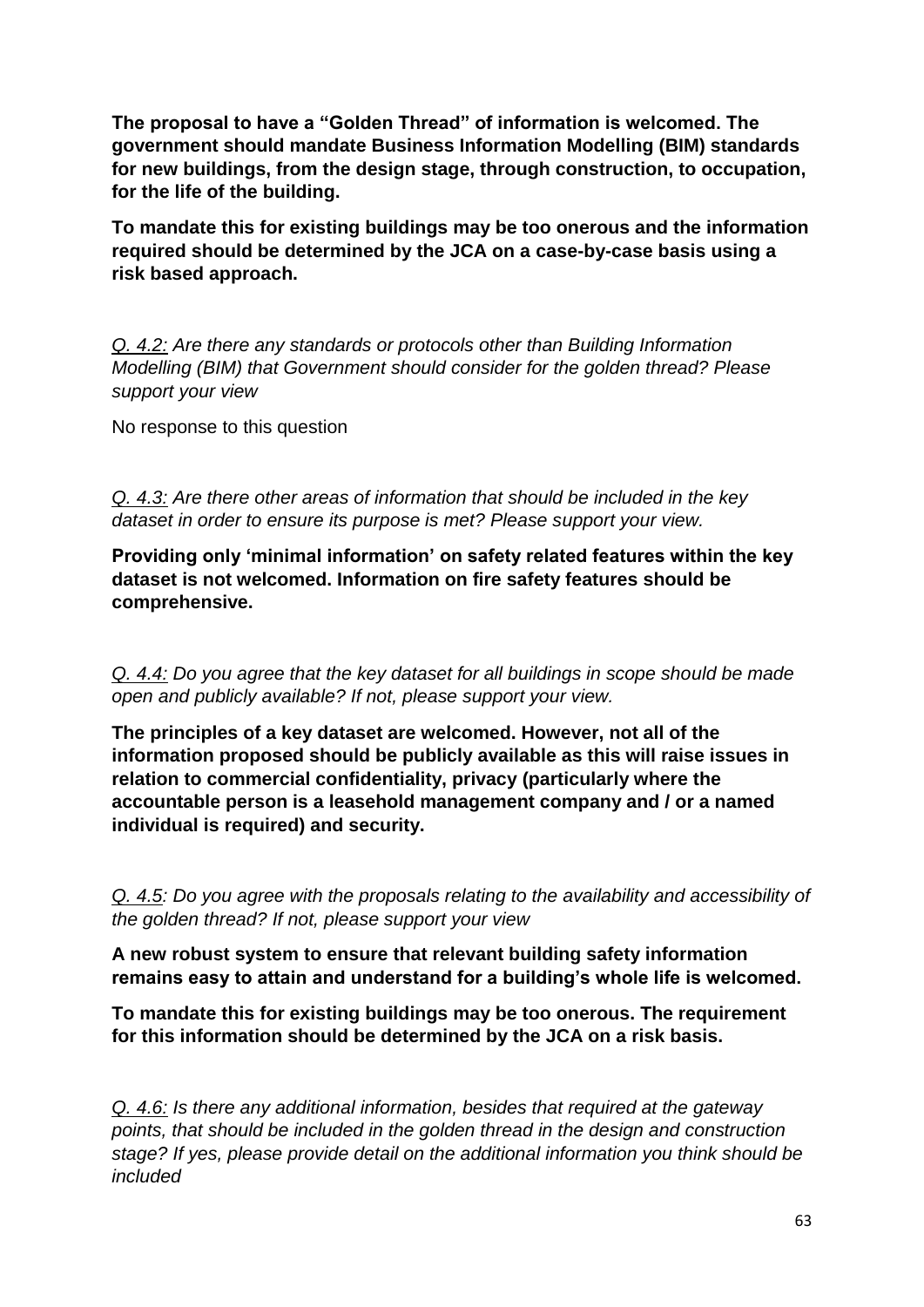No response to this question

*Q. 4.7: Are there any specific aspects of handover of digital building information that are currently unclear and that could be facilitated by clearer guidance? If yes, please provide details on the additional information you think should be clearer.*

No response to this question

*Q. 4.8: Is there any additional information that should make up the golden thread in occupation? If yes, please provide detail on the additional information you think should be included*

No response to this question

*Q. 4.9: Do you agree that the Client, Principal Designer, Principal Contractor, and accountable person during occupation should have a responsibility to establish reporting systems and report occurrences to the building safety regulator? If not, please support your view.*

Yes.

**Mandatory occurrence reporting is welcomed. Non-reporting should be regarded as non-compliance and sanctions applied appropriately.**

*Q. 4.10: Do you think a 'just culture' is necessary for an effective system of mandatory occurrence reporting? If yes, what do you think (i) Industry (ii) Government can do to help cultivate a 'just culture'? Please support your view.*

GMFRS has addressed this question in our submission.

The model used in the aviation industry should be considered.

Q. 4.11: *Do you agree that, where an occurrence has been identified, dutyholders must report this to the building safety regulator within 72 hours? If not, what should the timeframe for reporting to the building safety regulator be?*

GMFRS has addressed this question in the body of our submission.

The timeframe for mandatory reporting requires further detailed analysis once there is more information available as to how the regime may work.

*Q. 4.12: Do you agree that the scope of mandatory occurrence reporting should cover fire and structural safety concerns? If not, are there any other concerns that should be included over the longer term?*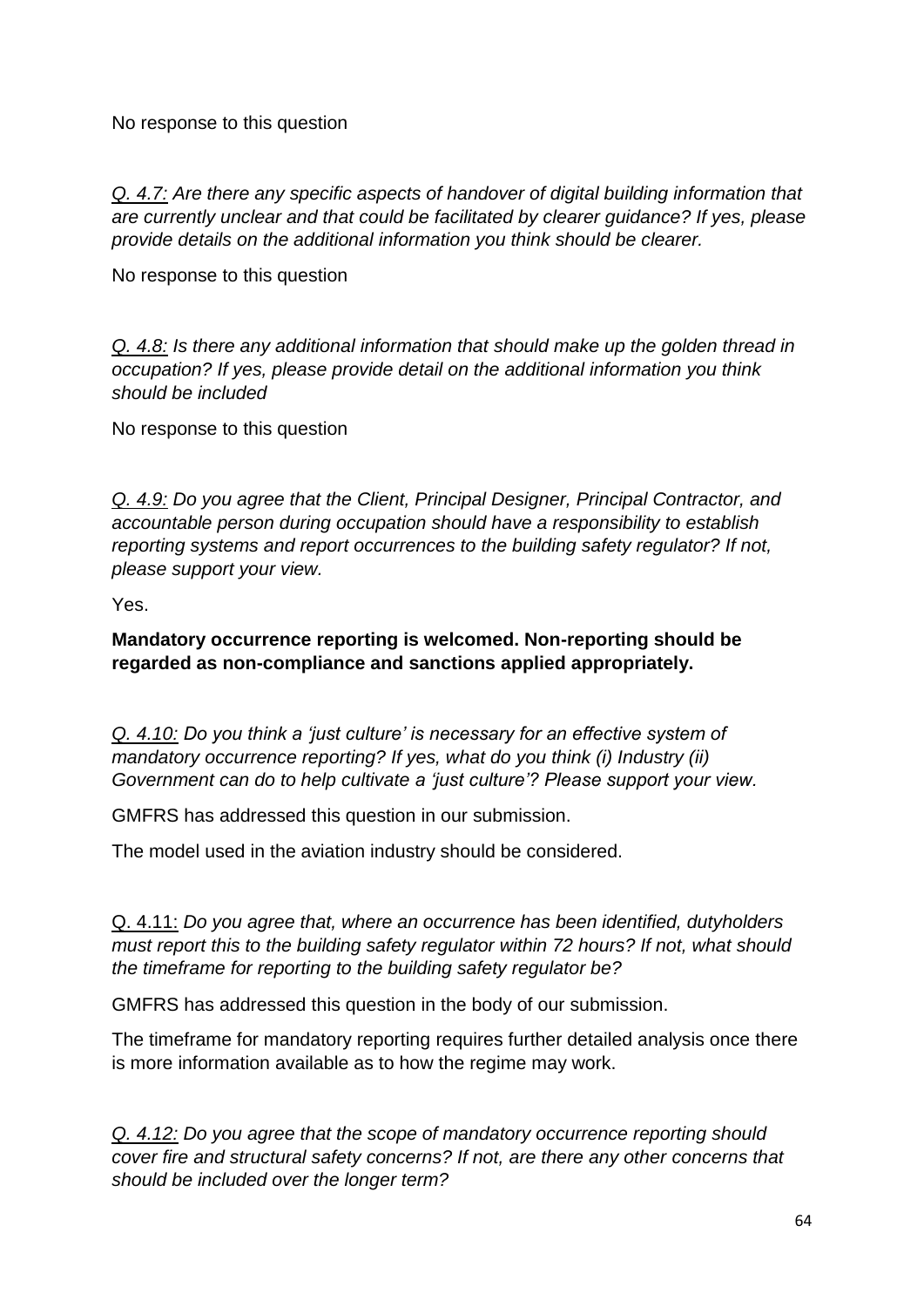GMFRS has addressed this question in the body of our submission.

The scope of mandatory occurrence reporting should cover any deviation or noncompliance with the Building Regulations where this would pose a risk and not be restricted to fire and structural issues. There is no justification for not introducing this in relation to other elements that relate to safety of the building and health of the potential occupiers.

*Q. 4.13: Do you agree that mandatory occurrence reporting should be based on the categories of fire and structural safety concern reports identified in the prescriptive list in paragraph 222? Please support your view.*

No response to this question

*Q. 4.14: Do you have any suggestions for additional categories? Please list and support your view*

No response to this question

*Q. 4.15: Do you think the proposed system of mandatory occurrence reporting will work during the design stage of a building? If yes, please provide suggestions of occurrences that could be reported during the design stage of a building.*

No response to this question

Q. 4.16: Do you agree that the building safety regulator should be made a prescribed person under Public Interest Disclosure Act 1998 (PIDA)? If not, please support your view.

Yes. GMFRS is supportive of the principle of introducing whistleblowing protection, and consider this should be a function of the national body who should then report concerns through the JCA to investigate.

*Q. 4.17: Do you agree that the enhanced competence requirements for these key roles should be developed and maintained through a national framework, for example as a new British Standard or PAS? Please support your view.*

Yes.

*Q. 4.18: Should one of the building safety regulator's statutory objectives be framed to 'promote building safety and the safety of persons in and around the building'? Please support your view*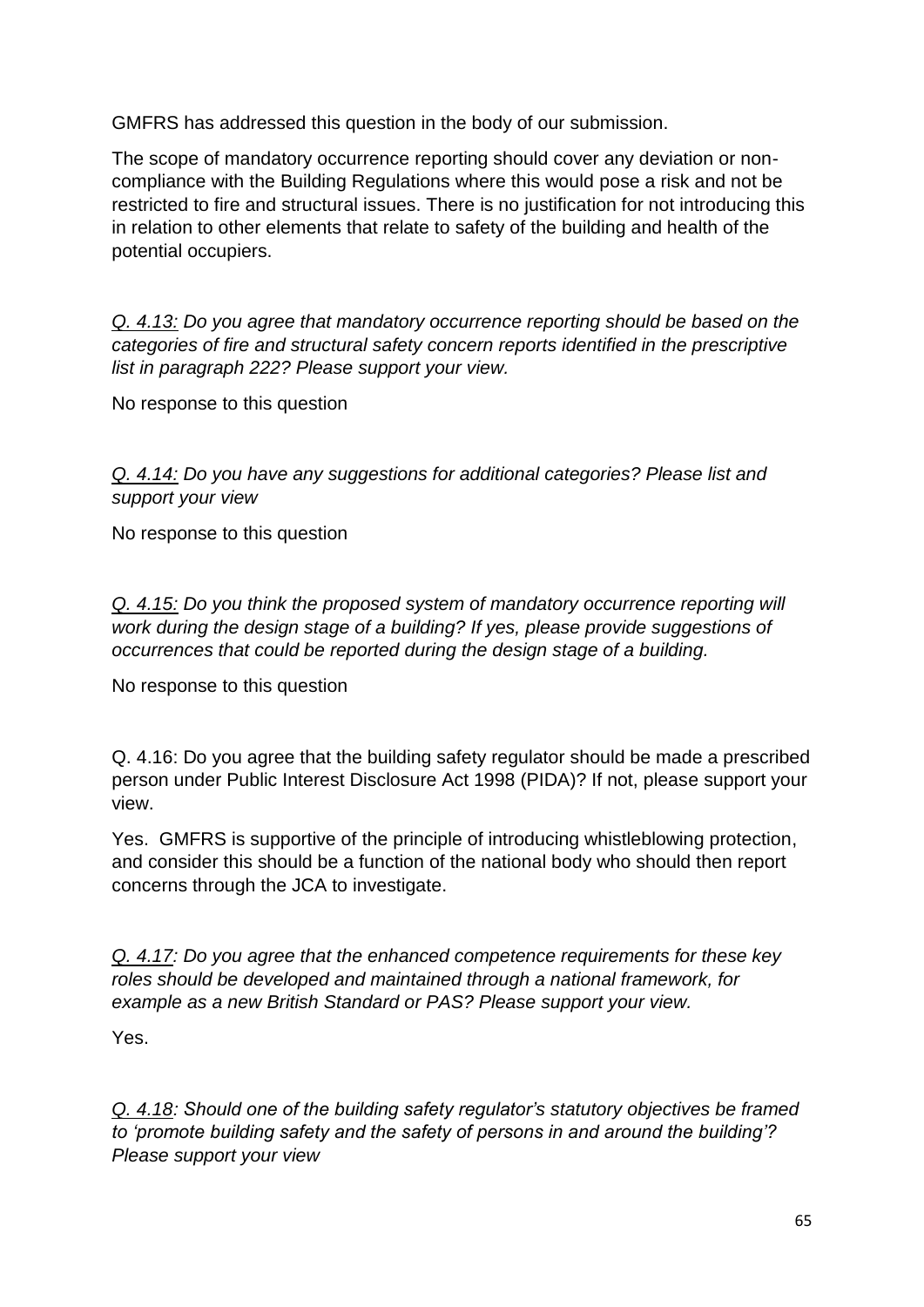Yes.

*Q. 4.19: Should dutyholders throughout the building life cycle be under a general duty to promote building safety and the safety of persons in and around the building? Please support your view*

No. This would be difficult to enforce. The requirements to ensure the safety of buildings must be a clear statutory requirement linked to regulations and guidance.

*Q. 4.20: Should we apply dutyholder roles and the responsibility for compliance with building regulations to all building work or to some other subset of building work? Please support your view.*

Yes.

**The Building Control process is not fit for purpose and needs to be reformed as a whole, beyond the narrow scope of the proposed new regime.**

## **Chapter 4: Residents at the heart of the new regulatory system**

*Q. 5.1: Do you agree that the list of information in paragraph 253 should be proactively provided to residents? If not, should different information be provided, or if you have a view on the best format, please provide examples*

GMFRS has addressed this question in the body of our submission**.**

**GMFRS supports proposals to ensure that information is available to and accessible by residents.** 

**The provision of information to residents should be introduced through regulations made under the FSO and introduced at an early stage for all multioccupied residential buildings.**

*Q. 5.2: Do you agree with the approach proposed for the culture of openness and exemptions to the openness of building information to residents? If not, do you think different information should be provided? Please provide examples.*

GMFRS has addressed this question in the body of our submission**.**

*Q. 5.3: Should a nominated person who is a non-resident be able to request information on behalf of a vulnerable person who lives there? If you answered Yes, who should that nominated person be?*

- *Relative,*
- *Carer,*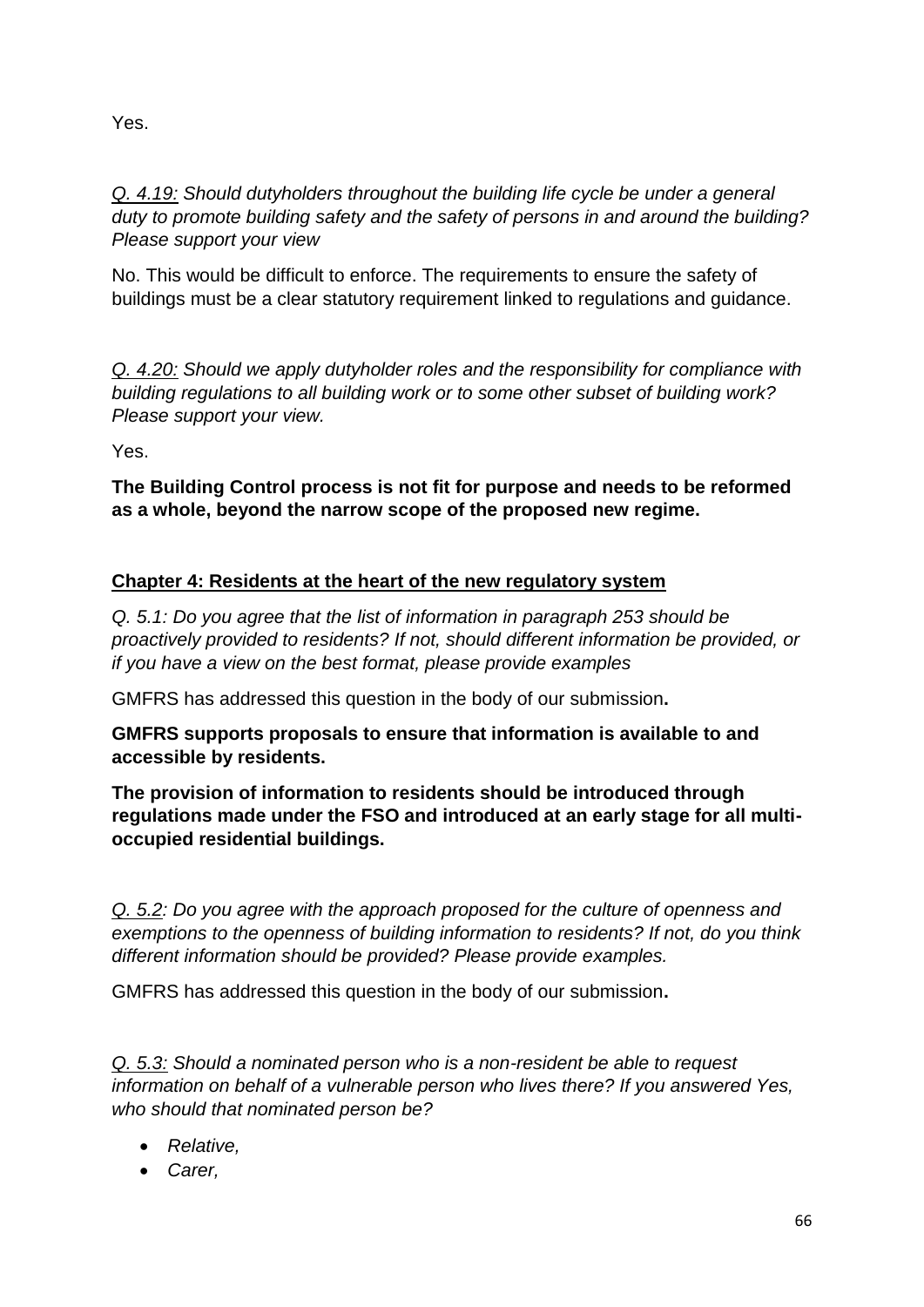- *Person with Lasting Power of Attorney,*
- *Court-appointed Deputy,*
- *Other (please specify).*

Yes.

GMFRS has addressed this question in the body of our submission**.**

A restrictive approach is not necessary.

*Q. 5.4: Do you agree with the proposed set of requirements for the management summary? Please support your view.*

Further information and analysis is required in this area.

*Q. 5.5: Do you agree with the proposed set of requirements for the engagement plan? Please support your view.*

**The principle of a resident engagement strategy is sound but requires further consideration to ensure it as appropriate for all tenures, models of ownership and occupation of buildings.**

*Q. 5.6: Do you think there should be a new requirement on residents of buildings in scope to co-operate with the accountable person (and the building safety manager) to allow them to fulfil their duties in the new regime? Please support your view.*

**GMFRS supports the proposals for statutory requirements for residents and this should include a general obligation to co-operate and co-ordinate, and specific obligations not to interfere with fire safety features.**

**The requirements for resident engagement and responsibility should be enforced through the JCA and the FRA for buildings out of scope.**

*Q. 5.7: What specific requirements, if any, do you think would be appropriate? Please support your view*

GMFRS has addressed this question in the body of our submission

*Q. 5.8: If a new requirement for residents to co-operate with the accountable person and/or building safety manager was introduced, do you think safeguards would be needed to protect residents' rights? If yes, what do you think these safeguards could include*?

GMFRS has addressed this question in the body of our submission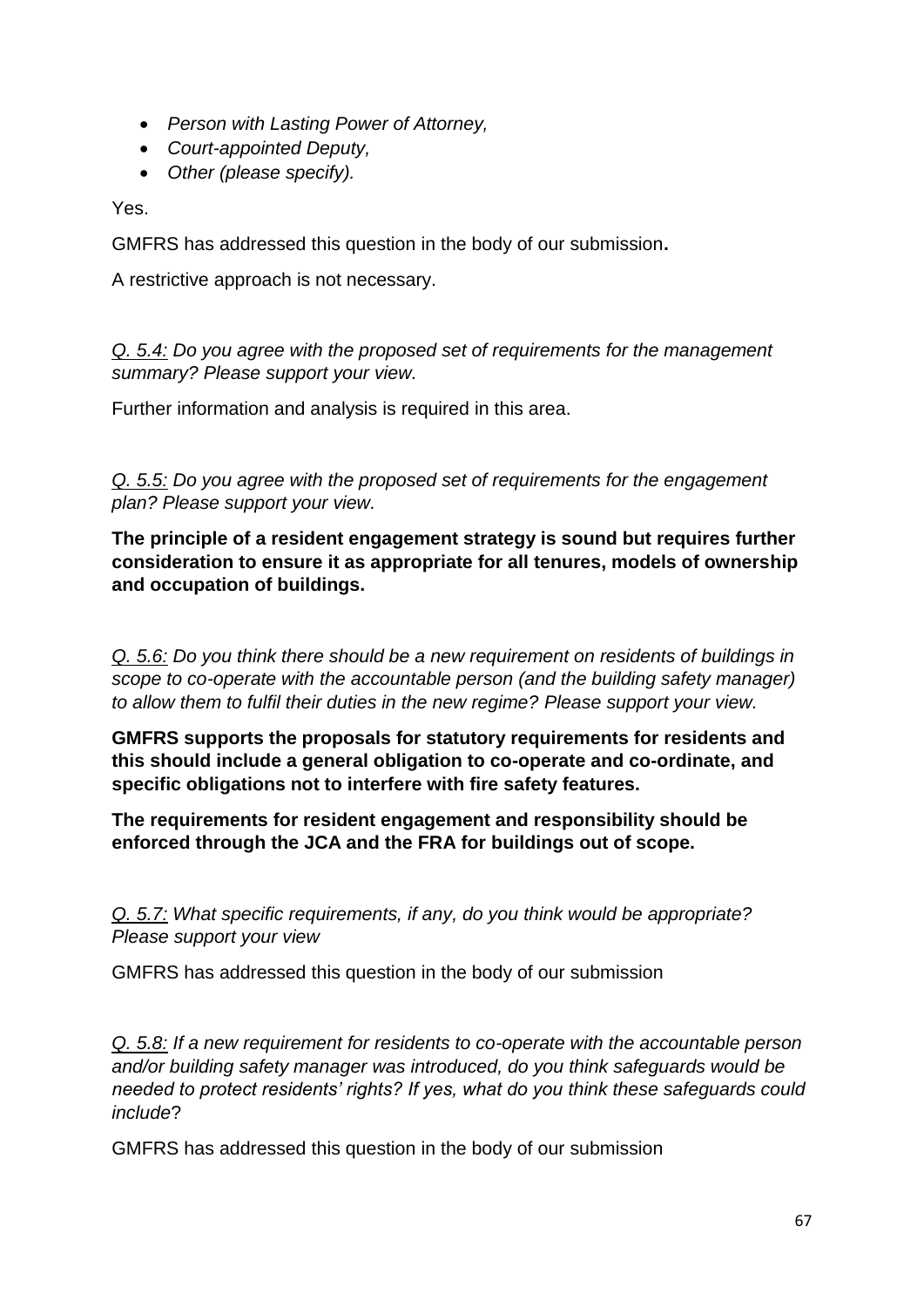*Q. 5.9: Do you agree with the proposed requirements for the accountable person's internal process for raising safety concerns? Please support your view.*

GMFRS has addressed this question in the body of our submission

*Q. 5.10: Do you agree to our proposal for an escalation route for fire and structural safety concerns that accountable persons have not resolved via their internal process? If not, how should unresolved concerns be escalated and actioned quickly and effectively?*

GMFRS has addressed this question in the body of our submission

*Q. 5.11: Do you agree that there should be a duty to cooperate as set out in paragraph 290 to support the system of escalation and redress? If yes, please provide your views on how it might work. If no, please let us know what steps would work to make sure that different parts of the system work well together.*

GMFRS has addressed this question in the body of our submission

## **Chapter 5: A more effective regulatory and accountability framework for buildings**

*Q. 6.1: Should the periodic review of the regulatory system be carried out every five years/less frequently? If less frequently, please provide an alternative time-frame and support your view.*

GMFRS has addressed this question in the body of our submission

*Q. 6.2: Do you agree that regulatory and oversight functions at paragraph 315 are the right functions for a new building safety regulator to undertake to enable us to achieve our aim of ensuring buildings are safe? If not, please support your view on what changes should be made.*

No.

**A new national body that oversees the framework for improving building safety is welcomed. The scope of this new body's remit should go beyond high-rise residential buildings above 18m, and include all high-risk buildings.**

**This new national body should not be responsible for inspections and enforcement.** 

**Inspection and enforcement should be the responsibility of newly created Joint Competent Authorities (JCAs), consisting of fire and rescue authorities (FRAs), local authority buildings standards, and the Health and Safety Executive. Where there are serious concerns about fire safety, the legislation**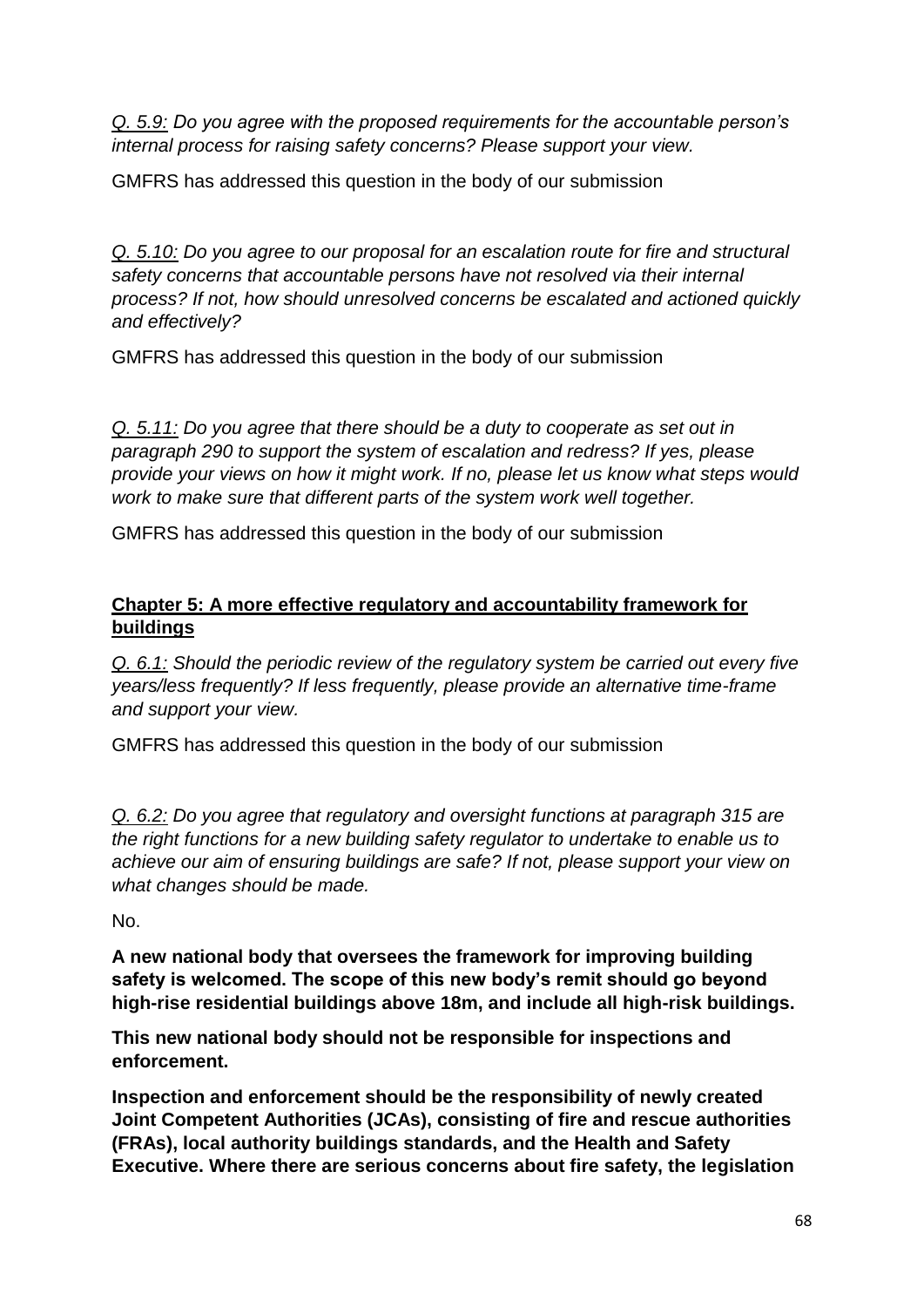**should also allow the JCA to classify a building as a 'high risk residential building' to bring it within scope of the regime.**

**The new national body should:**

- **a. Oversee and where necessary prescribe guidance, and ensure guidance is reviewed on a regular basis.**
- **b. Oversee and regulate testing and certification regimes.**
- **c. Oversee competency across industry and investigate competency-related complaints.**
- **d. Operate a 'licensing' regime for Building Safety Managers.**
- **e. Act as the relevant body for whistleblowing concerns.**
- **f. Host and maintain a national digital platform for storage of safety case information and the golden thread (with local management).**
- **g. Provide a dispute resolution mechanism aligned to a similar process contained within Article 36 of the FSO.**
- **h. Monitor the effectiveness of the JCA**
- **i. Have the authority to intervene in management and direct enforcement in the event of serious concerns.**
- **j. Have oversight of the regulatory system and be required to carry out periodic reviews that are reported to Parliament.**
- **k. Be required to keep regulations and guidance under regular review.**

*Q. 6.3: Do you agree that some or all of the national building safety regulator functions should be delivered ahead of legislation, either by the Joint Regulators Group or by an existing national regulator? Please support your view.*

**Many of the principles within the proposals can be delivered at an early stage through effective partnership arrangements as a precursor to a JCA with guidance from the Joint Regulators Group.**

*Q. 7.1: Government agrees with the Competence Steering Group's recommendations for an overarching competence framework, formalised as part of a suite of national standards (e.g. British Standard or PAS). Do you agree with this proposal? Please support your view*

Yes.

*Q. 7.2: Government agrees with the Competence Steering Group's recommendations for establishing an industry-led committee to drive competence. Do you agree with this proposal? Please support your view.*

No response to this question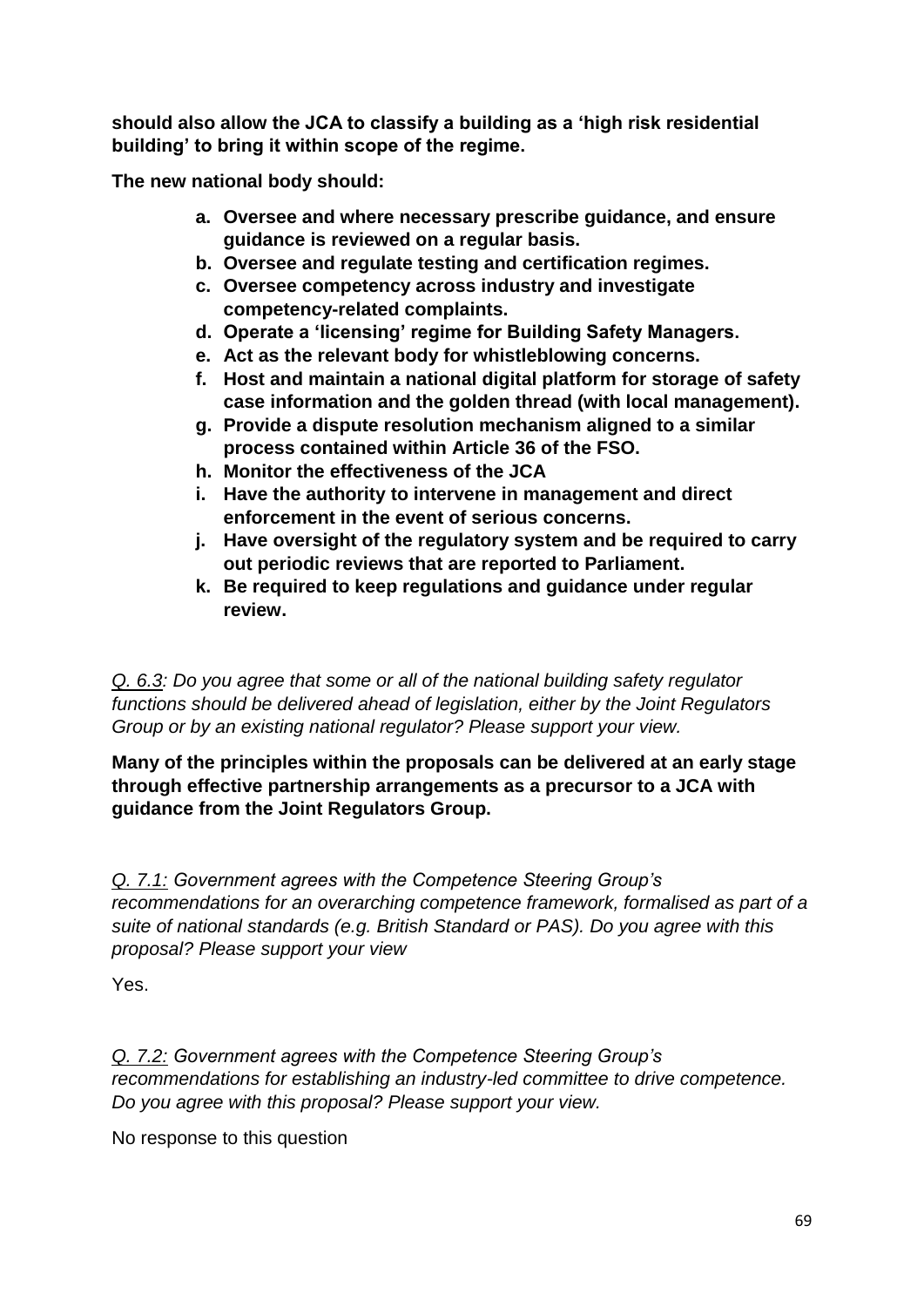*Q. 7.3: Do you agree with the proposed functions of the committee that are set out in paragraph 331? Please support your view.*

No response to this question

*Q. 7.4: Do you agree that there should be an interim committee to take forward this work as described in paragraph 332? If so, who should establish the committee? Please support your view.*

No response to this question

*Q. 8.1: Do you agree with the approach of an 'inventory list' to identify relevant construction products to be captured by the proposed new regulatory regime? Please support your view.*

No response to this question

*Q. 8.2: Do you agree that an 'inventory list' should begin with including those constructions products with standards advised in Approved Documents? Please support your view.*

No response to this question

*Q. 8.3: Are there any other specific construction products that should be included in the 'inventory list'? Please list.*

No response to this question

*Q. 8.4: Do you agree with the proposed approach to requirements for construction products caught within the new regulatory regime? Please support your view.*

No response to this question

*Q. 8.5: Are there further requirements you think should be included? If yes, please provide examples*

No response to this question

*Q. 8.6: Do you agree with the proposed functions of a national regulator for construction products? Please support your view.*

No response to this question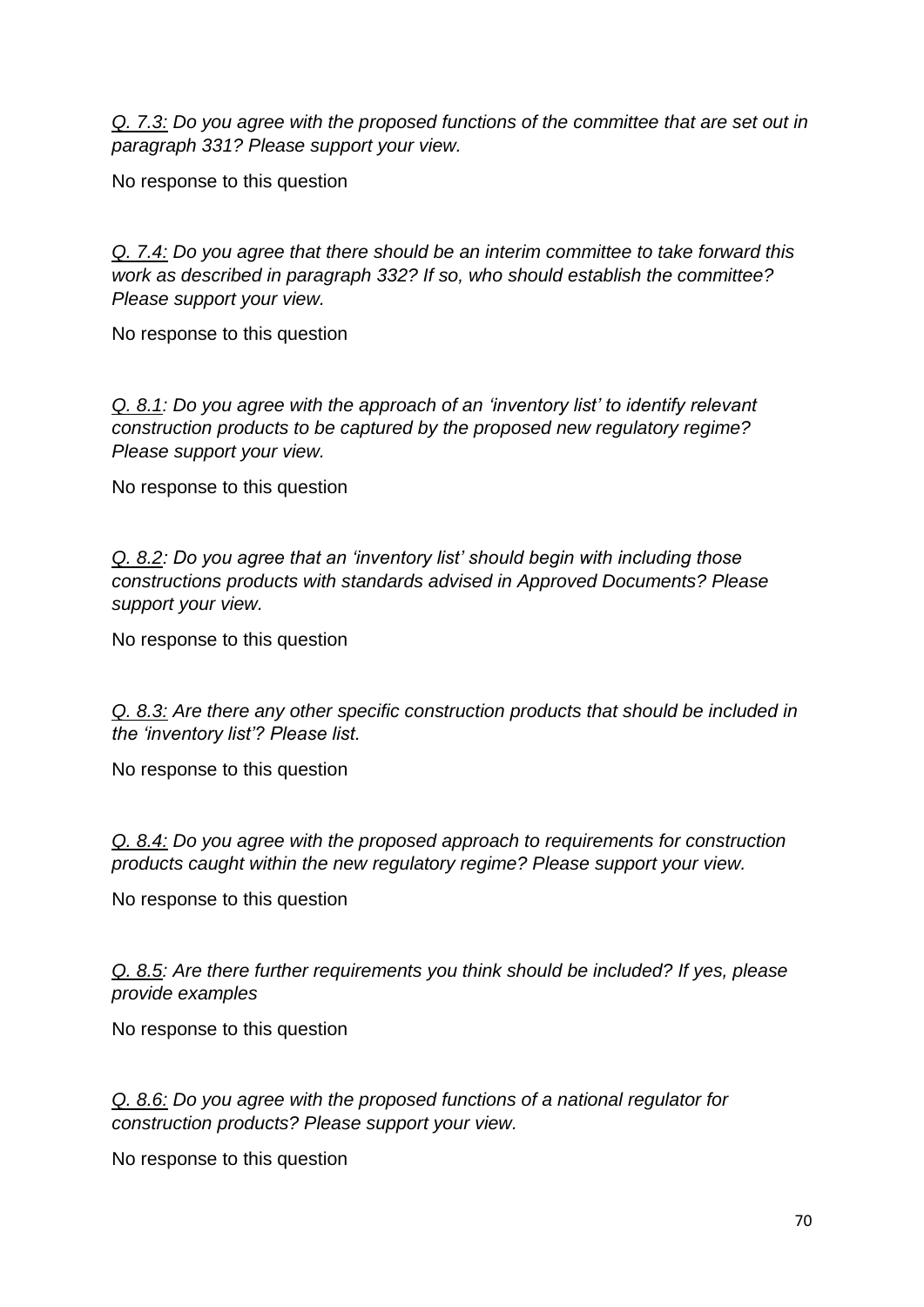*Q. 8.7: Do you agree construction product regulators have a role in ensuring modern methods of construction meet required standards? Please support your view*

No response to this question

*Q. 8.8: Do you agree that construction product regulators have a role in ensuring modern methods of construction are used safely? Please support your view.*

No response to this question

*Q. 8.9: Do you agree with the powers and duties set out in paragraph 350 to be taken forward by a national regulator for construction products? Please support your view.*

No response to this question

*Q. 8.10: Are there other requirements for the umbrella minimum standard that should be considered? If yes, please support your view.*

No response to this question

*Q. 8.11: Do you agree with the proposed requirements in paragraph 354 for the umbrella minimum standard? If not, what challenges are associated with them?*

No response to this question

*Q. 8.12: Do you agree with the proposal for the recognition of third-party certification schemes in building regulations? Please support your view.*

No response to this question

*Q. 8.13: Do you agree that third-party schemes should have minimum standards? Please support your view.*

No response to this question

*Q. 8.14: Are there any benefits to third-party schemes having minimum standards? Please support your view*

No response to this question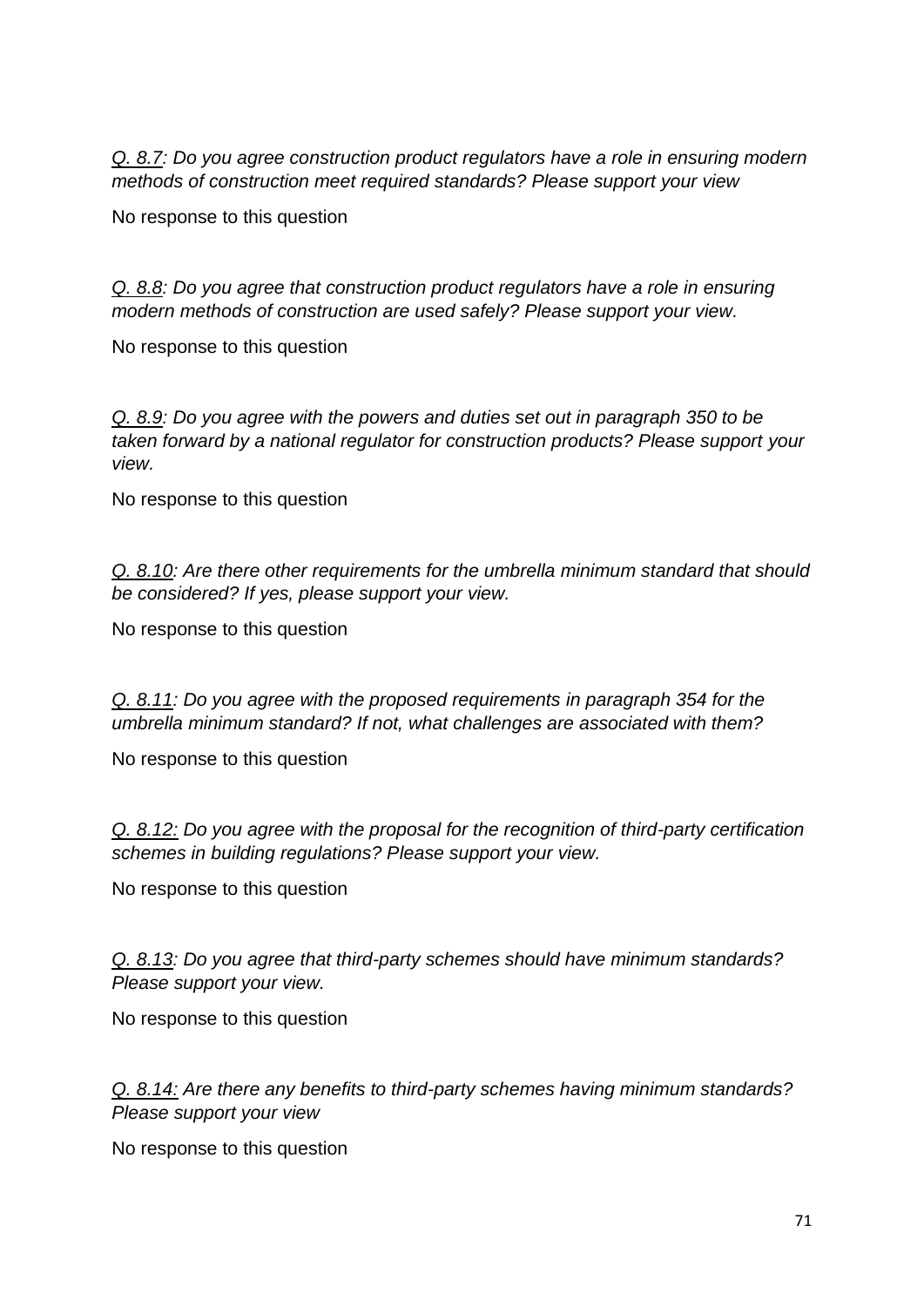*Q. 8.15: Are there challenges to third-party schemes having minimum standards? Please support your view.*

No response to this question

# **Chapter 6: Enforcement, compliance and sanctions**

*Q. 9.1: Do you agree with the principles set out in the three-step process above as an effective method for addressing non-compliance by dutyholders/accountable persons within the new system?*

GMFRS has addressed this question in the body of our submission

**Robust sanctions and enforcement options are necessary to drive compliance and act as a deterrent to non-compliance.**

**The appropriate enforcement action should be determined in relation to the gravity of the non-compliance**

*Q. 9.2: Do you agree we should introduce criminal offences for:*

- *i. an accountable person failing to register a building;*
- *ii. an accountable person or building safety manager failing to comply with building safety conditions; and*
- *iii. dutyholders carrying out work without the necessary gateway permission?*

Yes.

**The proposed criminal offences are appropriate but consideration needs to be given to the potential sentences.**

*Q. 9.3: Do you agree that the sanctions regime under Constructions Products Regulations SI 2013 should be applied to a broader range of products? Please support your view.*

No response to this question

*Q. 9.4: Do you agree that an enhanced civil penalty regime should be available under the new building safety regulatory framework to address non-compliance with building safety requirements as a potential alternative to criminal prosecution? Please support your view.*

**Civil Penalties are appropriate for Dutyholders involved at the Design and Construction phase, as these are generally commercial and profitmaking.** 

**Civil Penalties are unlikely to be appropriate at the occupation phase, as this would ultimately affect residents.**